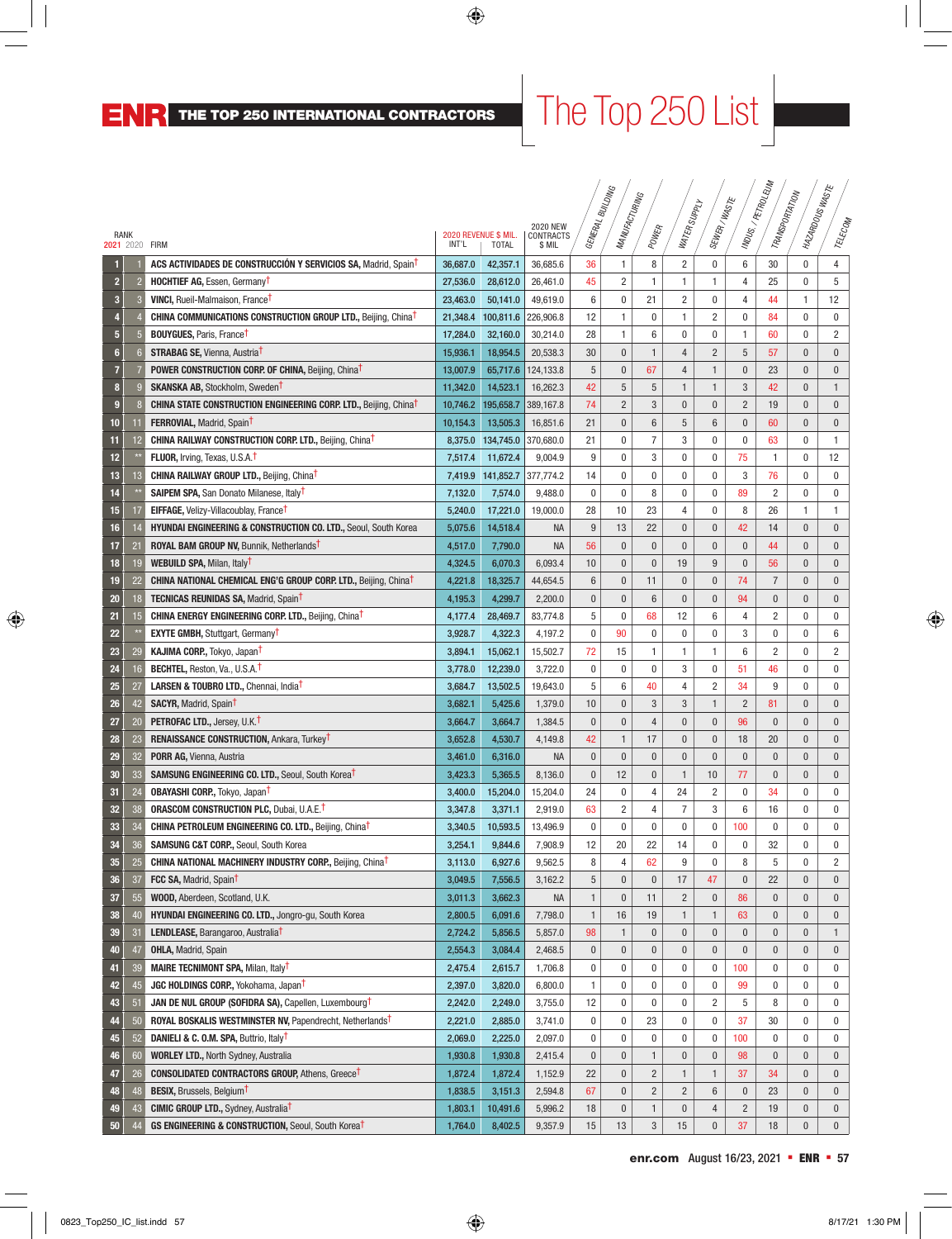|      |            |                                                                                                                     |                |                                      |                     |                | <b>SNICTING</b>  |              |                  |                 |                |                                    |                  |                  |
|------|------------|---------------------------------------------------------------------------------------------------------------------|----------------|--------------------------------------|---------------------|----------------|------------------|--------------|------------------|-----------------|----------------|------------------------------------|------------------|------------------|
|      |            |                                                                                                                     |                |                                      | <b>2020 NEW</b>     | GENERAL I      | MANUFACTURING    |              | WATER SUPPLY     | SEWER/WASTE     |                | MDUS./ PETROLEUM<br>TRANSPORTATION | I MAZARDOUSWASTE | TELECOM          |
| RANK |            | 2021 2020 FIRM                                                                                                      | INT'L          | 2020 REVENUE \$ MIL.<br><b>TOTAL</b> | CONTRACTS<br>\$ MIL |                |                  | POWER        |                  |                 |                |                                    |                  |                  |
|      |            |                                                                                                                     |                |                                      |                     |                |                  |              |                  |                 |                |                                    |                  |                  |
| 51   | 160        | SHANGHAI ELECTRIC GROUP CO. LTD., Shanghai, China                                                                   | 1,731.9        | 2.501.8                              | 2,714.7             | 0              | 0                | 100          | 0                | 0               | $\mathbf{0}$   | $\mathbf{0}$                       | $\mathbf 0$      | $\pmb{0}$        |
| 52   | 59         | DAEWOO ENGINEERING AND CONSTRUCTION CO. LTD., Seoul, South Korea <sup>T</sup>                                       | 1,721.8        | 7,478.6                              | 12,787.3            | 18             | 0                | 2            | 2                | $\mathbf 0$     | 39             | 19                                 | 6                | $\mathbf 0$      |
| 53   | 41         | <b>CHINA METALLURGICAL GROUP CORP., Beijing, ChinaT</b>                                                             | 1,659.8        | 54,100.2                             | 140,590.8           | 29             | 0                | 6            | 0                | 1               | 54             | 9                                  | 0                | $\mathbf 0$      |
| 54   | 53         | <b>SHAPOORJI PALLONJI &amp; CO. PRIVATE LTD., Mumbai, India<sup>T</sup></b>                                         | 1,655.7        | 5,584.8                              | 3,881.0             | 79             | 0                | 5            | 1                | $\mathbf 0$     | 0              | 15                                 | 0                | $\mathbf 0$      |
| 55   | 63         | <b>CHINA ZHONGYUAN ENGINEERING CORP., Beijing, China</b>                                                            | 1,635.4        | 1,635.4                              | NA                  | 0              | 0                | 100          | 0                | $\mathbf 0$     | $\mathbf{0}$   | $\bf{0}$                           | $\mathbf 0$      | $\mathbf 0$      |
| 56   | 61         | <b>LIMAK INSAAT SANAYI VE TICARET AS, Ankara, Turkey</b>                                                            | 1,632.0        | 3,985.0                              | 1,660.0             | 11             | 0                | $\pmb{0}$    | 9                | $\mathbf{0}$    | $\pmb{0}$      | 77                                 | $\bf{0}$         | $\bf{0}$         |
| 57   | 80         | <b>ANT YAPI INDUSTRY &amp; TRADE INC., Istanbul, Turkey<sup>t</sup></b>                                             | 1,590.0        | 1,659.0                              | 1,199.0             | 93             | 0                | 0            | 0                | $\bf{0}$        | 5              | 3                                  | $\bf{0}$         | $\bf{0}$         |
| 58   | 49         | <b>CHIYODA CORP.</b> , Yokohama, Japan <sup>t</sup>                                                                 | 1,529.3        | 2,848.8                              | 8,118.8             | 0              | 0                | $\pmb{0}$    | 0                | $\mathbf{0}$    | 100            | $\pmb{0}$                          | $\pmb{0}$        | $\mathbf 0$      |
| 59   | 71         | KIEWIT CORP., Omaha, Neb., U.S.A. <sup>†</sup>                                                                      | 1,318.9        | 11,200.7                             | 7,862.1             | 0              | 0                | 8            | 4                | $\mathbf{0}$    | 53             | 34                                 | $\bf{0}$         | $\mathbf 0$      |
| 60   | 54         | SINOMA INTERNATIONAL ENGINEERING CO. LTD., Beijing, China <sup>t</sup>                                              | 1,297.8        | 2,449.4                              | 4,956.9             | 0              | 85               | 3            | $\pmb{0}$        | $\mathbf{0}$    | 8              | 3                                  | 0                | $\mathbf 0$      |
| 61   | 64         | <b>ABENGOA, Seville, Spain1</b>                                                                                     | 1,270.6        | 1,425.3                              | 910.4               | 4              | 0                | 68           | 27               | 1               | 0              | 1                                  | 0                | 0                |
| 62   | 68         | <b>SK ECOPLANT, Seoul, South Korea<sup>t</sup></b>                                                                  | 1,248.3        | 6,909.4                              | 3,635.4             | 0              | 23               | 1            | 1                | $\mathbf 0$     | 64             | 12                                 | $\mathbf 0$      | $\mathbf 0$      |
| 63   | 62         | CITIC CONSTRUCTION CO. LTD., Beijing, China <sup>T</sup>                                                            | 1,242.1        | 2,518.9                              | 5,238.1             | 37             | 0                | 8            | 0                | $\mathbf 0$     | 38             | 16                                 | $\mathbf 0$      | $\mathbf 0$      |
| 64   | 69         | VAN OORD N.V., Rotterdam, Netherlands <sup>T</sup>                                                                  | 1,210.3        | 2,046.4                              | NA                  | 0              | 0                | 19           | 0                | $\mathbf 0$     | 18             | 63                                 | $\mathbf 0$      | $\mathbf 0$      |
| 65   | 57         | <b>SNC-LAVALIN INC., Montreal, Quebec, Canada<sup>t</sup></b>                                                       | 1,195.4        | 2,328.5                              | 1,272.4             | 1              | 0                | 46           | 1                | $\mathbf 0$     | 50             | $\mathbf{1}$                       | 0                | $\mathbf 0$      |
| 66   | 67         | <b>PENTA-OCEAN CONSTRUCTION CO. LTD., Bunkyo-ku, Japan<sup>†</sup></b>                                              | 1,181.3        | 4,356.0                              | 4,893.4             | 24             | $\mathbf{1}$     | $\pmb{0}$    | $\mathbf{1}$     | 13              | $\bf{0}$       | 60                                 | $\mathbf{0}$     | $\bf{0}$         |
| 67   | 73         | <b>CHINA GENERAL TECHNOLOGY (GROUP) HOLDING CO. LTD., Beijing, Chinat</b>                                           | 1,151.7        | 3,906.1                              | 5,514.7             | 0              | 0                | 80           | $\mathbf{1}$     | $\mathbf{0}$    | 3              | 10                                 | $\pmb{0}$        | 6                |
| 68   | 78         | YAPI MERKEZI INSAAT VE SANAYI AS, Istanbul, Turkey <sup>T</sup>                                                     | 1,068.8        | 1,214.7                              | 14.3                | 0              | 0                | 0            | $\pmb{0}$        | $\overline{2}$  | $\bf{0}$       | 98                                 | 0                | $\bf{0}$         |
| 69   | 75         | <b>CTCI CORP.</b> , Taipei, Taiwan <sup>†</sup>                                                                     | 1,059.5        | 1,835.4                              | 4,171.7             | 0              | 3                | 11           | $\pmb{0}$        | $\mathbf{3}$    | 83             | $\mathbf{1}$                       | $\pmb{0}$        | $\mathbf{0}$     |
| 70   | 86         | <b>ENKA INSAAT VE SANAYI AS, Istanbul, TurkeyT</b>                                                                  | 1,056.3        | 1,263.3                              | 1,600.1             | 29             | 0                | 52           | $\pmb{0}$        | $\mathbf{0}$    | 14             | 5                                  | $\pmb{0}$        | $\mathbf{0}$     |
| 71   | 79         | <b>TAKENAKA CORP., Osaka, JapanT</b>                                                                                | 1,043.0        | 11,074.0                             | 11,079.0            | 19             | 66               | 0            | 0                | $\mathbf 0$     | 0              | 15                                 | 0                | 0                |
| 72   | 81         | <b>CHINA JIANGXI INT'L ECON. AND TECH. COOP. CO. LTD., Nanchang, China<sup>T</sup></b>                              | 1,023.6        | 1,086.8                              | 1,712.5             | 25             | 0                | 26           | 24               | 0               | 0              | 25                                 | 0                | 0                |
| 73   | 111        | <b>CHINA ELECTRIC POWER EQUIPMENT AND TECH. CO. LTD., Beijing, Chinat</b>                                           | 1,019.4        | 1,019.4                              | 190.2               | 0              | 0                | 100          | 0                | $\mathbf 0$     | $\bf{0}$       | $\mathbf 0$                        | 0                | 0                |
| 74   | 88         | <b>BONATTI GROUP, Parma, Italy<sup>t</sup></b>                                                                      | 995.0          | 1,024.0                              | 745.0               | 2              | 0                | 0            | 0                | $\mathbf 0$     | 98             | $\mathbf{0}$                       | 0                | 0                |
| 75   | 85         | ZHONGMEI ENGINEERING GROUP LTD., Nanchang, China                                                                    | 989.9          | 989.9                                | 779.4               | 8              | 0                | 0            | 37               | $\overline{2}$  | 0              | 53                                 | 0                | 0                |
| 76   | 74         | <b>ED. ZUBLIN AG, Stuttgart, Germany<sup>T</sup></b>                                                                | 972.8          | 4,921.3                              | <b>NA</b>           | 33             | $\mathbf{0}$     | $\mathbf{0}$ | $\overline{c}$   | 10              | $\overline{2}$ | 3                                  | $\mathbf{0}$     | $\bf{0}$         |
| 77   | 108        | <b>THE ARAB CONTRACTORS CO. (OSMAN AHMED OSMAN), Cairo, Egypt<sup>†</sup></b>                                       | 962.7          | 3,608.9                              | 5,530.0             | 13             | $\mathbf{0}$     | 46           | $\overline{c}$   | $\mathbf{0}$    | $\bf{0}$       | 39                                 | $\mathbf{0}$     | $\mathbf 0$      |
| 78   | 95         | <b>HARBIN ELECTRIC INTERNATIONAL CO. LTD., Harbin, China</b>                                                        | 942.6          | 980.0                                | 3,742.0             | 0              | $\mathbf{0}$     | 100          | $\mathbf{0}$     | $\mathbf{0}$    | $\mathbf{0}$   | $\mathbf{0}$                       | $\mathbf{0}$     | $\bf{0}$         |
| 79   | 98         | <b>ITINERA SPA, Tortona, Italy<sup>T</sup></b>                                                                      | 923.6          | 1,290.2                              | 1,116.4             | 26             | $\mathbf{0}$     | 0            | $\pmb{0}$        | $\mathbf{0}$    | $\bf{0}$       | 74                                 | $\bf{0}$         | $\bf{0}$         |
| 80   | 65         | <b>TEKFEN CONSTRUCTION AND INSTALLATION CO. INC., Istanbul, TurkeyT</b>                                             | 908.0          | 1,013.0                              | 495.0               | 12             | $\mathbf{0}$     | $\pmb{0}$    | $\pmb{0}$        | $\mathbf{0}$    | 55             | 34                                 | $\mathbf{0}$     | $\mathbf{0}$     |
| 81   | 90         | <b>NORINCO INTERNATIONAL COOPERATION LTD., Beijing, ChinaT</b>                                                      | 894.9          | 1,165.8                              | 1,571.3             | 6              | $\overline{2}$   | 45           | 0                | $\mathbf 0$     | $\overline{2}$ | $\overline{4}$                     | 0                | $\mathbf 0$      |
| 82   | 66         | <b>TOYO ENGINEERING CORP., Narashino-shi, Chiba, Japant</b>                                                         | 891.5          | 1,662.0                              | 1,110.1             | 0              | 0                | 3            | 0                | $\mathbf 0$     | 93             | $\mathbf 0$                        | $\mathbf 0$      | $\mathbf 0$      |
| 83   | 89         | DL E&C CO. LTD., Seoul, South Korea <sup>T</sup>                                                                    | 880.6          | 6,147.7                              | 6,545.8             | 0              | 0                | 6            | 3                | $\mathbf 0$     | 59             | 31                                 | 0                | $\mathbf 0$      |
| 84   | 82         | <b>ZHEJIANG CONSTRUCTION INVESTMENT GROUP CO. LTD., Hangzhou, Chinat</b>                                            | 871.6          | 14,377.9                             | 20,300.8            | 86             | 0                | 1            | 0                | 0               | 10             | 3                                  | 0                | 0                |
|      | 76         | ATLAS GROUP, Katy, Texas, U.S.A. <sup>†</sup>                                                                       | 824.0          | 849.0                                | 614.0               | 100            | 0                | 0            | 0                | 0               | 0              | 0                                  | 0                | 0                |
| 86   | 70         | SINOPEC ENGINEERING (GROUP) CO. LTD., Beijing, ChinaT                                                               | 807.2          | 8,853.5                              | 9,199.8             | 0              | 0                | 0            | 0                | $\bf{0}$        | 100            | $\bf{0}$                           | $\bf{0}$         | $\mathbf 0$      |
| 87   | 77         | SHIMIZU CORP., Tokyo, Japan <sup>t</sup>                                                                            | 779.6          | 13,698.1                             | 11,259.2            | 33             | 25               | 5            | $\pmb{0}$        | $\pmb{0}$       | 15             | 19                                 | $\pmb{0}$        | $\mathbf{1}$     |
| 88   |            | <b>CBRE, Dallas, Texas, U.S.A.<sup>T</sup></b>                                                                      | 773.0          | 806.0                                | <b>NA</b>           | 0              | 0                | 0            | $\pmb{0}$        | $\bf{0}$        | $\pmb{0}$      | $\pmb{0}$                          | $\bf{0}$         | $\mathbf 0$      |
| 89   | 97         | <b>CHINA INTERNATIONAL WATER &amp; ELECTRIC CORP. (CWE), Beijing, China</b>                                         | 772.8          | 772.8                                | 654.0               | 4              | 0                | 91           | 1                | $\bf{0}$        | $\mathbf 0$    | 5                                  | $\bf{0}$         | $\mathbf 0$      |
|      |            |                                                                                                                     |                |                                      |                     |                |                  |              |                  |                 |                |                                    |                  |                  |
| 90   | 139<br>102 | SHANDONG HI-SPEED GROUP CO. LTD., Jinan, China <sup>T</sup><br>PER AARSLEFF HOLDING A/S, Viby, Denmark <sup>†</sup> | 736.1<br>694.7 | 736.1<br>2,088.6                     | 381.6               | 41<br>2        | 1<br>46          | 0<br>4       | 0<br>0           | $\pmb{0}$<br>22 | 23<br>0        | 35<br>27                           | $\bf{0}$<br>0    | $\mathbf 0$<br>0 |
| 91   |            | <b>ONUR TAAHHUT TASIMACILIK INSAAT TIC. VE SANAYI AS, Ankara, Turkey<sup>†</sup></b>                                |                |                                      | 2,561.0             |                |                  |              |                  |                 |                |                                    |                  |                  |
| 92   | 116        |                                                                                                                     | 693.8          | 838.6                                | 576.4               | 0              | 0                | 0            | 0                | 0               | $\bf{0}$       | 100                                | 0                | $\bf{0}$         |
| 93   | 101        | SHANGHAI CONSTRUCTION GROUP CO. LTD., Shanghai, China                                                               | 692.5          | 45,863.4                             | 56,076.7            | 71             | 0                | 0            | 0                | 9               | 0              | 20                                 | 0                | 0                |
| 94   |            | QINGJIAN GROUP CO. LTD., Qingdao, Shandong, China <sup>t</sup>                                                      | 685.3          | 9,660.5                              | 11,772.6            | 92             | 0                | 0            | 1                | 0               | 1              | 6                                  | 0                | 0                |
| 95   | 103        | BL HARBERT INTERNATIONAL, Birmingham, Ala., U.S.A.                                                                  | 645.9          | 1,199.5                              | 1,085.5             | 94             | 0                | 0            | 0                | 0               | $\bf{0}$       | $\mathbf 0$                        | 0                | 0                |
| 96   | 121        | <b>POSCO ENGINEERING &amp; CONSTRUCTION, Pohang-si, South Korea<sup>t</sup></b>                                     | 629.9          | 6,258.2                              | 8,226.3             | $\overline{7}$ | 3                | 24           | $\overline{c}$   | $\pmb{0}$       | 58             | $6\,$                              | $\pmb{0}$        | $\mathbf 0$      |
| 97   | 87         | <b>IMPRESA PIZZAROTTI &amp; C. SPA, Parma, Italy<sup>T</sup></b>                                                    | 629.4          | 1,112.0                              | 148.5               | 52             | 0                | $\pmb{0}$    | $\pmb{0}$        | $\mathbf{1}$    | $\pmb{0}$      | 47                                 | $\pmb{0}$        | $\mathbf 0$      |
| 98   | 115        | <b>BAUER AG, Schrobenhausen, Bavaria, Germany<sup>t</sup></b>                                                       | 626.1          | 968.8                                | 1,116.9             | 29             | 3                | 18           | $\boldsymbol{9}$ | $\mathbf{3}$    | 11             | 23                                 | $\pmb{0}$        | $\overline{4}$   |
| 99   | 104        | <b>CONTRACTING AND TRADING CO. (C.A.T.), Beirut, LebanonT</b>                                                       | 593.0          | 594.0                                | 1,226.0             | 0              | 0                | 0            | $\mathbf{1}$     | $\bf{0}$        | 86             | 13                                 | $\pmb{0}$        | $\mathbf 0$      |
| 100  | 96         | <b>CHINA GEO-ENGINEERING CORP., Beijing, Chinat</b>                                                                 | 588.3          | 1,157.0                              | 1,890.4             | 33             | $\boldsymbol{0}$ | $\mathbf 0$  | 31               | $\, 8$          | $\bf{0}$       | 28                                 | $\bf{0}$         | $\mathbf{0}$     |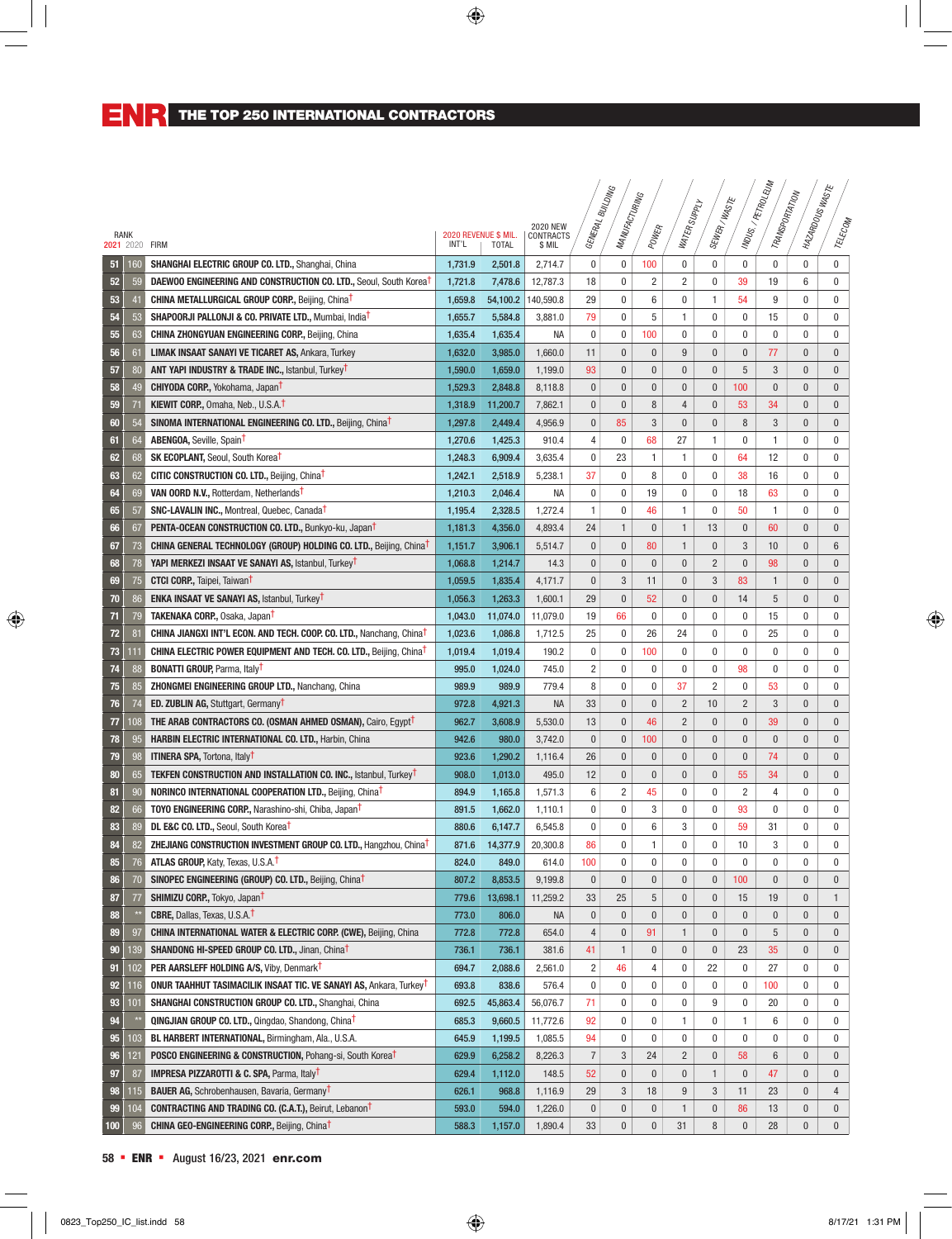### **THE ARAB CONTRACTORS CO.** is<br>
contractor on the Julius Nyerere<br>
HTTT: Hydropower Station in Tanzania, set t contractor on the Julius Nyerere Hydropower Station in Tanzania, set to provide electricity to 17 million people.

|            |                |                                                                                                                                   |                |                      |                              |           | <b>SNICTING</b> |                |                  |                |                       | MDUS./ PETROLEUM<br>TRANSPORTATION | I MAZARDOUSWASTE |                |
|------------|----------------|-----------------------------------------------------------------------------------------------------------------------------------|----------------|----------------------|------------------------------|-----------|-----------------|----------------|------------------|----------------|-----------------------|------------------------------------|------------------|----------------|
|            |                |                                                                                                                                   |                |                      |                              |           | MANUFACTURING   |                | WATER SUPPLY     | SEWER/WASTE    |                       |                                    |                  |                |
|            | RANK           |                                                                                                                                   |                | 2020 REVENUE \$ MIL. | <b>2020 NEW</b><br>CONTRACTS | GENERAL I |                 | POWER          |                  |                |                       |                                    |                  | TELECOM        |
|            | 2021 2020 FIRM |                                                                                                                                   | INT'L          | <b>TOTAL</b>         | \$ MIL                       |           |                 |                |                  |                |                       |                                    |                  |                |
| 101        | 84             | <b>TAV CONSTRUCTION, Istanbul, Turkey</b>                                                                                         | 586.2          | 665.0                | NA                           | 20        | 0               | 0              | 0                | $\mathbf 0$    | $\bf{0}$              | 80                                 | 0                | $\pmb{0}$      |
| 102        | 109            | <b>NUROL CONSTRUCTION AND TRADING CO. INC., Istanbul, Turkey<sup>t</sup></b>                                                      | 565.9          | 904.6                | 448.0                        | 39        | 0               | 0              | 29               | 33             | $\mathbf{0}$          | $\mathbf{0}$                       | $\mathbf 0$      | $\mathbf 0$    |
| 103        | 134            | ALBERICI-FLINTCO, St. Louis, Mo., U.S.A. <sup>1</sup>                                                                             | 559.3          | 2,622.5              | 2,949.5                      | 0         | 0               | 0              | 2                | $\overline{4}$ | 93                    | $\mathbf 0$                        | 0                | $\mathbf 0$    |
| 104        | 130            | <b>SICIM SPA, Busseto, Italy<sup>T</sup></b>                                                                                      | 537.0          | 541.3                | 1,200.0                      | 0         | 0               | 0              | 0                | $\mathbf 0$    | 100                   | $\mathbf{0}$                       | 0                | $\mathbf 0$    |
| 105        | 110            | SINOPEC ZHONGYUAN PETROLEUM ENGINEERING LTD., Puyang City, China <sup>t</sup>                                                     | 524.6          | 1,762.7              | 1,896.6                      | 0         | 0               | 0              | 0                | 0              | 100                   | $\mathbf{0}$                       | $\mathbf 0$      | $\mathbf 0$    |
| 106        | 106            | <b>YUNNAN CONST. AND INVEST. HOLDING GRP. CO. LTD., Kunming City, ChinaT</b>                                                      | 516.8          | 516.8                | 454.3                        | 28        | 0               | $\pmb{0}$      | $\pmb{0}$        | $\mathbf{0}$   | $\pmb{0}$             | 72                                 | $\pmb{0}$        | $\bf{0}$       |
| 107        | 99             | <b>JIANGSU PROVINCIAL CONSTRUCTION GROUP CO. LTD., Nanjing, ChinaT</b>                                                            | 515.1          | 11,012.9             | 17,543.1                     | 76        | 0               | $\mathbf{1}$   | $\mathbf{1}$     | $\mathbf{3}$   | $\overline{2}$        | 15                                 | $\bf{0}$         | $\bf{0}$       |
| 108        | 22             | <b>JIANGSU NANTONG SANJIAN CONSTR. GROUP CO. LTD., Haimen, China<sup>t</sup></b>                                                  | 507.3          | 15,684.7             | 6,120.4                      | 100       | 0               | 0              | 0                | $\bf{0}$       | $\bf{0}$              | $\pmb{0}$                          | $\bf{0}$         | $\pmb{0}$      |
| 109        | 105            | <b>BEIJING URBAN CONSTRUCTION GROUP CO. LTD., Beijing, Chinat</b>                                                                 | 502.0          | 25,624.7             | 32,765.9                     | 39        | 0               | 0              | 1                | $\mathbf{1}$   | $\bf{0}$              | 59                                 | $\bf{0}$         | $\mathbf 0$    |
| 110        | 14             | <b>DRA GLOBAL LTD., Perth, Australia<sup>t</sup></b>                                                                              | 497.8          | 718.7                | 234.4                        | 0         | 0               | $\mathbf{0}$   | 0                | $\mathbf{0}$   | $\pmb{0}$             | $\mathbf{0}$                       | $\pmb{0}$        | $\mathbf 0$    |
| 111        | 93             | <b>TBEA CO. LTD., Changji, China<sup>T</sup></b>                                                                                  | 489.3          | 6,255.9              | 6,279.9                      | 0         | 0               | 100            | 0                | $\mathbf 0$    | 0                     | $\mathbf 0$                        | 0                | 0              |
| 112        | 125            | STO BUILDING GROUP INC., New York, N.Y., U.S.A. <sup>†</sup>                                                                      | 483.0          | 8,080.0              | 10,600.0                     | 87        | 0               | 0              | 0                | $\mathbf 0$    | $\mathbf{0}$          | $\mathbf{0}$                       | $\mathbf 0$      | 13             |
| 113        | 168            | XPCC CONSTRUCTION & ENGINEERING (GROUP) CO. LTD., Urumqi, China <sup>T</sup>                                                      | 476.3          | 4,177.9              | 5,837.4                      | 28        | 0               | 0              | 0                | 13             | 3                     | 28                                 | $\mathbf 0$      | $\mathbf 0$    |
| 114        | 149            | <b>TAISEI CORP., Tokyo, JapanT</b>                                                                                                | 472.0          | 12,129.0             | 13,590.0                     | 33        | 0               | 0              | 0                | $\mathbf 0$    | $\bf{0}$              | 31                                 | $\mathbf 0$      | $\mathbf 0$    |
| 115        | 129            | ESTA INSAAT SANAYI LOJISTIK VE DIS TICARET AS, Istanbul, Turkey                                                                   | 465.2          | 465.2                | 130.4                        | 65        | 0               | 0              | 0                | $\mathbf{0}$   | 25                    | $\mathbf{0}$                       | $\mathbf 0$      | $\mathbf{0}$   |
| 116        | 119            | <b>AFCONS INFRASTRUCTURE LTD., Mumbai, India<sup>T</sup></b>                                                                      | 460.9          | 1,296.1              | 1,065.0                      | $\pmb{0}$ | $\mathbf{0}$    | 0              | $\overline{2}$   | $\mathbf{0}$   | $\bf{0}$              | 98                                 | $\mathbf{0}$     | $\bf{0}$       |
| 117        | 117            | <b>BEIJING CONSTRUCTION ENGINEERING GROUP CO. LTD., Beijing, ChinaT</b>                                                           | 457.4          | 16,234.2             | 30,353.5                     | 76        | $\mathbf{0}$    | $\mathbf{0}$   | $\mathbf{1}$     | 5              | $\bf{0}$              | 18                                 | $\pmb{0}$        | $\pmb{0}$      |
| 118        | 135            | <b>SSANGYONG ENGINEERING &amp; CONSTRUCTION CO. LTD., Seoul, South Korea<sup>T</sup></b>                                          | 452.9          | 1,314.5              | 1,204.8                      | 84        | 0               | $\pmb{0}$      | $\pmb{0}$        | $\pmb{0}$      | $\bf{0}$              | 16                                 | 0                | $\bf{0}$       |
| 119        | 146            | YANJIAN GROUP CO. LTD., Yantai, China <sup>T</sup>                                                                                | 450.0          | 2,063.2              | 2,578.2                      | 63        | 0               | 10             | $\mathbf{1}$     | $\mathbf{0}$   | $\pmb{0}$             | $\pmb{0}$                          | $\pmb{0}$        | $\mathbf{0}$   |
| 120        | 112            | <b>GHELLA SPA, Rome, Italy<sup>T</sup></b>                                                                                        | 446.0          | 630.0                | 815.0                        | 0         | 0               | $\overline{2}$ | $\pmb{0}$        | 36             | $\bf{0}$              | 55                                 | $\mathbf{0}$     | $\mathbf{0}$   |
| 121        | 107            | CHINA HENAN INT'L COOPERATION GROUP CO. LTD., Zhengzhou, China                                                                    | 444.8          | 444.8                | 576.8                        | 0         | 0               | 2              | 8                | 8              | $\pmb{0}$             | 63                                 | 0                | 0              |
| 122        | 124            | <b>GULERMAK, Ankara, Turkey<sup>T</sup></b>                                                                                       | 439.3          | 607.3                | 147.6                        | 0         | 0               | 0              | 0                | 0              | $\bf{0}$              | 100                                | 0                | 0              |
| 123        | 123            | <b>DONGFANG ELECTRIC CORP., Chengdu, Chinat</b>                                                                                   | 427.9          | 5,534.3              | 7,369.3                      | 0         | 0               | 100            | 0                | $\mathbf 0$    | $\bf{0}$              | $\mathbf{0}$                       | 0                | 0              |
| 124        | 120            | <b>CHINA JIANGSU INT'L ECON. AND TECH. COOP. GROUP LTD., Nanjing, Chinat</b>                                                      | 427.0          | 1,904.7              | 1,810.6                      | 68        | 0               | 0              | 1                | $\mathbf 0$    | 2                     | 29                                 | $\mathbf 0$      | 0              |
| 125        |                | <b>ASLAN YAPI VE TICARET AS, Ankara, Turkey</b>                                                                                   | 416.3          | 422.8                | 131.3                        | 100       | 0               | 0              | 0                | $\mathbf 0$    | $\mathbf 0$           | $\mathbf{0}$                       | $\mathbf 0$      | 0              |
| 126        | 152            | <b>ELECTRA LTD., Ramat Gan, Israel<sup>T</sup></b>                                                                                | 410.5          | 2,325.0              | 2,890.8                      | 63        | $\mathbf{0}$    | $\pmb{0}$      | 5                | $\mathbf{0}$   | $\bf{0}$              | 27                                 | $\mathbf{0}$     | $\overline{4}$ |
| 127        | 126            | <b>ANHUI SOGECOA FOREIGN ECON. CONSTR. (GROUP), Hefei, Anhui, ChinaT</b>                                                          | 410.2          | 414.9                | 5.5                          | 59        | $\mathbf{0}$    | 6              | 4                | $\mathbf{0}$   | $\mathbf{0}$          | 3                                  | $\mathbf{0}$     | $\mathbf 0$    |
| 128        | 128            | <b>GRUPO EMPRESARIAL SAN JOSE SA, Tres Cantos, SpainT</b>                                                                         | 409.2          | 1,096.9              | 1,081.4                      | 97        | $\mathbf{0}$    | $\mathbf{0}$   | $\mathbf{0}$     | $\overline{2}$ | $\mathbf{0}$          | $\overline{2}$                     | $\mathbf{0}$     | $\mathbf 0$    |
| 129        | 138            | <b>CHINA WU YI CO. LTD., Fuzhou, ChinaT</b>                                                                                       | 408.1          | 3,870.6              | 6,423.1                      | 19        | $\mathbf{0}$    | $\mathbf{0}$   | $\pmb{0}$        | $\mathbf{0}$   | $\mathbf{1}$          | 77                                 | $\mathbf{0}$     | $\overline{2}$ |
| 130        | 161            | PETRO. PROJECTS AND TECH. CONSULT. CO. - PETROJET, New Cairo, Eqypt                                                               | 394.0          | 2,012.8              | 3,331.7                      | $\pmb{0}$ | $\mathbf{0}$    | $\pmb{0}$      | $\mathbf{0}$     | $\mathbf{0}$   | 95                    | $\mathbf{0}$                       | $\mathbf{0}$     | $\mathbf{0}$   |
| 131        | 141            | <b>CADDELL CONSTRUCTION CO. (DE) LLC, Montgomery, Ala., U.S.A.</b>                                                                | 389.0          | 815.0                | 723.0                        | 100       | 0               | 0              | 0                | $\mathbf 0$    | $\mathbf{0}$          | $\mathbf{0}$                       | $\mathbf 0$      | $\mathbf{0}$   |
| 132        | 143            | <b>JIANGXI WATER AND HYDROPOWER CONSTR. CO. LTD., Nanchang, China</b>                                                             | 388.7          | 571.1                | 290.8                        | 25        | 0               | 11             | 43               | 4              | 0                     | 18                                 | $\mathbf 0$      | $\mathbf 0$    |
| 133        |                | <b>SEMBOL ULUSLARARASI YATIRIM TARIM PEYZAJ INSAAT, Istanbul, Turkey</b>                                                          | 372.7          | 429.8                | 470.7                        | 100       | 0               | 0              | 0                | $\mathbf 0$    | $\mathbf{0}$          | $\mathbf{0}$                       | 0                | $\mathbf 0$    |
| 134        | 147            | <b>TUTOR PERINI CORP., Sylmar, Calif., U.S.A.T</b>                                                                                | 365.7          | 6,614.7              | 4,443.4                      | 57        | 0               | 0              | 0                | 0              | $\bf{0}$              | 43                                 | 0                | 0              |
| 135        | 144            | ZHONGDING INTERNATIONAL ENGINEERING CO. LTD, Nanchang, China                                                                      | 365.3          | 365.3                | 239.2                        | 78        | 3               | 0              | 4                | 4              | $\pmb{0}$             | 12                                 | 0                | 0              |
| 136        | 142            | <b>KUZU GROUP, Istanbul, Turkey<sup>†</sup></b>                                                                                   | 365.0          | 426.0                | 430.0                        | 75        | 0               | 0              | 0                | 25             | $\mathbf 0$           | $\bf{0}$                           | $\bf{0}$         | $\mathbf 0$    |
| 137        | 94             | KOLIN INSAAT TURIZM SANAYI VE TICARET AS, Ankara, Turkey                                                                          | 363.3          | 1,612.4              | 519.2                        | 0         | 0               | 0              | $\pmb{0}$        | $\bf{0}$       | $\overline{c}$        | 98                                 | $\pmb{0}$        | $\mathbf 0$    |
| 138        | 131            | RIZZANI DE ECCHER SPA, Pozzuolo del Friuli, Italy <sup>t</sup>                                                                    | 360.4          | 463.2                | 671.6                        | 53        | 8               | 0              | $\pmb{0}$        | $\bf{0}$       | $\pmb{0}$             | 21                                 | $\pmb{0}$        | $\mathbf 0$    |
| 139        | 162            | <b>KINDEN CORP., Chiyoda-ku, Japan<sup>T</sup></b>                                                                                | 355.0          | 5,147.0              | <b>NA</b>                    | 5         | 85              | 0              | 0                | $\bf{0}$       | $\mathbf 0$           | $\bf{0}$                           | $\bf{0}$         | $\mathbf 0$    |
| 140        | 163            | <b>SUMITOMO MITSUI CONSTRUCTION CO. LTD., Chuo-ku, Japan<sup>T</sup></b>                                                          | 347.9          | 2,908.5              | 2,857.9                      | 9         | 7               | 0              | 0                | $\bf{0}$       | $\sqrt{5}$            | 80                                 | $\bf{0}$         | $\mathbf 0$    |
| 141        | 211            | DPR CONSTRUCTION, Redwood City, Calif., U.S.A.                                                                                    | 347.6          | 6,458.0              | 7,897.0                      | 26        | 0               | 0              | 0                | 0              | $\pmb{0}$             | 0                                  | 0                | 73             |
| 142        | 155            | <b>COMSA CORPORACIÚN, Barcelona, Spain</b>                                                                                        | 343.0          | 889.0                | NА                           | 0         | 0               | 0              | 0                | 0              | $\bf{0}$              | 62                                 | 0                | 0              |
| 143<br>144 | 136<br>118     | <b>CGCOC GROUP CO. LTD., Beijing, Chinat</b>                                                                                      | 331.7          | 387.4                | 719.7                        | 4         | 0               | 3              | 34               | 0              | 0                     | 59<br>$\bf{0}$                     | 0                | 0<br>0         |
|            |                | YUKSEL INSAAT CO. INC., Ankara, Turkey <sup>†</sup>                                                                               | 329.6          | 335.5                | 164.7                        | 27<br>67  | 0<br>0          | 0<br>0         | 33<br>8          | 39<br>0        | $\pmb{0}$<br>$\bf{0}$ |                                    | 0<br>0           | 0              |
| 145        | 158            | ESER CONTRACTING, Ankara, Turkey                                                                                                  | 324.2          | 324.9                | ΝA                           | 0         | 0               | 37             |                  | 13             | 37                    | 24<br>$\pmb{0}$                    | $\bf{0}$         | $\mathbf 0$    |
| 146        | 113<br>185     | <b>BLACK &amp; VEATCH, Overland Park, Kan., U.S.A.<sup>†</sup></b><br>SHANGHAI URBAN CONSTRUCTION (GROUP) CORP., Shanghai, ChinaT | 321.9<br>321.3 | 1,575.1<br>9,444.0   | 1,265.3                      | 4         | 0               | $\pmb{0}$      | 14<br>$\pmb{0}$  | $\pmb{0}$      | $\pmb{0}$             | 96                                 | $\pmb{0}$        | $\mathbf 0$    |
| 147<br>148 | 145            | SINOSTEEL EQUIPMENT & ENGINEERING CO. LTD., Beijing, China                                                                        | 314.0          | 1,906.1              | 14,858.4<br>3,897.3          | 0         | 0               | $\pmb{0}$      | $\pmb{0}$        | $\pmb{0}$      | 100                   | $\pmb{0}$                          | $\pmb{0}$        | $\bf{0}$       |
| 149        | 176            | <b>COMBINED GROUP CONTRACTING CO. (K.S.C), Kuwait, Kuwait</b>                                                                     | 294.9          | 440.3                | 155.0                        | 83        | 0               | $\pmb{0}$      | 0                | $6\,$          | $\mathbf{1}$          | 10                                 | $\pmb{0}$        | $\mathbf 0$    |
| 150        |                | <b>DREES &amp; SOMMER, Stuttgart, GermanyT</b>                                                                                    | 270.0          | 270.0                | NA                           | 57        | 18              | 3              | $\boldsymbol{0}$ | $\pmb{0}$      | $\overline{7}$        | 9                                  | $\pmb{0}$        | 5 <sup>5</sup> |
|            |                |                                                                                                                                   |                |                      |                              |           |                 |                |                  |                |                       |                                    |                  |                |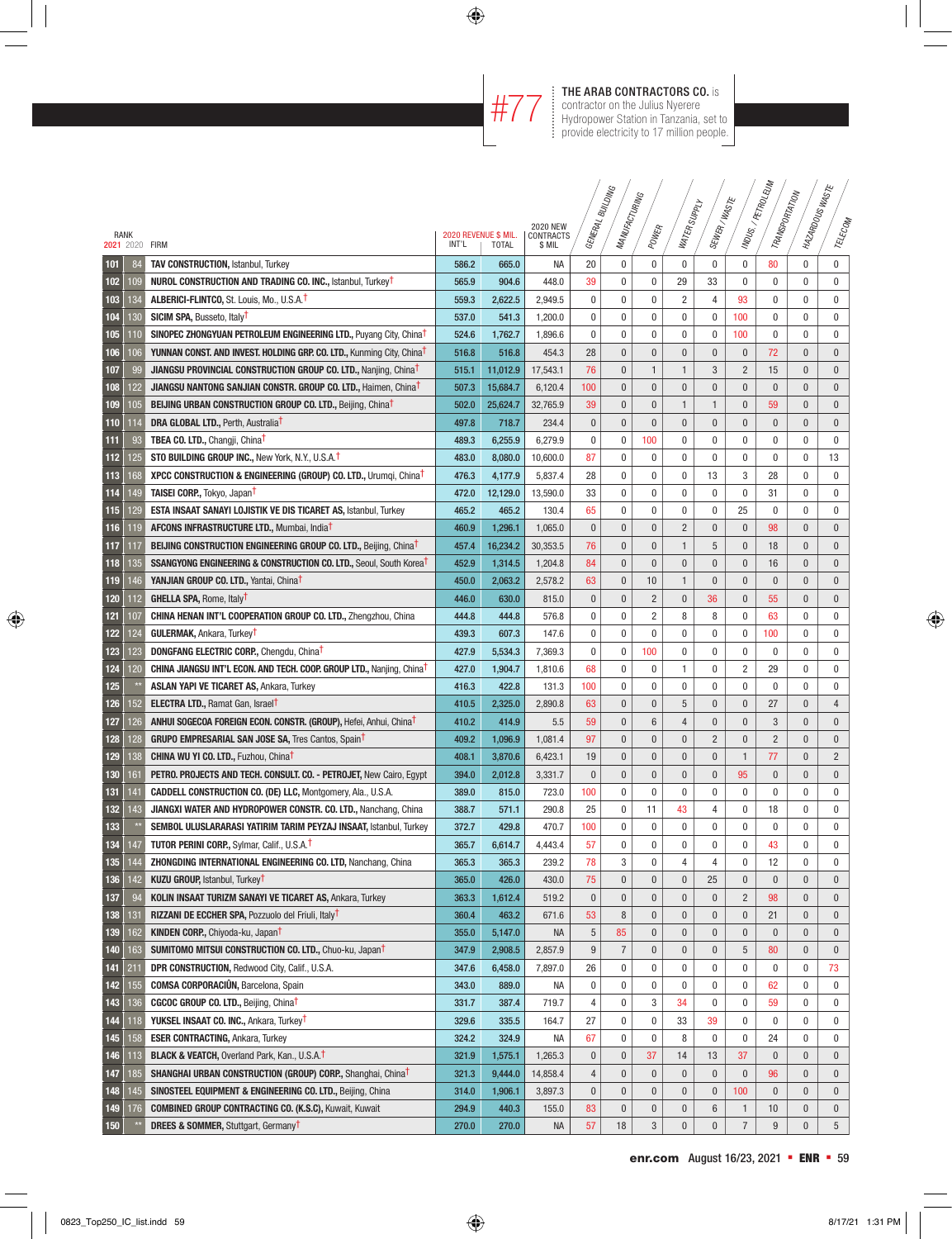|             |              |                                                                                           |       |                                      |                     |                | - <sup>BUILDING</sup> |                  |                |                   |                | INDUS./PETROLEUM           | <b>HAZARDOUSWASTE</b>      |                  |
|-------------|--------------|-------------------------------------------------------------------------------------------|-------|--------------------------------------|---------------------|----------------|-----------------------|------------------|----------------|-------------------|----------------|----------------------------|----------------------------|------------------|
|             |              |                                                                                           |       |                                      |                     |                | MANUFACTURING         |                  | WATER SUPPLY   | SEWER/WASTE       |                | TRANSPORTATION             |                            |                  |
|             |              |                                                                                           |       |                                      | <b>2020 NEW</b>     | GENERAL E      |                       |                  |                |                   |                |                            |                            |                  |
| <b>RANK</b> |              | 2021 2020 FIRM                                                                            | INT'L | 2020 REVENUE \$ MIL.<br><b>TOTAL</b> | CONTRACTS<br>\$ MIL |                |                       | POWER            |                |                   |                |                            |                            | TELECOM          |
| 151         | 157          | <b>IC ICTAS INSAAT SANAYI VE TICARET AS, Istanbul, Turkey<sup>T</sup></b>                 | 268.3 | 883.3                                | <b>NA</b>           | 16             | 0                     | 0                | 0              | $\mathbf 0$       | $\bf{0}$       | 84                         | 0                          | $\bf{0}$         |
| 152         | 200          | <b>SENER GRUPO DE INGENIERIA SA, Getxo, Bizkaia, SpainT</b>                               | 260.6 | 285.2                                | 197.6               | 0              | 28                    | 45               | $\mathbf{0}$   | $\mathbf 0$       | 24             | $\mathbf{0}$               | $\mathbf 0$                | $\overline{2}$   |
| 153         |              | <b>BLUE&amp;P INFRASTRUCTURE GROUP, Tehran, IranT</b>                                     | 257.5 | 280.8                                | 42.8                | 0              | 0                     | 68               | 32             | $\mathbf 0$       | 0              | $\mathbf 0$                | $\mathbf 0$                | $\mathbf 0$      |
| 154         | 151          | <b>GILBANE BUILDING CO., Providence, R.I., U.S.A.T</b>                                    | 256.9 | 6,404.6                              | 6,800.1             | 36             | 0                     | $\mathbf 0$      | 0              | $\mathbf 0$       | 62             | $\mathbf{1}$               | 1                          | $\mathbf 0$      |
| 155         | 132          | CHINA NONFERROUS METAL IND. FOR. ENG'G AND CONSTR., Beijing, China                        | 244.3 | 245.1                                | 420.5               | 0              | 0                     | 0                | 10             | $\mathbf 0$       | 90             | $\mathbf{0}$               | $\mathbf 0$                | $\mathbf 0$      |
| 156         | 172          | <b>PARSONS, Centreville, Va., U.S.A.T</b>                                                 | 241.7 | 607.6                                | 1,393.4             | 75             | $\pmb{0}$             | $\pmb{0}$        | $\pmb{0}$      | $\mathbf{0}$      | $\bf{0}$       | 24                         | $\bf{0}$                   | $\bf{0}$         |
| 157         | 171          | <b>CALIK ENERJI SANAYI VE TICARET AS, Istanbul, Turkey<sup>†</sup></b>                    | 237.0 | 237.0                                | 55.0                | 0              | $\bf{0}$              | 100              | $\bf{0}$       | $\bf{0}$          | $\bf{0}$       | $\bf{0}$                   | $\bf{0}$                   | $\mathbf 0$      |
| 158         | 213          | <b>ILK CONSTRUCTION, Istanbul, Turkey</b>                                                 | 236.7 | 236.7                                | 51.7                | 15             | $\pmb{0}$             | 6                | $\bf{0}$       | $\bf{0}$          | 28             | 51                         | $\bf{0}$                   | $\mathbf 0$      |
| 159         | 127          | <b>CHINA NATIONAL AERO-TECHNOLOGY INT'L ENG'G CORP., Beijing, ChinaT</b>                  | 231.5 | 533.4                                | 746.8               | 53             | $\pmb{0}$             | $\pmb{0}$        | $\overline{7}$ | $\mathbf{0}$      | $\bf{0}$       | 40                         | $\bf{0}$                   | $\mathbf 0$      |
|             | 159          |                                                                                           |       |                                      |                     |                | $\pmb{0}$             |                  | 56             | 44                |                | $\mathbf{0}$               |                            | $\mathbf 0$      |
| 160         |              | MWH CONSTRUCTORS INC., Broomfield, Colo., U.S.A. <sup>T</sup>                             | 223.8 | 600.0                                | 1,029.9             | 0<br>0         | 0                     | $\bf{0}$         |                |                   | $\bf{0}$       |                            | $\bf{0}$                   |                  |
| 161<br>162  | 175<br>216   | MICHELS CORP., Brownsville, Wis., U.S.A.                                                  | 223.4 | 2,979.2                              | 3,704.2             | 63             | 37                    | 1<br>$\mathbf 0$ | 0<br>0         | 10<br>$\mathbf 0$ | 88<br>$\bf{0}$ | $\mathbf 0$<br>$\mathbf 0$ | $\mathbf 0$<br>$\mathbf 0$ | 0<br>$\mathbf 0$ |
|             |              | <b>GAP INSAAT YATIRIM VE DIS TICARET AS, Istanbul, Turkey<sup>†</sup></b>                 | 220.9 | 260.8                                | 49.6                |                |                       |                  |                |                   |                |                            |                            |                  |
| 163         | 203          | <b>POLAT YOL YAPI SAN. VE TIC. AS, Istanbul, Turkey<sup>t</sup></b>                       | 218.1 | 297.4                                | 36.9                | 0              | 0                     | 0                | $\mathbf{0}$   | $\mathbf 0$       | $\bf{0}$       | 100                        | $\mathbf 0$                | $\mathbf 0$      |
| 164         | 223          | <b>FORTIS CONSTRUCTION INC., Portland, Ore., U.S.A.T</b>                                  | 218.0 | 1,188.0                              | 1,675.0             | 0              | 0                     | 0                | 0              | $\mathbf 0$       | 0              | 0                          | 0                          | 100              |
| 165         | 189          | <b>ALARKO CONTRACTING GROUP, Istanbul, Turkey<sup>t</sup></b>                             | 214.2 | 4,292.5                              | <b>NA</b>           | 0              | 0                     | $\mathbf 0$      | $\pmb{0}$      | $\mathbf 0$       | $\bf{0}$       | 100                        | $\mathbf 0$                | $\mathbf 0$      |
| 166         | 169          | <b>AEGION CORP., Chesterfield, Mo., U.S.A.T</b>                                           | 213.9 | 999.8                                | 990.0               | $\overline{4}$ | $\mathbf{0}$          | $\mathbf{0}$     | $\bf{0}$       | 45                | 48             | 3                          | $\mathbf{0}$               | $\bf{0}$         |
| 167         |              | XIAN ELECTRIC ENGINEERING CO. LTD., Xi'an, Shaannxi, China                                | 211.7 | 211.7                                | <b>NA</b>           | $\pmb{0}$      | $\pmb{0}$             | 100              | $\mathbf{0}$   | $\mathbf{0}$      | $\mathbf{0}$   | $\mathbf{0}$               | $\pmb{0}$                  | $\pmb{0}$        |
| 168         | 137          | <b>DEKINSAN GRUP INSAAT AS, Ankara, Turkey</b>                                            | 208.6 | 216.2                                | 484.4               | 100            | $\mathbf{0}$          | $\bf{0}$         | $\bf{0}$       | $\mathbf{0}$      | $\mathbf{0}$   | $\bf{0}$                   | 0                          | $\bf{0}$         |
| 169         | 184          | <b>RAILWORKS, New York, N.Y., U.S.A.</b>                                                  | 206.8 | 892.3                                | <b>NA</b>           | $\pmb{0}$      | $\pmb{0}$             | $\pmb{0}$        | $\pmb{0}$      | $\mathbf{0}$      | $\pmb{0}$      | 100                        | $\mathbf{0}$               | $\mathbf{0}$     |
| 170         |              | <b>ICM SPA, Vicenza, Italy<sup>t</sup></b>                                                | 204.9 | 446.2                                | 688.2               | 22             | $\pmb{0}$             | $\pmb{0}$        | $\pmb{0}$      | $\mathbf{0}$      | $\bf{0}$       | 77                         | $\mathbf{0}$               | $\mathbf{0}$     |
| 171         | 154          | <b>SHENYANG YUANDA ALUMINUM INDUS. ENG'G CO. LTD., Shenyang, ChinaT</b>                   | 197.3 | 375.5                                | 355.9               | 99             | 0                     | 0                | 0              | $\mathbf 0$       | 0              | 1                          | 0                          | 0                |
| 172         | 148          | <b>CHINA NATIONAL COMPLETE PLANT IMP. &amp; EXP. GROUP, Beijing, Chinat</b>               | 197.0 | 197.0                                | 219.2               | 71             | 7                     | 3                | 0              | 9                 | 10             | 0                          | 0                          | 0                |
| 173         | 186          | <b>SHANXI CONSTRUCTION INVESTMENT GROUP CO. LTD., Taiyuan, ChinaT</b>                     | 194.1 | 16,933.9                             | 29,077.5            | 58             | 0                     | 15               | 0              | 22                | $\mathbf{0}$   | 5                          | $\mathbf 0$                | 0                |
| 174         | 178          | ANHUI CONSTRUCTION ENGINEERING GROUP CO. LTD., Hefei City, China <sup>t</sup>             | 191.7 | 12,066.1                             | 15,150.6            | 59             | 0                     | 0                | 1              | $\mathbf 0$       | $\mathbf{0}$   | 40                         | 0                          | 0                |
| 175         |              | <b>SHANDONG DEJIAN GROUP CO. LTD., Dezhou City, Shandong, China</b>                       | 191.3 | 1,784.9                              | 1,506.8             | 73             | 0                     | 6                | 0              | $\mathbf 0$       | 0              | 21                         | 0                          | 0                |
| 176         | 194          | <b>LONGXIN CONSTRUCTION GROUP CO. LTD., Haimen, China</b>                                 | 191.0 | 4,253.9                              | 2,593.5             | 100            | $\pmb{0}$             | $\pmb{0}$        | $\bf{0}$       | $\mathbf{0}$      | $\bf{0}$       | $\mathbf{0}$               | $\mathbf{0}$               | $\mathbf 0$      |
| 177         | 187          | <b>SHANDONG ZIJIAN CONSTRUCTION GROUP CO. LTD., Zibo, China</b>                           | 189.6 | 1,902.3                              | 1,470.3             | 97             | $\mathbf{0}$          | $\mathbf{0}$     | $\mathbf{0}$   | $\mathbf{0}$      | $\bf{0}$       | $\mathbf{0}$               | $\mathbf{0}$               | 3                |
| 178         | 214          | WALBRIDGE, Detroit, Mich., U.S.A.                                                         | 188.1 | 1,912.3                              | 2,157.5             | 35             | 65                    | $\mathbf{0}$     | $\mathbf{0}$   | $\mathbf{0}$      | $\mathbf{0}$   | $\mathbf{0}$               | $\mathbf{0}$               | $\mathbf 0$      |
| 179         | 174          | <b>ENG'G FOR THE PETROLEUM &amp; PROCESS INDUSTRIES (ENPPI), Cairo, Egypt<sup>1</sup></b> | 187.5 | 585.5                                | 2,700.0             | $\pmb{0}$      | $\pmb{0}$             | $\mathbf{0}$     | $\mathbf{0}$   | $\mathbf{0}$      | 100            | $\mathbf{0}$               | $\bf{0}$                   | $\bf{0}$         |
| 180         | 191          | <b>HUNAN CONSTRUCTION ENGINEERING GROUP CO. LTD., Changsha, ChinaT</b>                    | 185.2 | 13,936.4                             | 22,343.4            | 30             | $\pmb{0}$             | 21               | 20             | $\mathbf{0}$      | $\mathbf 0$    | 29                         | $\mathbf{0}$               | $\bf{0}$         |
| 181         | 182          | <b>GURBAG GROUP, Ankara, Turkey<sup>T</sup></b>                                           | 183.8 | 189.5                                | 246.1               | 61             | 0                     | $\mathbf 0$      | $\mathbf{0}$   | $\mathbf 0$       | $\mathbf 0$    | 39                         | 0                          | $\mathbf 0$      |
| 182         | 181          | <b>LOTTE ENGINEERING &amp; CONSTRUCTION CO. LTD., Seoul, South Korea<sup>t</sup></b>      | 172.0 | 4,669.0                              | 9,134.0             | 28             | 0                     | 53               | 0              | 8                 | 3              | 6                          | 0                          | $\mathbf 0$      |
| 183         | 179          | <b>TEPE INSAAT SANAYI AS, Ankara, Turkey<sup>†</sup></b>                                  | 168.0 | 215.6                                | 216.9               | 28             | 0                     | $\mathbf 0$      | 0              | $\mathbf 0$       | 3              | 69                         | 0                          | $\mathbf 0$      |
| 184         | 198          | ZHEJIANG DONGYANG THIRD CONSTR. ENG'G CO. LTD., Dongyang, ChinaT                          | 167.9 | 893.6                                | 727.3               | 100            | 0                     | 0                | 0              | 0                 | 0              | 0                          | 0                          | 0                |
| 185         | $\star\star$ | MAKYOL INSAAT SANAYI TURIZM VE TICARET AS, Istanbul, Turkey                               | 166.2 | 702.0                                | 112.0               | 0              | 0                     | $\pmb{0}$        | 1              | $\pmb{0}$         | 0              | 99                         | 0                          | 0                |
| 186         |              | <b>HEBEI CONSTRUCTION GROUP CO. LTD., Hebei, ChinaT</b>                                   | 162.7 | 7,893.0                              | 9,129.9             | 0              | $\bf{0}$              | 70               | 5              | $\overline{2}$    | 23             | $\bf{0}$                   | $\bf{0}$                   | $\mathbf 0$      |
| 187         | 164          | APTIM, Baton Rouge, La., U.S.A.                                                           | 162.3 | 1,053.4                              | 1,339.6             | 23             | $\pmb{0}$             | $\pmb{0}$        | $\pmb{0}$      | $\pmb{0}$         | 72             | $\pmb{0}$                  | $\overline{4}$             | $\mathbf 0$      |
| 188         | 180          | <b>METAG GROUP, Ankara, Turkey</b>                                                        | 162.1 | 174.4                                | 180.0               | 24             | $\pmb{0}$             | $\pmb{0}$        | 34             | 9                 | $\pmb{0}$      | 32                         | $\bf{0}$                   | $\mathbf 0$      |
| 189         | 205          | <b>NANTONG CONSTRUCTION GROUP CO. LTD., Nantong, ChinaT</b>                               | 161.6 | 2,079.7                              | 2,919.7             | 61             | 0                     | 11               | 8              | $\bf{0}$          | 20             | $\bf{0}$                   | $\bf{0}$                   | $\mathbf 0$      |
| 190         | 201          | <b>ZHEJIANG COMMUNICATIONS CONSTR. GROUP CO. LTD., Hangzhou, China<sup>t</sup></b>        | 160.4 | 5,017.3                              | 9,968.0             | 23             | $\pmb{0}$             | $\pmb{0}$        | $\overline{c}$ | $\bf{0}$          | $\bf{0}$       | 75                         | $\pmb{0}$                  | $\mathbf 0$      |
| 191         | 170          | AECON GROUP INC., Toronto, Canada                                                         | 157.0 | 3,643.0                              | 3,308.0             | 0              | 0                     | 7                | 0              | 0                 | 6              | 3                          | 0                          | 0                |
| 192         | 221          | HUNAN ROAD & BRIDGE CONSTR. GROUP CO. LTD., Changsha, China <sup>t</sup>                  | 156.3 | 2,209.4                              | 3,469.1             | $\pmb{0}$      | 0                     | 0                | 0              | 0                 | $\bf{0}$       | 100                        | 0                          | 0                |
| 193         |              | <b>JIANGSU ZHONGNAN CONSTR. INDUSTRY GROUP CO. LTD., Haimen, China<sup>t</sup></b>        | 155.7 | 19,493.4                             | 27,754.2            | 100            | 0                     | 0                | 0              | 0                 | 0              | 0                          | 0                          | 0                |
| 194         | 208          | <b>JIANGXI CONSTRUCTION ENG'G (GROUP) CORP. LTD., Nanchang, China<sup>t</sup></b>         | 153.0 | 7,493.9                              | 11,770.0            | 18             | $\pmb{0}$             | 0                | 0              | 0                 | 1              | 82                         | 0                          | 0                |
| 195         |              | RAMBOLL GROUP A/S, Copenhagen, Denmark                                                    | 147.5 | 147.5                                | 114.7               | 0              | 5                     | 0                | 3              | 4                 | 51             | $\bf{0}$                   | 36                         | 0                |
| 196         |              | HASKELL, Jacksonville, Fla., U.S.A. <sup>T</sup>                                          | 144.2 | 1,075.4                              | <b>NA</b>           | $\pmb{0}$      | $\overline{4}$        | $\pmb{0}$        | $\bf{0}$       | $\bf{0}$          | 94             | $\overline{2}$             | $\bf{0}$                   | $\mathbf 0$      |
| 197         | 140          | <b>CHINA TRIUMPH INTERNATIONAL ENGINEERING CO. LTD., Shanghai, China1</b>                 | 143.0 | 1,704.1                              | 1,875.2             | $\pmb{0}$      | $\pmb{0}$             | 56               | $\pmb{0}$      | $\pmb{0}$         | 44             | $\pmb{0}$                  | $\pmb{0}$                  | $\mathbf 0$      |
| 198         |              | <b>USTAY YAPI TAAHHUT VE TICARET AS, Istanbul, Turkey<sup>T</sup></b>                     | 139.7 | 162.9                                | 157.0               | $\pmb{0}$      | $\pmb{0}$             | $\pmb{0}$        | $\pmb{0}$      | $\pmb{0}$         | 100            | $\pmb{0}$                  | $\pmb{0}$                  | $\bf{0}$         |
| 199         | 167          | <b>TIANYUAN CONSTRUCTION GROUP CO. LTD., Linyi, ChinaT</b>                                | 134.9 | 134.9                                | 134.9               | 100            | $\pmb{0}$             | $\pmb{0}$        | $\pmb{0}$      | $\bf{0}$          | $\bf{0}$       | $\pmb{0}$                  | $\pmb{0}$                  | $\mathbf 0$      |
| 200         | 207          | <b>CHONGQING INTERNATIONAL CONSTRUCTION CORP., Chongqing, Chinat</b>                      | 133.6 | 463.1                                | 736.2               | 6              | $\boldsymbol{0}$      | $\pmb{0}$        | 20             | $\pmb{0}$         | $\pmb{0}$      | 75                         | $\pmb{0}$                  | $\mathbf{0}$     |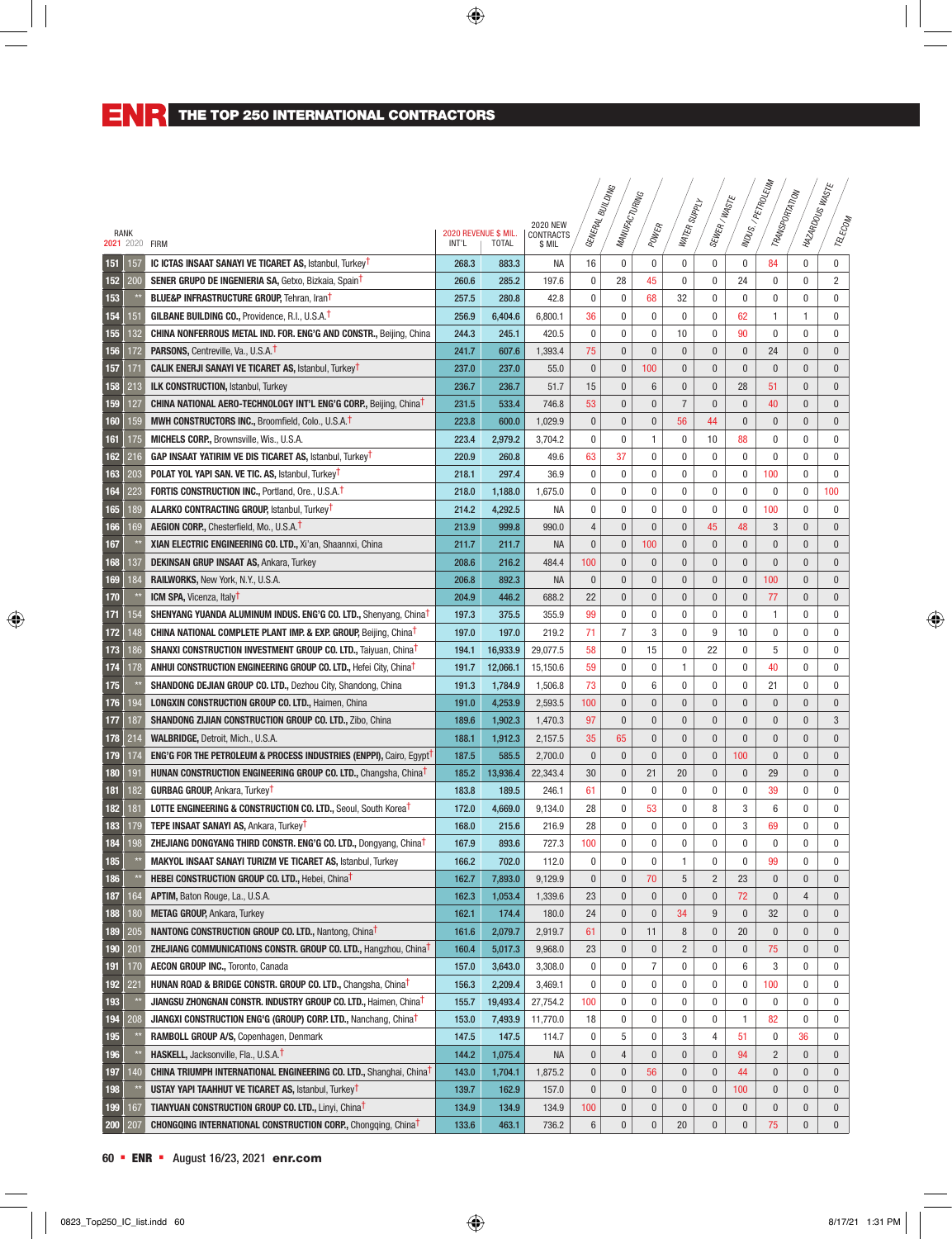**#88 CBRE** acquired a 60% ownership<br>  $\text{H}$  88  $\text{F}$  interest in Turner & Townsend and<br>
also entered into a strategic interest in Turner & Townsend and also entered into a strategic partnership with the U.K.-based firm.

|     |                |                                                                                                                          |       |                      |                              |                        | <b>SNICTING</b>  |                        |                  |                        |              | MDUS./ PETROLEUM<br>TRANSPORTATION | I MAZARDOUSWASTE |                             |
|-----|----------------|--------------------------------------------------------------------------------------------------------------------------|-------|----------------------|------------------------------|------------------------|------------------|------------------------|------------------|------------------------|--------------|------------------------------------|------------------|-----------------------------|
|     |                |                                                                                                                          |       |                      |                              |                        | MANUFACTURING    |                        | WATER SUPPLY     | SEWER/WASTE            |              |                                    |                  |                             |
|     | RANK           |                                                                                                                          |       | 2020 REVENUE \$ MIL. | <b>2020 NEW</b><br>CONTRACTS | GENERAL F              |                  | POWER                  |                  |                        |              |                                    |                  | TELECOM                     |
|     | 2021 2020 FIRM |                                                                                                                          | INT'L | <b>TOTAL</b>         | \$ MIL                       |                        |                  |                        |                  |                        |              |                                    |                  |                             |
| 201 | 197            | YENIGUN INSAAT SANAYI VE TICARET AS, Ankara, Turkey                                                                      | 130.1 | 138.3                | 142.1                        | 64                     | 0                | 2                      | 0                | 0                      | 0            | 34                                 | $\mathbf 0$      | $\pmb{0}$                   |
| 202 | 204            | <b>CHINA GANSU INT'L CORP. FOR ECON. AND TECH. COOP., Lanzhou, China<sup>t</sup></b>                                     | 125.9 | 198.5                | 400.7                        | 49                     | 0                | 0                      | 6                | 0                      | 21           | 24                                 | $\mathbf 0$      | $\mathbf 0$                 |
| 203 | 166            | SUMMA TURIZM YATIRIMCILIGI AS, Ankara, Turkey <sup>T</sup>                                                               | 122.7 | 122.7                | 532.0                        | 85                     | 0                | 0                      | 0                | 0                      | 0            | 15                                 | $\mathbf 0$      | $\mathbf 0$                 |
| 204 | 212            | GAMA, Ankara, Turkey <sup>T</sup>                                                                                        | 122.5 | 156.9                | <b>NA</b>                    | 0                      | 0                | 89                     | 0                | 0                      | 11           | $\mathbf{0}$                       | 0                | $\mathbf 0$                 |
| 205 | 217            | NATA INSAAT TURZ. TASIMACILIK TIC. VE SAN. AS, Ankara, Turkey                                                            | 116.0 | 523.6                | 292.0                        | 0                      | 0                | 0                      | 0                | 0                      | 0            | 100                                | 0                | 0                           |
| 206 | 219            | <b>CENGIZ CONSTRUCTION INDUSTRY &amp; TRADE CO. INC., Istanbul, Turkey</b>                                               | 116.0 | 833.9                | 995.0                        | $\pmb{0}$              | 0                | $\bf{0}$               | $\pmb{0}$        | $\mathbf{0}$           | $\pmb{0}$    | 100                                | $\bf{0}$         | $\bf{0}$                    |
| 207 |                | GREENLAND INFRA. CONSTR. GROUP CO. LTD., Shanghai, China <sup>t</sup>                                                    | 112.3 | 43,653.5             | 88,397.5                     | 44                     | 0                | 0                      | 0                | 0                      | 37           | 18                                 | $\bf{0}$         | $\bf{0}$                    |
| 208 | 224            | <b>PERNIX GROUP INC., Lombard, III., U.S.A.1</b>                                                                         | 111.7 | 389.4                | 209.6                        | 92                     | 0                | 8                      | $\pmb{0}$        | $\mathbf{0}$           | $\pmb{0}$    | $\mathbf{0}$                       | $\bf{0}$         | $\mathbf 0$                 |
| 209 |                | <b>TATA PROJECTS LTD., Secunderabad, India<sup>t</sup></b>                                                               | 104.2 | 1,644.9              | 1,185.9                      | $\pmb{0}$              | 0                | 85                     | $\pmb{0}$        | $\mathbf{0}$           | 12           | $\mathbf{0}$                       | $\bf{0}$         | $\mathbf 0$                 |
| 210 |                | ZHENGTAI GROUP CO. LTD., Taizhou, Jiangsu, China                                                                         | 100.5 | 1,103.5              | 1,828.5                      | 54                     | 0                | $\pmb{0}$              | 46               | $\mathbf{0}$           | $\pmb{0}$    | $\mathbf{0}$                       | $\bf{0}$         | $\mathbf 0$                 |
| 211 |                | <b>NANTONG SI JIAN CONSTRUCTION GROUP CO. LTD., Nantong City, ChinaT</b>                                                 | 100.5 | 8,577.1              | 7,115.4                      | 100                    | 0                | 0                      | 0                | 0                      | 0            | $\mathbf 0$                        | $\mathbf 0$      | 0                           |
| 212 |                | <b>MBD INSAAT SANAYI VE TICARET AS, Ankara, Turkey<sup>T</sup></b>                                                       | 95.5  | 134.6                | 134.6                        | 66                     | 0                | 4                      | 10               | 10                     | $\mathbf 0$  | 10                                 | $\mathbf 0$      | $\mathbf 0$                 |
| 213 | 210            | SICHUAN ROAD AND BRIDGE (GROUP) CO. LTD., Chengdu, China <sup>T</sup>                                                    | 92.0  | 7,147.7              | 5,721.6                      | 0                      | 0                | 0                      | 0                | 0                      | 0            | 100                                | $\mathbf 0$      | $\mathbf 0$                 |
| 214 |                | <b>THE BECK GROUP, Dallas, Texas, U.S.A.</b>                                                                             | 90.0  | 1,003.8              | 439.8                        | 100                    | 0                | 0                      | 0                | 0                      | 0            | 0                                  | $\mathbf 0$      | 0                           |
| 215 |                | <b>FEKA INSAAT SANAYI TICARET AS, Izmir, Turkey</b>                                                                      | 89.0  | 92.4                 | 125.6                        | 16                     | 0                | 39                     | $\overline{c}$   | 0                      | 0            | 41                                 | $\mathbf 0$      | 0                           |
| 216 |                | WSP GLOBAL INC., Montreal, Quebec, Canada <sup>t</sup>                                                                   | 84.8  | 84.8                 | <b>NA</b>                    | $\pmb{0}$              | $\mathbf{0}$     | $\mathbf{0}$           | $\mathbf{0}$     | $\mathbf{0}$           | $\mathbf{0}$ | $\mathbf{0}$                       | $\mathbf{0}$     | $\bf{0}$                    |
| 217 |                | CHINA DALIAN INT'L ECON. & TECH. COOP. GROUP CO. LTD., Dalian, China                                                     | 84.7  | 115.7                | 386.4                        | 100                    | $\mathbf{0}$     | $\mathbf{0}$           | $\mathbf{0}$     | $\mathbf{0}$           | $\mathbf{0}$ | $\mathbf{0}$                       | $\mathbf{0}$     | $\pmb{0}$                   |
| 218 |                | <b>SOUTHLAND HOLDINGS LLC, Roanoke, Texas, U.S.A.T</b>                                                                   | 79.8  | 1,175.0              | 1,801.0                      | 0                      | 0                | $\bf{0}$               | 51               | 6                      | 0            | 43                                 | 0                | $\bf{0}$                    |
| 219 | 202            | SHANDONG KERUI PETROLEUM EQUIP. CO. LTD., Dongying, China                                                                | 79.7  | 156.4                | 50.0                         | $\pmb{0}$              | 0                | $\bf{0}$               | $\pmb{0}$        | $\mathbf{0}$           | 100          | $\mathbf{0}$                       | $\mathbf{0}$     | $\mathbf{0}$                |
| 220 |                | <b>ENERGOPROJEKT HOLDING PLC, Belgrade, SerbiaT</b>                                                                      | 79.7  | 204.4                | 119.5                        | 66                     | 0                | $\mathbf{1}$           | $\pmb{0}$        | $\mathbf{0}$           | $\pmb{0}$    | 33                                 | $\mathbf{0}$     | $\mathbf{0}$                |
| 221 |                | <b>CHINA ALUMINUM INTERNATIONAL ENG'G CORP. LTD., Beijing, ChinaT</b>                                                    | 75.8  | 3,303.5              | 5,739.0                      | 12                     | 29               | 0                      | 15               | 0                      | 44           | 0                                  | 0                | 0                           |
| 222 |                | IRIS INSAAT TURIZM SANAYI VE TICARET AS, Istanbul, Turkey                                                                | 75.5  | 79.9                 | 106.1                        | 0                      | 0                | 0                      | 0                | 0                      | 0            | 96                                 | 0                | 0                           |
| 223 |                | <b>SMK GROUP, Ankara, Turkey</b>                                                                                         | 75.4  | 79.1                 | 97.0                         | 19                     | 0                | 24                     | 24               | 0                      | 32           | $\mathbf 0$                        | 0                | 0                           |
| 224 |                | <b>EGYPTIAN MAINTENANCE CO. (EMC), New Cairo, Egypt</b>                                                                  | 74.6  | 314.7                | 419.5                        | 0                      | 0                | 14                     | 10               | 0                      | 74           | $\overline{2}$                     | $\mathbf 0$      | 0                           |
| 225 |                | <b>MATRIX SERVICE CO., Tulsa, Okla., U.S.A.T</b>                                                                         | 72.4  | 794.4                | <b>NA</b>                    | 0                      | 0                | 0                      | 0                | 0                      | 100          | $\mathbf{0}$                       | $\mathbf 0$      | 0                           |
| 226 | 225            | <b>THE WALSH GROUP, Chicago, III., U.S.A.</b>                                                                            | 72.1  | 5,379.0              | 4,988.0                      | 64                     | $\mathbf{0}$     | $\mathbf{0}$           | $\pmb{0}$        | 15                     | $\mathbf{0}$ | 20                                 | $\mathbf{0}$     | $\mathbf{1}$                |
| 227 |                | <b>VELESSTROY LLC, Moscow, Russia</b>                                                                                    | 71.0  | 1,596.0              | 1,048.0                      | $\pmb{0}$              | $\mathbf{0}$     | $\mathbf{0}$           | $\pmb{0}$        | $\mathbf{0}$           | 100          | $\mathbf{0}$                       | $\mathbf{0}$     | $\mathbf 0$                 |
| 228 |                | <b>CHINA BENGBU INT'L TECH. &amp; ECON. COOP. LTD., Hefei, Anhui, China</b>                                              | 70.1  | 70.1                 | 78.0                         | $\pmb{0}$              | $\mathbf{0}$     | $\mathbf{0}$           | $\mathbf{1}$     | $\mathbf{0}$           | $\bf{0}$     | 99                                 | $\mathbf{0}$     | $\mathbf{0}$                |
| 229 |                | <b>IRCON INTERNATIONAL LTD., New Delhi, India</b>                                                                        | 68.4  | 609.1                | 540.1                        | $\pmb{0}$              | $\mathbf{0}$     | $\mathbf{0}$           | $\mathbf{0}$     | $\mathbf{0}$           | $\bf{0}$     | 100                                | $\mathbf{0}$     | $\mathbf{0}$                |
| 230 | 192            | BARNARD CONSTRUCTION CO. INC., Bozeman, Mont., U.S.A.T                                                                   | 68.3  | 1,443.6              | 910.8                        | $\pmb{0}$              | $\mathbf{0}$     | 98                     | $\overline{2}$   | $\mathbf{0}$           | $\mathbf{0}$ | $\mathbf{0}$                       | $\mathbf{0}$     | $\mathbf{0}$                |
| 231 |                | <b>ECC, Burlingame, Calif., U.S.A.T</b>                                                                                  | 63.1  | 506.1                | 1,544.0                      | 25                     | 0                | 1                      | 0                | 0                      | 24           | 26                                 | 23               | $\mathbf 0$                 |
| 232 |                | <b>JIANGSU NANTONG NO.2 CONSTRUCTION, Qidong, Jiangsu, ChinaT</b>                                                        | 61.7  | 13,232.3             | 9,473.2                      | 83                     | 0                | 0                      | 0                | 11                     | 0            | 6                                  | $\mathbf 0$      | $\mathbf 0$                 |
| 233 |                | <b>UNITED E&amp;C INC., Piscataway, N.J., U.S.A.</b>                                                                     | 60.8  | 509.1                | 494.7                        | 0                      | 0                | 100                    | 0                | 0                      | $\mathbf 0$  | $\mathbf{0}$                       | $\mathbf 0$      | $\mathbf 0$                 |
| 234 | $\star$        | <b>BOTHAR GROUP PTY LTD., Wakerley, Queensland, Australia<sup>t</sup></b>                                                | 60.6  | 84.2                 | 90.2                         | 0                      | $\boldsymbol{0}$ | 0                      | 0                | 91                     | 9            | $\mathbf{0}$                       | 0                | 0                           |
| 235 | $\star\star$   | <b>GOLDER, Palm Beach Gardens, Fla., U.S.A.<sup>†</sup></b>                                                              | 60.0  | 80.3                 | 21.5                         | $\sqrt{2}$             | 0                | $\overline{c}$         | 0                | 3                      | 30           | 0                                  | 1                | $\pmb{0}$                   |
| 236 |                | <b>PAGE, Washington, D.C., U.S.A.T</b>                                                                                   | 59.8  | 206.2                | 40.4                         | 100                    | 0                | 0                      | 0                | 0                      | $\bf{0}$     | $\bf{0}$                           | $\bf{0}$         | $\mathbf 0$                 |
| 237 |                | <b>MAEG COSTRUZIONI SPA, Vazzola, Italy<sup>t</sup></b>                                                                  | 55.1  | 102.4                | 110.7                        | $\boldsymbol{9}$       | 0                | 0                      | $\pmb{0}$        | $\pmb{0}$              | $\pmb{0}$    | 91                                 | $\pmb{0}$        | $\mathbf 0$                 |
| 238 | 218            | <b>STFA CONSTRUCTION GROUP, Istanbul, Turkey<sup>t</sup></b>                                                             | 51.7  | 54.4                 | 2.0                          | $\pmb{0}$              | 0                | 0                      | $\pmb{0}$        | $\pmb{0}$              | $\pmb{0}$    | 85                                 | $\bf{0}$         | $\mathbf 0$                 |
| 239 | 165            | <b>DOGUS INSAAT VE TICARET AS, Istanbul, Turkey<sup>T</sup></b>                                                          | 43.9  | 211.7                | 331.8                        | 11                     | 0                | $\pmb{0}$              | 0                | $\pmb{0}$              | 0            | 89                                 | $\bf{0}$         | $\mathbf 0$                 |
| 240 |                | <b>BURNS &amp; MCDONNELL, Kansas City, Mo., U.S.A.<sup>†</sup></b>                                                       | 43.3  | 1,871.9              | 3,596.5                      | 0                      | 0                | 55                     | 0                | $\pmb{0}$              | 45           | $\pmb{0}$                          | $\bf{0}$         | $\mathbf 0$                 |
| 241 |                | <b>BARTON MALOW HOLDINGS LLC, Southfield, Mich., U.S.A.<sup>†</sup></b>                                                  | 43.0  | 2,336.5              | 3,879.9                      | 0                      | 10               | 38                     | 0                | 0                      | 5            | 48                                 | 0                | 0                           |
| 242 | 177            | JIANGLIAN HEAVY INDUSTRY GROUP CO. LTD., Nanchang, China <sup>t</sup>                                                    | 37.0  | 201.3                | 361.4                        | 13                     | 51               | 0                      | 0                | 0                      | 0            | 5                                  | 0                | 0                           |
| 243 |                |                                                                                                                          |       |                      |                              | 0                      | 0                | 100                    | 0                | 0                      | 0            | 0                                  | 0                | 0                           |
| 244 |                | <b>WILLIAMS INDUSTRIAL SERVICES GROUP INC., Tucker, Ga., U.S.A.T</b><br><b>SALFACORP SA, Santiago, Chile<sup>t</sup></b> | 35.7  | 269.1                | 218.0                        | 100                    |                  |                        | 0                | 0                      |              | $\bf{0}$                           | 0                | 0                           |
|     |                |                                                                                                                          | 34.0  | 562.0                | 1,899.0                      |                        | 0                | 0                      |                  |                        | 0            |                                    |                  |                             |
| 245 | 72             | AECOM, Los Angeles, Calif., U.S.A.                                                                                       | 33.0  | 6,568.5              | NA                           | 80                     | 0                | 0                      | 0                | 0                      | 0            | 20                                 | 0                | 0                           |
| 246 |                | WEEKS MARINE INC., Cranford, N.J., U.S.A.T                                                                               | 32.5  | 779.0                | 697.7                        | $\pmb{0}$              | 0                | $\pmb{0}$              | $\pmb{0}$        | 31                     | 12           | 57                                 | $\bf{0}$         | $\mathbf 0$                 |
| 247 | 206            | <b>GRAY CONSTRUCTION, Lexington, Ky., U.S.A.T</b>                                                                        | 32.4  | 1,614.3              | 1,614.3                      | $\pmb{0}$              | 0                | $\pmb{0}$              | $\pmb{0}$        | 0                      | 100          | $\bf{0}$                           | $\pmb{0}$        | $\mathbf 0$                 |
| 248 |                | <b>CDM SMITH, Boston, Mass., U.S.A.T</b>                                                                                 | 32.2  | 385.4                | 381.0                        | 39                     | 0                | $\pmb{0}$              | 61               | $\pmb{0}$              | $\pmb{0}$    | $\pmb{0}$                          | $\pmb{0}$        | $\mathbf 0$                 |
| 249 |                | <b>ZACHRY GROUP, San Antonio, Texas, U.S.A T</b>                                                                         | 31.5  | 1,973.2              | 1,256.3                      | $\pmb{0}$<br>$\pmb{0}$ | 0                | $\pmb{0}$<br>$\pmb{0}$ | $\pmb{0}$        | $\pmb{0}$<br>$\pmb{0}$ | 100          | $\bf{0}$                           | $\pmb{0}$        | $\mathbf 0$<br>$\mathbf{0}$ |
| 250 |                | GREAT LAKES DREDGE & DOCK CO., Houston, Texas, U.S.A.                                                                    | 25.9  | 733.6                | 692.8                        |                        | $\pmb{0}$        |                        | $\boldsymbol{0}$ |                        | $\pmb{0}$    | 100                                | $\bf{0}$         |                             |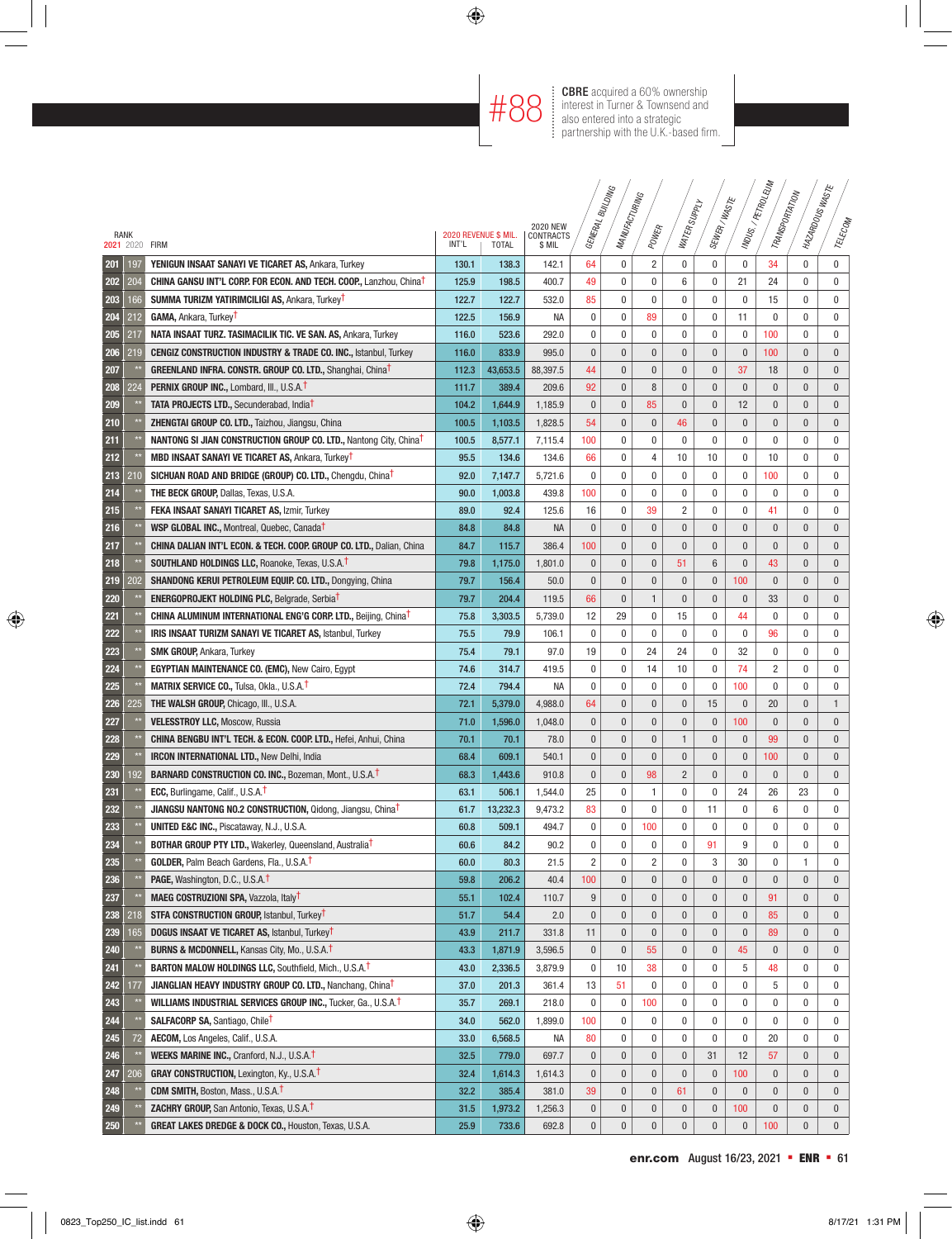## Where To Find the Top 250

| <b>FIRM</b>                                                                                                                                                                                                                                                                                                                                                                                                                                           | <b>RANK</b>                                                                    | <b>FIRM</b>                                                                                                                                                                                                                                                                                                                                                                                                                | <b>RANK</b>                                                      | <b>FIRM</b>                                                                                                                                                                                                                                                                                                                                                                                                                                                                                                                                                                    | <b>RANK</b>                                                                       | <b>FIRM</b>                                                                                                                                                                                                                                                                                                                                                                                     | <b>RANK</b>                                                                      |
|-------------------------------------------------------------------------------------------------------------------------------------------------------------------------------------------------------------------------------------------------------------------------------------------------------------------------------------------------------------------------------------------------------------------------------------------------------|--------------------------------------------------------------------------------|----------------------------------------------------------------------------------------------------------------------------------------------------------------------------------------------------------------------------------------------------------------------------------------------------------------------------------------------------------------------------------------------------------------------------|------------------------------------------------------------------|--------------------------------------------------------------------------------------------------------------------------------------------------------------------------------------------------------------------------------------------------------------------------------------------------------------------------------------------------------------------------------------------------------------------------------------------------------------------------------------------------------------------------------------------------------------------------------|-----------------------------------------------------------------------------------|-------------------------------------------------------------------------------------------------------------------------------------------------------------------------------------------------------------------------------------------------------------------------------------------------------------------------------------------------------------------------------------------------|----------------------------------------------------------------------------------|
| Α<br>Abengoa<br>ACS Actividades de Construcción y Servicios SA<br>AECOM<br>Aecon Group Inc.<br>Aegion Corp.<br>Afcons Infrastructure Ltd.<br>Alarko Contracting Group<br>Alberici-Flintco<br>Anhui Construction Engineering Group Co. Ltd.<br>Anhui Sogecoa Foreign Econ. Constr. (Group)                                                                                                                                                             | 61<br>$\overline{1}$<br>245<br>191<br>166<br>116<br>165<br>103<br>174<br>127   | Dekinsan Grup Insaat AS<br>Dogus Insaat ve Ticaret AS<br>Dongfang Electric Corp.<br><b>DPR Construction</b><br>DRA Global Ltd.<br>Drees & Sommer<br>Ε<br>ECC<br>Ed. Zublin AG<br>Egyptian Maintenance Co. (EMC)<br>Eiffage                                                                                                                                                                                                 | 168<br>239<br>123<br>141<br>110<br>150<br>231<br>76<br>224<br>15 | KUZU Group<br>Larsen & Toubro Ltd.<br>Lendlease<br>Limak Insaat Sanayi ve Ticaret AS<br><b>Velesstroy LLC</b><br>Longxin Construction Group Co. Ltd.<br>Lotte Engineering & Construction Co. Ltd.<br>M                                                                                                                                                                                                                                                                                                                                                                         | 136<br>25<br>39<br>56<br>227<br>176<br>182                                        | SINOPEC Engineering (Group) Co. Ltd.<br>Sinopec Zhongyuan Petroleum Engineering Ltd.<br>Sinosteel Equipment & Engineering Co. Ltd.<br>SK Ecoplant<br>Skanska AB<br>SMK Group<br>SNC-Lavalin Inc.<br>Southland Holdings LLC<br>Ssangyong Engineering & Construction Co. Ltd.<br><b>STFA Construction Group</b><br>STO Building Group Inc.<br>STRABAG SE<br>Sumitomo Mitsui Construction Co. Ltd. | 86<br>105<br>148<br>62<br>8<br>223<br>65<br>218<br>118<br>238<br>112<br>6<br>140 |
| Ant Yapi Industry & Trade Inc.<br><b>APTIM</b><br>Aslan Yapi ve Ticaret AS<br>Atlas Group<br>B<br>Barnard Construction Co. Inc.<br>Barton Malow Holdings LLC<br><b>BAUER AG</b><br>Bechtel                                                                                                                                                                                                                                                            | 57<br>187<br>125<br>85<br>230<br>241<br>98<br>24                               | Electra Ltd.<br>Energoprojekt Holding PLC<br>Eng'g for the Petroleum &<br>Process Industries (Enppi)<br>Enka Insaat ve Sanayi AS<br><b>Eser Contracting</b><br>Esta Insaat Sanayi Lojistik ve Dis Ticaret AS<br>Exyte GmbH<br>F                                                                                                                                                                                            | 126<br>220<br>179<br>70<br>145<br>115<br>22                      | Maeg Costruzioni SpA<br>Maire Tecnimont SpA<br>MAKYOL Insaat Sanayi Turizm ve Ticaret AS<br>Matrix Service Co.<br>MBD Insaat Sanayi Ve Ticaret AS<br>Metag Group<br>Michels Corp.<br>MWH Constructors Inc.<br>N                                                                                                                                                                                                                                                                                                                                                                | 237<br>41<br>185<br>225<br>212<br>188<br>161<br>160                               | Summa Turizm Yatirimciligi AS<br>Τ<br>Taisei Corp.<br>Takenaka Corp.<br>Tata Projects Ltd.<br><b>TAV Construction</b><br>TBEA Co. Ltd.<br>Tecnicas Reunidas SA<br>Tekfen Construction and Installation Co. Inc.                                                                                                                                                                                 | 203<br>114<br>71<br>209<br>101<br>111<br>20<br>80                                |
| The Beck Group<br>Beijing Construction Engineering Group Co. Ltd. 117<br>Beijing Urban Construction Group Co. Ltd.<br><b>BESIX</b><br>Black & Veatch<br>Blue&P Infrastructure Group<br>Bonatti Group<br>Bothar Group Pty Ltd.<br>Bouygues                                                                                                                                                                                                             | 214<br>109<br>48<br>146<br>153<br>74<br>234<br>$\,$ 5 $\,$                     | FCC SA<br>Feka Insaat Sanayi Ticaret AS<br>Ferrovial<br>Fluor<br>Fortis Construction Inc.<br>G<br>GAMA                                                                                                                                                                                                                                                                                                                     | 36<br>215<br>10<br>12<br>164<br>204                              | Nantong Construction Group Co. Ltd.<br>Nantong Si Jian Construction Group Co. Ltd.<br>Nata Insaat Turz. Tasimacilik Tic. ve San. AS<br>Norinco International Cooperation Ltd.<br>Nurol Construction and Trading Co. Inc.<br>( )<br>Obayashi Corp.                                                                                                                                                                                                                                                                                                                              | 189<br>211<br>205<br>81<br>102<br>31                                              | Tepe Insaat Sanayi AS<br>The Arab Contractors Co. (Osman Ahmed Osman) 77<br>Petro. Projects and<br>Tech. Consult. Co. - PETROJET<br>Tianyuan Construction Group Co. Ltd.<br>Toyo Engineering Corp.<br>Tutor Perini Corp.                                                                                                                                                                        | 183<br>130<br>199<br>82<br>134                                                   |
| Burns & McDonnell<br>Caddell Construction Co. (DE) LLC<br>Calik Enerji Sanayi ve Ticaret AS                                                                                                                                                                                                                                                                                                                                                           | 240<br>131<br>157                                                              | Gap Insaat Yatirim ve Dis Ticaret AS<br>Ghella SpA<br>Gilbane Building Co.<br>Golder<br>Gray Construction                                                                                                                                                                                                                                                                                                                  | 162<br>120<br>154<br>235<br>247<br>250                           | OHLA<br>Onur Taahhut Tasimacilik Insaat Tic. ve Sanayi AS 92<br>Orascom Construction PLC<br>P                                                                                                                                                                                                                                                                                                                                                                                                                                                                                  | 40<br>32                                                                          | United E&C Inc.<br>Ustay Yapi Taahhut Ve Ticaret AS<br>V                                                                                                                                                                                                                                                                                                                                        | 233<br>198                                                                       |
| CBRE<br><b>CDM Smith</b><br>Cengiz Construction Industry & Trade Co. Inc.<br>CGCOC Group Co. Ltd.<br>China Aluminum International Eng'g Corp. Ltd.<br>China Bengbu Int'l Tech. & Econ. Coop. Ltd.                                                                                                                                                                                                                                                     | 88<br>248<br>206<br>143<br>221<br>228                                          | Great Lakes Dredge & Dock Co.<br>Greenland Infra. Constr. Group Co. Ltd.<br>Grupo Empresarial San Jose SA<br>GS Engineering & Construction<br>Gulermak<br>Gurbag Group                                                                                                                                                                                                                                                     | 207<br>128<br>50<br>122<br>181                                   | Page<br>Parsons<br>Penta-Ocean Construction Co. Ltd.<br>Per Aarsleff Holding A/S<br>Pernix Group Inc.                                                                                                                                                                                                                                                                                                                                                                                                                                                                          | 236<br>156<br>66<br>91<br>208                                                     | Van Oord N.V.<br><b>VINCI</b><br>W                                                                                                                                                                                                                                                                                                                                                              | 64<br>3                                                                          |
| China Communications Construction Group Ltd.<br>China Dalian Int'l Econ. &<br>Tech. Coop. Group Co. Ltd.<br>China Electric Power Equipment And<br>Tech. Co. Ltd.<br>China Energy Engineering Corp. Ltd.<br>China Gansu Int'l Corp. for Econ. and Tech. Coop. 202                                                                                                                                                                                      | $\overline{4}$<br>217<br>73<br>21                                              | Н<br><b>BL</b> Harbert International<br>Harbin Electric International Co. Ltd.<br>Haskell<br>Hebei Construction Group Co. Ltd.<br>HOCHTIEF AG                                                                                                                                                                                                                                                                              | 95<br>78<br>196<br>186<br>$\overline{c}$                         | Petrofac Ltd.<br>Polat Yol Yapi San. ve Tic. AS<br>PORR AG<br>POSCO Engineering & Construction<br>Power Construction Corp. of China<br>Q                                                                                                                                                                                                                                                                                                                                                                                                                                       | 27<br>163<br>29<br>96<br>$\overline{7}$                                           | Walbridge<br>The Walsh Group<br>Webuild SpA<br>Weeks Marine Inc.<br>Williams Industrial Services Group Inc.<br>Wood<br>Worley Ltd.<br>WSP Global Inc.                                                                                                                                                                                                                                           | 178<br>226<br>18<br>246<br>243<br>37<br>46<br>216                                |
| China General Technology (Group) Holding Co. Ltd. 67<br>China Geo-Engineering Corp.<br>China Henan Int'l Cooperation Group Co. Ltd.<br>China International Water & Electric Corp. (CWE) 89<br>China Jiangsu Int'l Econ. and<br>Tech. Coop. Group Ltd.<br>China Jiangxi Int'l Econ. and Tech. Coop. Co. Ltd. 72                                                                                                                                        | 100<br>121<br>124                                                              | Hunan Construction Engineering Group Co. Ltd.<br>Hunan Road & Bridge Constr. Group Co. Ltd.<br>Hyundai Engineering & Construction Co. Ltd.<br>Hyundai Engineering Co. Ltd.                                                                                                                                                                                                                                                 | 180<br>192<br>16<br>38                                           | Qingjian Group Co. Ltd.<br>R<br>RailWorks<br>Ramboll Group A/S                                                                                                                                                                                                                                                                                                                                                                                                                                                                                                                 | 94<br>169<br>195                                                                  | Х<br>Xian Electric Engineering Co. Ltd.<br>XPCC Construction & Engineering (Group) Co. Ltd. 113<br>Υ                                                                                                                                                                                                                                                                                            | 167                                                                              |
| China Metallurgical Group Corp.<br>China National Aero-Technology Int'l Eng'g Corp. 159<br>China National Chemical Eng'g Group Corp. Ltd.<br>China National Complete Plant Imp. & Exp. Group 172<br>China National Machinery Industry Corp.<br>China Nonferrous Metal Ind. For. Eng'g and Constr. 155<br>China Petroleum Engineering Co. Ltd.<br>China Railway Construction Corp. Ltd.<br>China Railway Group Ltd.                                    | 53<br>19<br>35<br>33<br>11<br>13                                               | Ic Ictas Insaat Sanayi Ve Ticaret AS<br>ICM SpA<br>ILK Construction<br>Impresa Pizzarotti & C. SpA<br>Ircon International Ltd.<br>Iris Insaat Turizm Sanayi Ve Ticaret AS<br><b>ITINERA SpA</b><br>J                                                                                                                                                                                                                       | 151<br>170<br>158<br>97<br>229<br>222<br>79                      | Renaissance Construction<br>Rizzani de Eccher SpA<br>Royal BAM Group NV<br>Royal Boskalis Westminster NV<br>S<br>Sacyr<br>Saipem SpA<br>SalfaCorp SA                                                                                                                                                                                                                                                                                                                                                                                                                           | 28<br>138<br>17<br>44<br>26<br>14<br>244                                          | Yanjian Group Co. Ltd.<br>Yapi Merkezi Insaat ve Sanayi AS<br>Yenigun Insaat Sanayi ve Ticaret AS<br>Yuksel Insaat Co. Inc.<br>Yunnan Const. and Invest. Holding Grp. Co. Ltd. 106<br>Ζ                                                                                                                                                                                                         | 119<br>68<br>201<br>144                                                          |
| China State Construction Engineering Corp. Ltd.<br>China Triumph International Engineering Co. Ltd.<br>China Wu Yi Co. Ltd.<br>China Zhongyuan Engineering Corp.<br>Chivoda Corp.<br>Chongqing International Construction Corp.<br>CIMIC Group Ltd.<br>CITIC Construction Co. Ltd.<br>Combined Group Contracting Co. (K.S.C)<br>COMSA Corporacion<br><b>Consolidated Contractors Group</b><br>Contracting and Trading Co. (C.A.T.)<br>CTCI Corp.<br>D | 9<br>197<br>129<br>55<br>58<br>200<br>49<br>63<br>149<br>142<br>47<br>99<br>69 | Jan De Nul Group (Sofidra SA)<br>JGC Holdings Corp.<br>Jianglian Heavy Industry Group Co. Ltd.<br>Jiangsu Nantong No.2 Construction<br>Jiangsu Nantong Sanjian<br>Construction Group Co. Ltd.<br>Jiangsu Provincial Construction Group Co. Ltd.<br>Jianosu Zhononan Construction Industry Group<br>Co.Ltd<br>Jiangxi Construction Engineering (Group) Corp. Ltd. 194<br>Jiangxi Water and Hydropower Constr. Co. Ltd.<br>Κ | 43<br>42<br>242<br>232<br>108<br>107<br>193<br>132               | Samsung C&T Corp.<br>Samsung Engineering Co. Ltd.<br>Sembol Uluslararasi Yatirim Tarim Peyzaj Insaat<br>Sener Grupo de Ingenieria SA<br>Shandong Dejian Group Co. Ltd.<br>Shandong Hi-Speed Group Co. Ltd.<br>Shandong Kerui Petroleum Equip. Co. Ltd.<br>Shandong Zijian Construction Group Co. Ltd.<br>Shanghai Construction Group Co. Ltd.<br>Shanghai Electric Group Co. Ltd.<br>Shanghai Urban Construction (Group) Corp.<br>Shanxi Construction Investment Group Co. Ltd.<br>Shapoorii Pallonii & Co. Private Ltd.<br>Shenyang Yuanda Aluminum Indus. Eng'g Co. Ltd. 171 | 34<br>30<br>133<br>152<br>175<br>90<br>219<br>177<br>93<br>51<br>147<br>173<br>54 | Zachry Group<br>Zhejiang Communications Constr. Group Co. Ltd. 190<br>Zhejiang Construction Investment Group Co. Ltd. 84<br>Zhejiang Dongyang Third Constr. Eng'g Co. Ltd.<br>Zhengtai Group Co. Ltd.<br>Zhongding International Engineering Co. Ltd.<br>Zhongmei Engineering Group Ltd.                                                                                                        | 249<br>184<br>210<br>135<br>75                                                   |
| DL E&C Co. Ltd.<br>Daewoo Engineering and Construction Co. Ltd.<br>Danieli & C. O.M. SpA                                                                                                                                                                                                                                                                                                                                                              | 83<br>52<br>45                                                                 | Kajima Corp.<br>Kiewit Corp.<br>Kinden Corp.<br>Kolin Insaat Turizm Sanayi ve Ticaret AS                                                                                                                                                                                                                                                                                                                                   | 23<br>59<br>139<br>137                                           | Shimizu Corp.<br>Sichuan Road and Bridge (Group) Co. Ltd.<br><b>SICIM SpA</b><br>Sinoma International Engineering Co. Ltd.                                                                                                                                                                                                                                                                                                                                                                                                                                                     | 87<br>213<br>104<br>60                                                            |                                                                                                                                                                                                                                                                                                                                                                                                 |                                                                                  |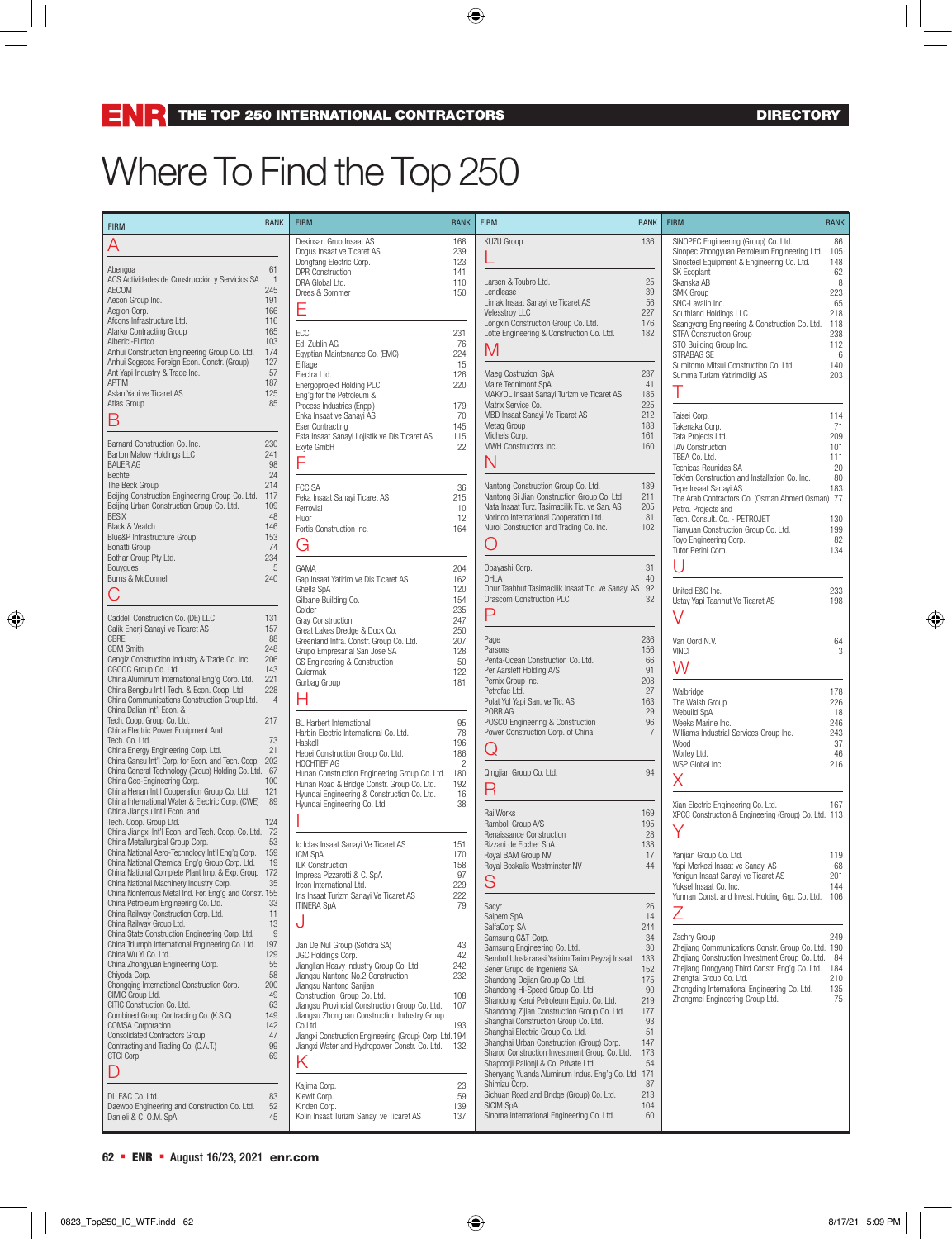## The Top 250 List

|                        |              |                                                                            |                                      |          | <b>2020 NEW</b>     |           | <b>SNICTING</b><br>MANUFACTURING |                | WATER SUPPLY   | SEWER/WASTE    |                | INDUS./PETROLEUM<br>TRANSPORTATION | MAZARDOUSWASTE |                |
|------------------------|--------------|----------------------------------------------------------------------------|--------------------------------------|----------|---------------------|-----------|----------------------------------|----------------|----------------|----------------|----------------|------------------------------------|----------------|----------------|
| RANK<br>2021 2020 FIRM |              |                                                                            | 2020 REVENUE \$ MIL.<br><b>TOTAL</b> | INT'L    | CONTRACTS<br>\$ MIL | GENERAL F |                                  | POWER          |                |                |                |                                    |                | TELECOM        |
|                        |              | <b>CHINA STATE CONSTRUCTION ENGINEERING CORP. LTD., Beijing, China</b>     | 195,658.7                            | 10.746.2 | 389,167.8           | 78        | 2                                | 1              | 0              | $\overline{c}$ | $\overline{c}$ | 14                                 | 0              | $\bf{0}$       |
| $\overline{2}$         |              | CHINA RAILWAY GROUP LTD., Beijing, China                                   | 141,852.7                            | 7,419.9  | 377,774.2           | 37        | 2                                | 0              | 0              | 0              | 3              | 54                                 | $\mathbf 0$    | $\mathbf 0$    |
| 3                      |              | <b>CHINA RAILWAY CONSTRUCTION CORP. LTD., Beijing, China</b>               | 134,745.0                            | 8,375.0  | 370,680.0           | 25        | 0                                | 1              | $\overline{c}$ | 0              | 0              | 70                                 | $\mathbf 0$    | $\mathbf 0$    |
| Д                      |              | <b>CHINA COMMUNICATIONS CONSTRUCTION GROUP LTD., Beijing, China</b>        | 100,811.6                            | 21,348.4 | 226,906.8           | 16        | 0                                | 3              | 6              | 4              | 0              | 72                                 | 0              | $\mathbf 0$    |
| 5                      | 5            | POWER CONSTRUCTION CORP. OF CHINA, Beijing, China                          | 65,717.6                             | 13,007.9 | 124,133.8           | 19        | 0                                | 39             | 10             | 3              | 0              | 25                                 | 0              | $\mathbf 0$    |
| $6\phantom{1}$         |              | <b>CHINA METALLURGICAL GROUP CORP., Beijing, China</b>                     | 54,100.2                             | 1,659.8  | 140,590.8           | 48        | 21                               | $\overline{2}$ | 1              | $\overline{c}$ | 23             | 16                                 | $\overline{c}$ | $\mathbf{0}$   |
| 7                      | 6            | <b>VINCI, Rueil-Malmaison, France</b>                                      | 50,141.0                             | 23,463.0 | 49,619.0            | 10        | 1                                | 16             | 1              | $\pmb{0}$      | 4              | 39                                 | $\mathbf{1}$   | 9              |
| 8                      | <b>i</b>     | SHANGHAI CONSTRUCTION GROUP CO. LTD., Shanghai, China                      | 45,863.4                             | 692.5    | 56,076.7            | 68        | 0                                | $\mathbf{0}$   | $\pmb{0}$      | $\overline{4}$ | $\bf{0}$       | 17                                 | $\bf{0}$       | $\mathbf{1}$   |
| 9                      |              | GREENLAND INFRA. CONSTR. GROUP CO. LTD., Shanghai, China                   | 43,653.5                             | 112.3    | 88,397.5            | 75        | 0                                | $\bf{0}$       | $\mathbf{1}$   | $\pmb{0}$      | $\bf{0}$       | 3                                  | $\bf{0}$       | $\mathbf 0$    |
| 10                     |              | ACS ACTIVIDADES DE CONSTRUCCIÓN Y SERVICIOS SA, Madrid, Spain              | 42,357.1                             | 36,687.0 | 36,685.6            | 33        | 1                                | 10             | $\overline{2}$ | $\mathbf{0}$   | 5              | 29                                 | $\bf{0}$       | $\overline{4}$ |
| 11                     | 10           | <b>BOUYGUES, Paris, France</b>                                             | 32,160.0                             | 17,284.0 | 30,214.0            | 34        | 1                                | 5              | 0              | 0              | 2              | 54                                 | $\mathbf 0$    | $\overline{c}$ |
| 12                     | í í          | <b>HOCHTIEF AG, Essen, Germany</b>                                         | 28,612.0                             | 27,536.0 | 26,461.0            | 46        | $\overline{\mathbf{c}}$          | 1              | 1              | 1              | 4              | 25                                 | 0              | 5              |
| 13                     | 12           | <b>CHINA ENERGY ENGINEERING CORP. LTD., Beijing, China</b>                 | 28,469.7                             | 4,177.4  | 83,774.8            | 8         | 5                                | 51             | 7              | 5              | 5              | 19                                 | $\mathbf 0$    | $\mathbf 0$    |
| 14                     | 13           | <b>BEIJING URBAN CONSTRUCTION GROUP CO. LTD., Beijing, China</b>           | 25,624.7                             | 502.0    | 32,765.9            | 74        | 0                                | 0              | 0              | $\overline{c}$ | 0              | 21                                 | 0              | 0              |
| 15                     | 33           | <b>JIANGSU ZHONGNAN CONSTR. INDUSTRY GROUP CO. LTD., Haimen, China</b>     | 19,493.4                             | 155.7    | 27,754.2            | 100       | 0                                | 0              | 0              | 0              | 0              | 0                                  | 0              | 0              |
| 16                     | 14           | <b>STRABAG SE, Vienna, Austria</b>                                         | 18,954.5                             | 15,936.1 | 20,538.3            | 33        | $\mathbf{1}$                     | $\mathbf{0}$   | $\overline{4}$ | $\overline{c}$ | $6\,$          | 53                                 | $\bf{0}$       | $\bf{0}$       |
| 17                     | 18           | <b>CHINA NATIONAL CHEMICAL ENG'G GROUP CORP. LTD., Beijing, China</b>      | 18,325.7                             | 4,221.8  | 44,654.5            | 17        | 28                               | $\overline{4}$ | $\mathbf{0}$   | $\overline{4}$ | 64             | $\overline{7}$                     | $\mathbf{1}$   | $\pmb{0}$      |
| 18                     | 16           | EIFFAGE, Velizy-Villacoublay, France                                       | 17,221.0                             | 5,240.0  | 19,000.0            | 36        | 7                                | 17             | 3              | $\overline{c}$ | 8              | 25                                 | $\mathbf{1}$   | $\overline{2}$ |
| 19                     | 32           | <b>SHANXI CONSTRUCTION INVESTMENT GROUP CO. LTD., Taiyuan, China</b>       | 16,933.9                             | 194.1    | 29,077.5            | 67        | $\overline{2}$                   | $\overline{2}$ | $\overline{c}$ | $\mathbf{1}$   | $\overline{5}$ | 13                                 | $\pmb{0}$      | $\mathbf{0}$   |
| 20                     | 27           | <b>BEIJING CONSTRUCTION ENGINEERING GROUP CO. LTD., Beijing, China</b>     | 16,234.2                             | 457.4    | 30,353.5            | 52        | 1                                | 3              | 5              | 3              | $\mathbf{1}$   | 34                                 | $\bf{0}$       | $\mathbf{0}$   |
| 21                     | 26           | JIANGSU NANTONG SANJIAN CONSTR. GROUP CO. LTD., Haimen, China              | 15,684.7                             | 507.3    | 6,120.4             | 100       | 0                                | 0              | 0              | 0              | 0              | 0                                  | 0              | 0              |
| 22                     | 15           | <b>OBAYASHI CORP., Tokyo, Japan</b>                                        | 15,204.0                             | 3,400.0  | 15,204.0            | 46        | 5                                | 4              | 6              | $\overline{c}$ | 5              | 20                                 | $\overline{2}$ | $\mathbf{1}$   |
| 23                     | 19           | KAJIMA CORP., Tokyo, Japan                                                 | 15,062.1                             | 3,894.1  | 15,502.7            | 54        | 4                                | 11             | 2              | $\overline{2}$ | 3              | $\overline{7}$                     | 0              | 1              |
| 24                     | 20           | <b>SKANSKA AB, Stockholm, Sweden</b>                                       | 14,523.1                             | 11,342.0 | 16,262.3            | 46        | 6                                | 5              | 1              | 1              | 4              | 37                                 | 0              | 1              |
| 25                     | 25           | <b>HYUNDAI ENGINEERING &amp; CONSTRUCTION CO. LTD., Seoul, South Korea</b> | 14,518.4                             | 5,075.6  | NА                  | 52        | 5                                | 9              | 0              | 0              | 22             | 9                                  | 0              | 0              |
| 26                     | 30           | <b>ZHEJIANG CONSTRUCTION INVESTMENT GROUP CO. LTD., Hangzhou, China</b>    | 14,377.9                             | 871.6    | 20,300.8            | 74        | $\overline{2}$                   | 10             | 1              | $\mathbf{1}$   | 4              | 11                                 | 0              | $\mathbf 0$    |
| 27                     | 28           | <b>HUNAN CONSTRUCTION ENGINEERING GROUP CO. LTD., Changsha, China</b>      | 13,936.4                             | 185.2    | 22,343.4            | 72        | 4                                | 4              | $\overline{2}$ | $\overline{c}$ | $\overline{4}$ | 13                                 | $\bf{0}$       | $\mathbf 0$    |
| 28                     | 29           | SHIMIZU CORP., Tokyo, Japan                                                | 13,698.1                             | 779.6    | 11,259.2            | 47        | $\overline{7}$                   | $\overline{2}$ | $\mathbf{1}$   | $\mathbf{1}$   | $\overline{7}$ | 8                                  | $\overline{4}$ | $\overline{2}$ |
| 29                     | 24           | <b>FERROVIAL, Madrid, Spain</b>                                            | 13,505.3                             | 10,154.3 | 16,851.6            | 25        | 0                                | 5              | 5              | 12             | $\pmb{0}$      | 49                                 | $\bf{0}$       | $\bf{0}$       |
| 30                     | 22           | LARSEN & TOUBRO LTD., Chennai, India                                       | 13,502.5                             | 3,684.7  | 19,643.0            | 9         | 5                                | 26             | $9\,$          | $\overline{2}$ | 21             | 22                                 | $\bf{0}$       | $\overline{2}$ |
| 31                     |              | JIANGSU NANTONG NO.2 CONSTRUCTION, Qidong, Jiangsu, China                  | 13,232.3                             | 61.7     | 9,473.2             | 65        | 8                                | 6              | 3              | 3              | 8              | 6                                  | $\overline{c}$ | $\overline{2}$ |
| 32                     | 23           | <b>BECHTEL, Reston, Va., U.S.A.</b>                                        | 12,239.0                             | 3,778.0  | 3,722.0             | 0         | 11                               | 33             | 1              | 0              | 41             | 14                                 | 10             | $\overline{2}$ |
| 33                     | 21           | <b>TAISEI CORP., Tokyo, Japan</b>                                          | 12,129.0                             | 472.0    | 13,590.0            | 48        | 0                                | $\overline{c}$ | $\overline{c}$ | 3              | 0              | 19                                 | 0              | $\mathbf{0}$   |
| 34                     | 36           | ANHUI CONSTRUCTION ENGINEERING GROUP CO. LTD., Hefei City, China           | 12,066.1                             | 191.7    | 15,150.6            | 42        | $\overline{c}$                   | 3              | 15             | 4              | 4              | 32                                 | 0              | 0              |
| 35                     | $\star\star$ | FLUOR, Irving, Texas, U.S.A.                                               | 11,672.4                             | 7,517.4  | 9,004.9             | 8         | 6                                | 3              | $\pmb{0}$      | $\pmb{0}$      | 57             | 11                                 | 13             | 8              |
| 36                     | 41           | KIEWIT CORP., Omaha, Neb., U.S.A.                                          | 11,200.7                             | 1,318.9  | 7,862.1             | 21        | 1                                | 18             | 5              | 4              | 22             | 29                                 | $\bf{0}$       | $\bf{0}$       |
| 37                     | 35           | <b>TAKENAKA CORP., Osaka, Japan</b>                                        | 11,074.0                             | 1,043.0  | 11,079.0            | 70        | 6                                | 0              | $\pmb{0}$      | $\pmb{0}$      | $\pmb{0}$      | 6                                  | 0              | $\mathbf{1}$   |
| 38                     | 53           | JIANGSU PROVINCIAL CONSTRUCTION GROUP CO. LTD., Nanjing, China             | 11,012.9                             | 515.1    | 17,543.1            | 75        | 0                                | 0              | $\overline{c}$ | 3              | 0              | 17                                 | 0              | $\mathbf 0$    |
| 39                     | 42           | <b>CHINA PETROLEUM ENGINEERING CO. LTD., Beijing, China</b>                | 10,593.5                             | 3,340.5  | 13,496.9            | 0         | 0                                | 0              | 0              | $\overline{c}$ | 98             | $\bf{0}$                           | 0              | $\mathbf 0$    |
| 40                     | 34           | <b>CIMIC GROUP LTD., Sydney, Australia</b>                                 | 10,491.6                             | 1,803.1  | 5,996.2             | 14        | 0                                | $\overline{2}$ | 1              | 1              | 5              | 35                                 | 0              | $\mathbf 0$    |
| 41                     | 37           | <b>SAMSUNG C&amp;T CORP., Seoul, South Korea</b>                           | 9,844.6                              | 3,254.1  | 7,908.9             | 20        | 6                                | 19             | 5              | 0              | 0              | 11                                 | 0              | $\mathbf{1}$   |
| 42                     |              | QINGJIAN GROUP CO. LTD., Qingdao, Shandong, China                          | 9,660.5                              | 685.3    | 11,772.6            | 92        | 3                                | 0              | 0              | 0              | 3              | 4                                  | 0              | 0              |
| 43                     | 47           | <b>SHANGHAI URBAN CONSTRUCTION (GROUP) CORP., Shanghai, China</b>          | 9,444.0                              | 321.3    | 14,858.4            | 13        | 0                                | 0              | 5              | 0              | 0              | 82                                 | 0              | 0              |
| 44                     | 51           | SINOPEC ENGINEERING (GROUP) CO. LTD., Beijing, China                       | 8,853.5                              | 807.2    | 9,199.8             | 0         | 0                                | 0              | 0              | 0              | 100            | 0                                  | 0              | 0              |
| 45                     | 39           | THE WHITING-TURNER CONTRACTING CO., Baltimore, Md., U.S.A.                 | 8,718.3                              | 0.0      | 9,500.0             | 73        | 3                                | 1              | 0              | 0              | 3              | 2                                  | 0              | 20             |
| 46                     | 44           | NANTONG SI JIAN CONSTRUCTION GROUP CO.LTD, Nantong City, China             | 8,577.1                              | 100.5    | 7,115.4             | 91        | 1                                | $\mathbf{1}$   | 1              | $\pmb{0}$      | $\mathbf{1}$   | $\overline{4}$                     | $\pmb{0}$      | $\mathbf 0$    |
| 47                     | 43           | GS ENGINEERING & CONSTRUCTION, Seoul, South Korea                          | 8,402.5                              | 1,764.0  | 9,357.9             | 57        | 3                                | 4              | 3              | 1              | 22             | 9                                  | $\bf{0}$       | $\mathbf 0$    |
| 48                     | 49           | <b>STO BUILDING GROUP INC., New York, N.Y., U.S.A.</b>                     | 8,080.0                              | 483.0    | 10,600.0            | 91        | 3                                | $\bf{0}$       | $\pmb{0}$      | $\pmb{0}$      | 3              | $\pmb{0}$                          | $\pmb{0}$      | $\overline{7}$ |
| 49                     | 59           | HEBEI CONSTRUCTION GROUP CO. LTD., Hebei, China                            | 7,893.0                              | 162.7    | 9,129.9             | 51        | 10                               | 6              | 10             | 9              | 16             | 3                                  | $\overline{c}$ | $\mathbf 0$    |
| 50                     | 48           | ROYAL BAM GROUP NV, Bunnik, Netherlands                                    | 7,790.0                              | 4,517.0  | <b>NA</b>           | 55        | 0                                | $\bf{0}$       | 0              | $\pmb{0}$      | $\bf{0}$       | 45                                 | $\bf{0}$       | $\mathbf 0$    |
|                        |              |                                                                            |                                      |          |                     |           |                                  |                |                |                |                |                                    |                |                |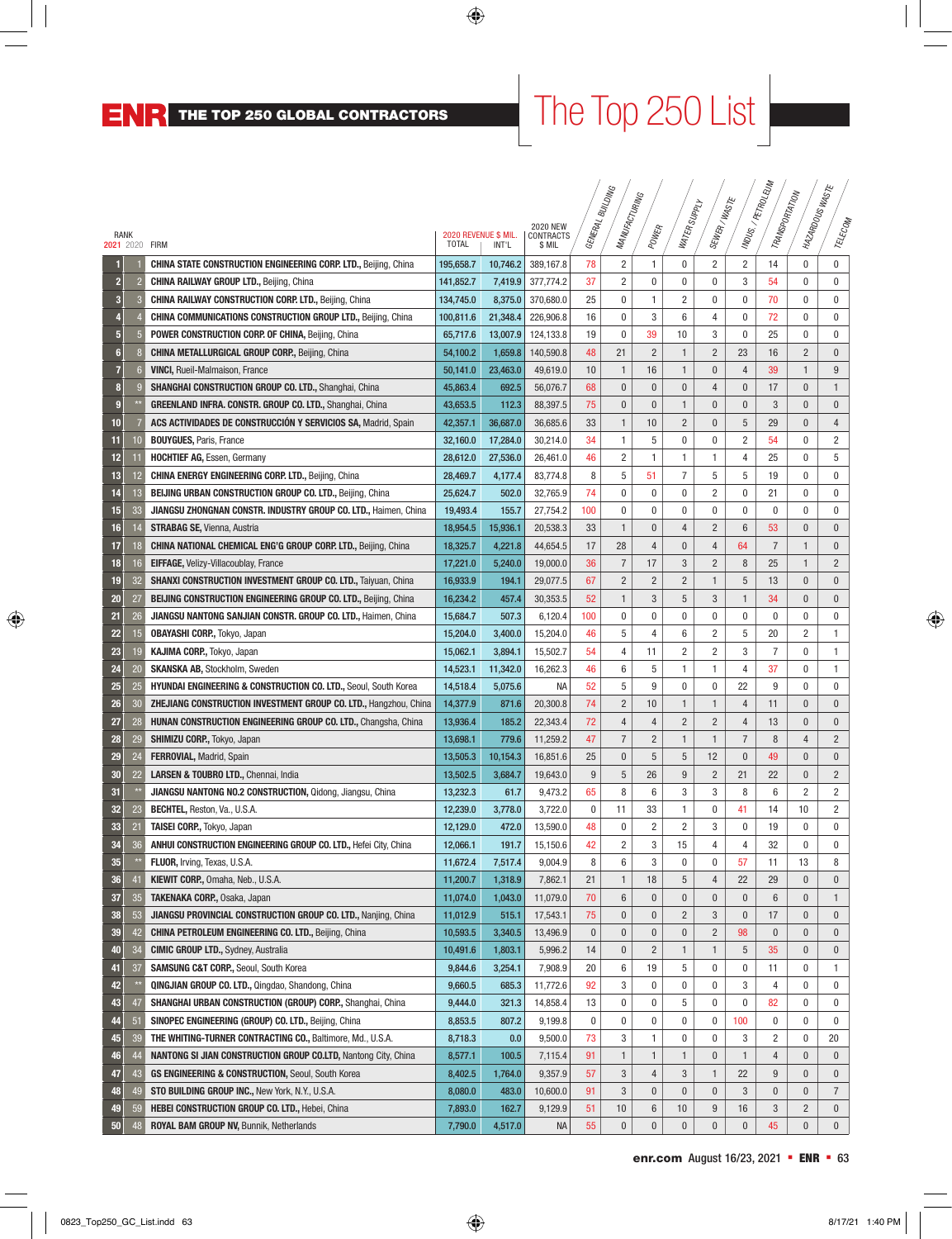|                |           |                                                                             |                      |                  |                              |              | <b>SNICTING</b>         |                     |                        |                             |                | MDUS./ PETROLEUM<br>TRANSPORTATION | I MAZARDOUSWASTE |                         |
|----------------|-----------|-----------------------------------------------------------------------------|----------------------|------------------|------------------------------|--------------|-------------------------|---------------------|------------------------|-----------------------------|----------------|------------------------------------|------------------|-------------------------|
|                |           |                                                                             |                      |                  |                              |              | MANUFACTURING           |                     | WATER SUPPLY           | SEWER/WASTE                 |                |                                    |                  |                         |
| RANK           |           |                                                                             | 2020 REVENUE \$ MIL. |                  | <b>2020 NEW</b><br>CONTRACTS | GENERAL F    |                         | POWER               |                        |                             |                |                                    |                  | TELECOM                 |
| 2021 2020 FIRM |           |                                                                             | <b>TOTAL</b>         | INT'L            | \$ MIL                       |              |                         |                     |                        |                             |                |                                    |                  |                         |
| 51             |           | <b>SAIPEM SPA, San Donato Milanese, Italy</b>                               | 7,574.0              | 7,132.0          | 9,488.0                      | 0            | 0                       | 8                   | 0                      | 0                           | 88             | $\mathbf 3$                        | $\mathbf 0$      | $\bf{0}$                |
| 52             | 55        | FCC SA, Madrid, Spain                                                       | 7,556.5              | 3,049.5          | 3,162.2                      | 8            | 0                       | 0                   | 20                     | 47                          | 0              | 13                                 | $\mathbf 0$      | $\mathbf{1}$            |
| 53             | 46        | JIANGXI CONSTRUCTION ENG'G (GROUP) CORP. LTD., Nanchang, China              | 7,493.9              | 153.0            | 11,770.0                     | 72           | $\overline{7}$          | 1                   | 1                      | 1                           | $\overline{7}$ | 13                                 | $\mathbf 0$      | $\mathbf 0$             |
| 54             | 56        | DAEWOO ENGINEERING AND CONSTRUCTION CO. LTD., Seoul, South Korea            | 7,478.6              | 1,721.8          | 12,787.3                     | 68           | 0                       | 1                   | 1                      | 0                           | 10             | 10                                 | 2                | $\mathbf 0$             |
| 55             | 65        | SICHUAN ROAD AND BRIDGE (GROUP) CO. LTD., Chengdu, China                    | 7,147.7              | 92.0             | 5,721.6                      | 3            | $\bf{0}$                | 0                   | 0                      | 0                           | 0              | 97                                 | 0                | 0                       |
| 56             | 52        | <b>CHINA NATIONAL MACHINERY INDUSTRY CORP., Beijing, China</b>              | 6,927.6              | 3,113.0          | 9,562.5                      | 27           | 5                       | 30                  | 5                      | 5                           | $\overline{7}$ | $\overline{7}$                     | $\pmb{0}$        | $\mathbf{1}$            |
| 57             | 54        | <b>SK ECOPLANT, Seoul, South Korea</b>                                      | 6,909.4              | 1,248.3          | 3,635.4                      | 24           | 4                       | 21                  | 0                      | 0                           | 18             | 6                                  | $\bf{0}$         | $\overline{7}$          |
| 58             | 72        | <b>TUTOR PERINI CORP., Sylmar, Calif., U.S.A.</b>                           | 6,614.7              | 365.7            | 4,443.4                      | 50           | $\pmb{0}$               | $\bf{0}$            | $\pmb{0}$              | $\pmb{0}$                   | $\pmb{0}$      | 50                                 | $\bf{0}$         | $\pmb{0}$               |
| 59             | 38        | AECOM, Los Angeles, Calif., U.S.A.                                          | 6,568.5              | 33.0             | <b>NA</b>                    | 88           | $\mathbf{1}$            | $\bf{0}$            | $\pmb{0}$              | $\mathbf{0}$                | $\mathbf{1}$   | 9                                  | $\bf{0}$         | $\overline{2}$          |
| 60             | 66        | DPR CONSTRUCTION, Redwood City, Calif., U.S.A.                              | 6,458.0              | 347.6            | 7,897.0                      | 55           | 18                      | $\mathbf{0}$        | $\pmb{0}$              | $\mathbf{0}$                | 18             | $\mathbf{1}$                       | $\bf{0}$         | 24                      |
| 61             | 62        | GILBANE BUILDING CO., Providence, R.I., U.S.A.                              | 6,404.6              | 256.9            | 6,800.1                      | 89           | 4                       | 0                   | 0                      | 0                           | $\overline{7}$ | 1                                  | 0                | $\overline{c}$          |
| 62             | 58        | PORR AG, Vienna, Austria                                                    | 6,316.0              | 3,461.0          | NA                           | $\mathbf{0}$ | $\bf{0}$                | 0                   | 0                      | 0                           | 0              | $\bf{0}$                           | $\mathbf 0$      | $\bf{0}$                |
| 63             | 61        | POSCO ENGINEERING & CONSTRUCTION, Pohang-si, South Korea                    | 6,258.2              | 629.9            | 8,226.3                      | 67           | 10                      | $\overline{7}$      | 0                      | 1                           | 16             | $\overline{7}$                     | $\mathbf 0$      | $\mathbf 0$             |
| 64             | 76        | TBEA CO. LTD., Changji, China                                               | 6,255.9              | 489.3            | 6,279.9                      | 0            | 0                       | 100                 | 0                      | 0                           | 0              | $\mathbf 0$                        | 0                | 0                       |
| 65             | 74        | DL E&C CO. LTD., Seoul, South Korea                                         | 6,147.7              | 880.6            | 6,545.8                      | 61           | 0                       | $\overline{2}$      | 1                      | 1                           | 21             | 15                                 | $\mathbf 0$      | $\mathbf 0$             |
| 66             | 68        | HYUNDAI ENGINEERING CO. LTD., Jongro-gu, South Korea                        | 6,091.6              | 2,800.5          | 7,798.0                      | 35           | 9                       | 9                   | $\mathbf{0}$           | $\pmb{0}$                   | 37             | $\overline{2}$                     | $\mathbf{0}$     | $\bf{0}$                |
| 67             | 67        | <b>WEBUILD SPA, Milan, Italy</b>                                            | 6,070.3              | 4,324.5          | 6,093.4                      | 8            | 0                       | $\bf{0}$            | 13                     | $\overline{7}$              | $\pmb{0}$      | 57                                 | 0                | $\pmb{0}$               |
| 68             | 69        | HENSEL PHELPS, Greeley, Colo., U.S.A.                                       | 5,882.4              | 0.0              | 5,882.4                      | 48           | 0                       | 0                   | 0                      | $\pmb{0}$                   | $\bf{0}$       | 34                                 | $\bf{0}$         | 3                       |
| 69             | 50        | LENDLEASE, Barangaroo, Australia                                            | 5,856.5              | 2,724.2          | 5,857.0                      | 67           | 0                       | $\bf{0}$            | $\pmb{0}$              | $\mathbf{0}$                | $\pmb{0}$      | 28                                 | $\pmb{0}$        | $\mathbf{3}$            |
| 70             | 64        | <b>CLARK GROUP, Bethesda, Md., U.S.A.</b>                                   | 5,794.0              | 0.0              | 5,398.1                      | 75           | $\pmb{0}$               | $\bf{0}$            | $\pmb{0}$              | $\overline{c}$              | $\pmb{0}$      | 22                                 | $\pmb{0}$        | $\mathbf{0}$            |
| 71             | 57        | SHAPOORJI PALLONJI & CO. PRIVATE LTD., Mumbai, India                        | 5,584.8              | 1,655.7          | 3,881.0                      | 35           | 2                       | 19                  | 1                      | 0                           | 2              | 32                                 | 0                | 0                       |
| 72             | 83        | DONGFANG ELECTRIC CORP., Chengdu, China                                     | 5,534.3              | 427.9            | 7,369.3                      | 0            | 0                       | 100                 | 0                      | 0                           | 0              | $\bf{0}$                           | 0                | 0                       |
| 73             | 88        | <b>SACYR, Madrid, Spain</b>                                                 | 5,425.6              | 3,682.1          | 1,379.0                      | 15           | 0                       | 4                   | 5                      | 11                          | 2              | 63                                 | 0                | 0                       |
| 74             | 82        | THE WALSH GROUP, Chicago, III., U.S.A.                                      | 5,379.0              | 72.1             | 4,988.0                      | 31           | 0                       | 0                   | 7                      | 5                           | 0              | 56                                 | 0                | 1                       |
| 75             | 75        | <b>SAMSUNG ENGINEERING CO. LTD., Seoul, South Korea</b>                     | 5,365.5              | 3,423.3          | 8,136.0                      | 0            | 8                       | 0                   | 4                      | 22                          | 50             | 0                                  | 0                | 0                       |
| 76             | 73        | KINDEN CORP., Chiyoda-ku, Japan                                             | 5,147.0              | 355.0            | <b>NA</b>                    | 19           | 6                       | 16                  | $\pmb{0}$              | $\mathbf{0}$                | $\pmb{0}$      | 0                                  | $\bf{0}$         | 10                      |
| 77             | 85        | <b>SWINERTON, San Francisco, Calif., U.S.A.</b>                             | 5,046.9              | 0.0              | 5,026.0                      | 73           | $\mathbf{0}$            | 21                  | $\mathbf{0}$           | $\mathbf{0}$                | $\mathbf{0}$   | $\overline{7}$                     | $\mathbf{0}$     | $\mathbf 0$             |
| 78             | 103       | ZHEJIANG COMMUNICATIONS CONSTR. GROUP CO. LTD., Hangzhou, China             | 5,017.3              | 160.4            | 9,968.0                      | $\mathbf{1}$ | $\mathbf{0}$            | $\mathbf{0}$        | $\pmb{0}$              | $\mathbf{0}$                | $\mathbf{0}$   | 99                                 | $\bf{0}$         | $\mathbf 0$             |
| 79             | 78        | <b>ED. ZUBLIN AG, Stuttgart, Germany</b>                                    | 4,921.3              | 972.8            | <b>NA</b>                    | 70           | $\mathbf{0}$            | $\bf{0}$            | $\mathbf{1}$           | 3                           | $\bf{0}$       | 6                                  | $\bf{0}$         | $\mathbf{0}$            |
| 80             | 79        | MORTENSON, Minneapolis, Minn., U.S.A.                                       | 4.815.2              | 6.6              | 4,282.3                      | 41           | $\pmb{0}$               | 40                  | $\pmb{0}$              | $\mathbf{0}$                | $\mathbf{0}$   | $\overline{2}$                     | $\mathbf{0}$     | 12                      |
| 81             | 86        | <b>MCCARTHY HOLDINGS INC., St. Louis, Mo., U.S.A.</b>                       | 4,700.7              | 0.0              | 6,554.8                      | 73           | 3                       | 11                  | 0                      | 5                           | 3              | 6                                  | $\mathbf 0$      | $\overline{2}$          |
| 82             | 87        | <b>LOTTE ENGINEERING &amp; CONSTRUCTION CO. LTD., Seoul, South Korea</b>    | 4,669.0              | 172.0            | 9,134.0                      | 76           | 0                       | 2                   | 0                      | 1                           | 12             | 6                                  | $\mathbf 0$      | 1                       |
| 83             | 91        | ELLISDON CORP., Mississauga, Canada                                         | 4,584.7              | 22.9             | NA                           | 100          | 0                       | $\mathbf{0}$        | 0                      | 0                           | $\mathbf 0$    | 0                                  | $\mathbf 0$      | $\mathbf 0$             |
| 84             | 70        | <b>RENAISSANCE CONSTRUCTION, Ankara, Turkey</b>                             | 4,530.7              | 3,652.8          | 4,149.8                      | 52           | $\bf{0}$                | 14                  | 0                      | 0                           | 16             | 17                                 | 0                | $\pmb{0}$               |
|                | $80\,$    | PENTA-OCEAN CONSTRUCTION CO. LTD., Bunkyo-ku, Japan                         | 4,356.0              | 1,181.3          | 4,893.4                      | 32           | $\overline{\mathbf{c}}$ | 3                   | $\overline{c}$         | 17                          | 1              | 43                                 | 1                | $\pmb{0}$               |
| 86             |           | <b>EXYTE GMBH, Stuttgart, Germany</b>                                       | 4,322.3              | 3,928.7          | 4,197.2                      | 0            | 83                      | 0                   | 0                      | 0                           | 4              | $\bf{0}$                           | $\bf{0}$         | 6                       |
| 87             | 77        | TECNICAS REUNIDAS SA, Madrid, Spain                                         | 4,299.7              | 4,195.3          | 2,200.0                      | 0            | 0                       | 6                   | $\pmb{0}$              | $\pmb{0}$                   | 94             | 0                                  | $\pmb{0}$        | $\mathbf 0$             |
| 88             | 96        | ALARKO CONTRACTING GROUP, Istanbul, Turkey                                  | 4,292.5              | 214.2            | <b>NA</b>                    | $\pmb{0}$    | $\bf{0}$                | 94                  | 0                      | $\pmb{0}$                   | 0              | 6                                  | $\bf{0}$         | $\mathbf 0$             |
| 89             | 99        | <b>LONGXIN CONSTRUCTION GROUP CO. LTD., Haimen, China</b>                   | 4,253.9              | 191.0            | 2,593.5                      | 99           | 0                       | 0                   | 0                      | 0                           | $\bf{0}$       | 0                                  | $\bf{0}$         | $\mathbf 0$             |
| 90             | 98        | XPCC CONSTRUCTION & ENGINEERING (GROUP) CO. LTD., Urumqi, China             | 4,177.9              | 476.3            | 5,837.4                      | 27           | 0                       | 0<br>0              | 11                     | $\mathbf{1}$                | $\bf{0}$       | 43                                 | $\bf{0}$         | $\mathbf 0$             |
| 91             | 93        | JE DUNN CONSTRUCTION GROUP, Kansas City, Mo., U.S.A.                        | 4,062.3              | 0.0              | 5,223.8                      | 76           | 1                       |                     | 0                      | 0                           | 1              | 8                                  | 0                | 13                      |
| 92             | 90        | HOLDER CONSTRUCTION, Atlanta, Ga., U.S.A.                                   | 4,023.0              | 0.0              | 6,490.0                      | 20           | 0                       | 0                   | 0                      | 0                           | 0              | 16                                 | 0                | 64                      |
| 93             | 121       | <b>LIMAK INSAAT SANAYI VE TICARET AS, Ankara, Turkey</b>                    | 3,985.0              | 1,632.0          | 1,660.0                      | 6            | 0                       | 7                   | 4                      | 0                           | 1              | 81                                 | 0                | 0                       |
| 94             | 100       | BRASFIELD & GORRIE L.L.C., Birmingham, Ala., U.S.A.                         | 3,967.2              | 0.0              | 4,579.4                      | 82           | $\overline{\mathbf{c}}$ | 1                   | 0                      | 1                           | $\overline{c}$ | 2                                  | 0                | 5                       |
| 95             | 95        | CHINA GENERAL TECHNOLOGY (GROUP) HOLDING CO. LTD., Beijing, China           | 3,906.1              | 1,151.7          | 5,514.7                      | 71           | 0                       | 24                  | 0                      | 0                           | 1              | 3                                  | 0                | 2                       |
| 96             | 102       | SUFFOLK CONSTRUCTION CO. INC., Boston, Mass., U.S.A.                        | 3,898.2              | 0.0              | 4,741.0                      | 94           | 0                       | $\bf{0}$            | $\pmb{0}$              | $\pmb{0}$                   | $\pmb{0}$      | 6                                  | 0                | $\mathbf{1}$            |
| 97             | 110<br>92 | <b>CHINA WU YI CO. LTD., Fuzhou, China</b>                                  | 3,870.6<br>3,820.0   | 408.1<br>2,397.0 | 6,423.1                      | 64<br>6      | 7<br>0                  | $\overline{c}$<br>8 | $\pmb{0}$<br>$\pmb{0}$ | $\overline{c}$<br>$\pmb{0}$ | 8<br>86        | 19<br>$\pmb{0}$                    | 0<br>0           | $\mathbf 0$<br>$\bf{0}$ |
| 98<br>99       | 111       | <b>JGC HOLDINGS CORP., Yokohama, Japan</b><br>CLAYCO, Chicago, III., U.S.A. | 3,811.0              | 0.0              | 6,800.0<br>4,700.0           | 64           | $\overline{7}$          | $\bf{0}$            | $\pmb{0}$              | $\pmb{0}$                   | $\sqrt{7}$     | $\pmb{0}$                          | $\pmb{0}$        | 13                      |
| 100            | 81        | PETROFAC LTD., Jersey, U.K.                                                 | 3,664.7              | 3,664.7          | 1,384.5                      | 0            | $\pmb{0}$               | 4                   | $\boldsymbol{0}$       | $\pmb{0}$                   | 96             | $\mathbf 0$                        | $\bf{0}$         | $\mathbf{0}$            |
|                |           |                                                                             |                      |                  |                              |              |                         |                     |                        |                             |                |                                    |                  |                         |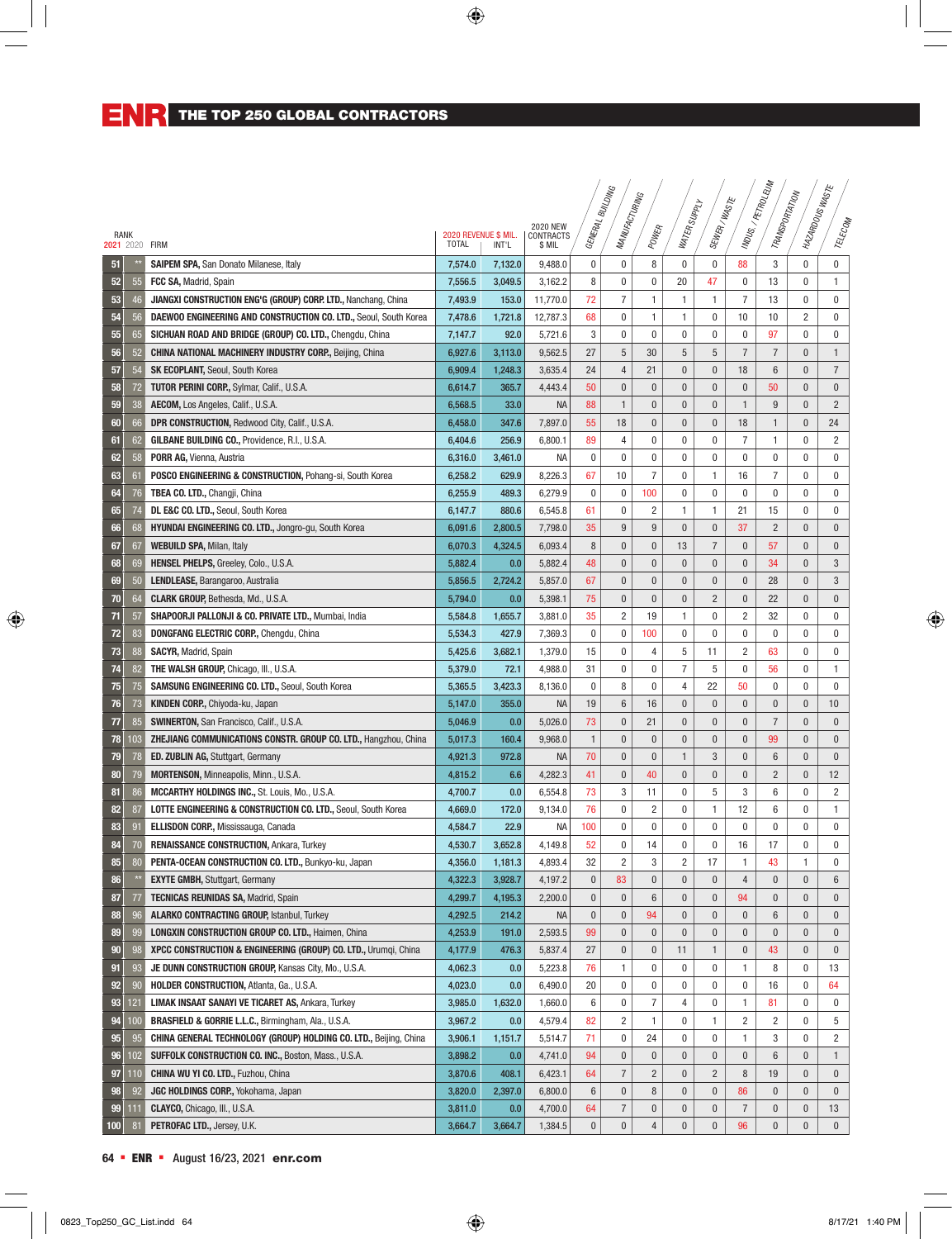$\#160$  MT YAPI INDUSTRY & TRADE is<br>  $\#160$  building a 56,000-sq-m terminal at<br>
Tolmachevo airport outside of building a 56,000-sq-m terminal at Tolmachevo airport outside of Novosibirsk, Russia.

 $\overline{a}$ 

|                        |     |                                                                             |                                      |         |                     |                | <b>SNICTING</b><br>MANUFACTURING |                |                |                |                | MDUS./PETROLEUM<br>TRANSPORTATION | I MAZARDOUSWASTE |              |
|------------------------|-----|-----------------------------------------------------------------------------|--------------------------------------|---------|---------------------|----------------|----------------------------------|----------------|----------------|----------------|----------------|-----------------------------------|------------------|--------------|
|                        |     |                                                                             |                                      |         | <b>2020 NEW</b>     |                |                                  |                | WATER SUPPLY   | SEWER/WASTE    |                |                                   |                  |              |
| RANK<br>2021 2020 FIRM |     |                                                                             | 2020 REVENUE \$ MIL.<br><b>TOTAL</b> | INT'L   | CONTRACTS<br>\$ MIL | GENERAL F      |                                  | POWER          |                |                |                |                                   |                  | TELECOM      |
| 101                    | 135 | WOOD, Aberdeen, Scotland, U.K.                                              | 3,662.3                              | 3.011.3 | NA                  | 1              | 1                                | 11             | 2              | 0              | 86             | $\bf{0}$                          | $\mathbf 0$      | $\pmb{0}$    |
| 102                    | 105 | <b>AECON GROUP INC., Toronto, Canada</b>                                    | 3,643.0                              | 157.0   | 3,308.0             | 0              | 13                               | 13             | $\overline{4}$ | 3              | 28             | 31                                | $\mathbf 0$      | 6            |
| 103                    | 139 | THE ARAB CONTRACTORS CO. (OSMAN AHMED OSMAN), Cairo, Egypt                  | 3,608.9                              | 962.7   | 5,530.0             | 23             | $\overline{c}$                   | 13             | 14             | $\overline{7}$ | $\overline{2}$ | 40                                | 0                | $\mathbf 0$  |
| 104                    |     | GRANITE CONSTRUCTION INC., Watsonville, Calif., U.S.A.                      | 3,562.5                              | 16.1    | 1,913.8             | 12             | 0                                | 3              | 7              | 8              | 0              | 68                                | 0                | $\mathbf 0$  |
| 105                    | 114 | <b>ORASCOM CONSTRUCTION PLC, Dubai, U.A.E.</b>                              | 3,371.1                              | 3,347.8 | 2,919.0             | 63             | $\overline{c}$                   | 4              | 7              | 3              | 6              | 17                                | 0                | 0            |
| 106                    | 146 | RYAN COS. US INC., Minneapolis, Minn., U.S.A.                               | 3,351.0                              | 0.0     | 3,170.0             | 98             | 0                                | $\bf{0}$       | $\pmb{0}$      | $\pmb{0}$      | $\pmb{0}$      | $\bf{0}$                          | $\bf{0}$         | $\bf{0}$     |
| 107                    | 106 | MAEDA CORP., Tokyo, Japan                                                   | 3,306.8                              | 13.3    | 3,692.5             | 42             | 0                                | 0              | 1              | 0              | $\bf{0}$       | 15                                | $\bf{0}$         | $\bf{0}$     |
| 108                    | 89  | CHINA ALUMINUM INTERNATIONAL ENG'G CORP. LTD., Beijing, China               | 3,303.5                              | 75.8    | 5,739.0             | 39             | 30                               | 0              | 10             | $\pmb{0}$      | 30             | $\bf{0}$                          | $\bf{0}$         | $\mathbf 0$  |
| 109                    | 97  | <b>NIPIGAS JSC, Moscow, Russia</b>                                          | 3,301.3                              | 0.0     | <b>NA</b>           | $\pmb{0}$      | $\bf{0}$                         | $\pmb{0}$      | $\pmb{0}$      | $\pmb{0}$      | 100            | $\mathbf{0}$                      | $\bf{0}$         | $\mathbf 0$  |
| 110                    | 101 | <b>BESIX, Brussels, Belgium</b>                                             | 3,151.3                              | 1,838.5 | 2,594.8             | 62             | 0                                | $\mathbf{1}$   | 1              | 3              | $\pmb{0}$      | 27                                | $\bf{0}$         | 3            |
| 111                    | 130 | <b>CHINA RAILWAY DESIGN CORP., Tianjin, China</b>                           | 3,147.6                              | 0.0     | 9,621.2             | 0              | 0                                | 0              | 0              | 0              | 0              | 100                               | 0                | 0            |
| 112                    | 109 | <b>OHLA, Madrid, Spain</b>                                                  | 3,084.4                              | 2,554.3 | 2,468.5             | 0              | 0                                | 0              | 0              | 0              | 0              | 0                                 | 0                | $\bf{0}$     |
| 113                    | 118 | MICHELS CORP., Brownsville, Wis., U.S.A.                                    | 2,979.2                              | 223.4   | 3,704.2             | $\overline{2}$ | 0                                | 29             | 1              | 3              | 53             | 10                                | $\mathbf 0$      | 1            |
| 114                    | 123 | <b>JSC MOSINZHPROEKT, Moscow, Russia</b>                                    | 2,978.0                              | 0.0     | 1,027.0             | 12             | 0                                | 0              | 0              | 0              | 0              | 88                                | $\mathbf 0$      | 0            |
| 115                    | 107 | SUMITOMO MITSUI CONSTRUCTION CO. LTD., Chuo-ku, Japan                       | 2,908.5                              | 347.9   | 2,857.9             | 46             | 6                                | 0              | 3              | 0              | 6              | 37                                | $\mathbf 0$      | 0            |
| 116                    | 120 | ROYAL BOSKALIS WESTMINSTER NV, Papendrecht, Netherlands                     | 2,885.0                              | 2,221.0 | 3,741.0             | $\pmb{0}$      | $\pmb{0}$                        | 18             | $\pmb{0}$      | $\mathbf{0}$   | 29             | 46                                | $\mathbf{0}$     | $\bf{0}$     |
| 117                    | 104 | <b>CHIYODA CORP., Yokohama, Japan</b>                                       | 2,848.8                              | 1,529.3 | 8,118.8             | $\pmb{0}$      | 23                               | $\bf{0}$       | $\pmb{0}$      | $\pmb{0}$      | 100            | 0                                 | 0                | $\pmb{0}$    |
| 118                    | 122 | THE YATES COS. INC., Philadelphia, Miss., U.S.A.                            | 2,653.0                              | 0.0     | 1,925.2             | 45             | 19                               | 10             | 0              | 0              | 19             | 5                                 | 0                | $\bf{0}$     |
| 119                    | 124 | ALBERICI-FLINTCO, St. Louis, Mo., U.S.A.                                    | 2,622.5                              | 559.3   | 2,949.5             | 56             | 5                                | $\overline{2}$ | 5              | 3              | 25             | 6                                 | $\pmb{0}$        | $\mathbf{0}$ |
| 120                    | 113 | <b>MAIRE TECNIMONT SPA, Milan, Italy</b>                                    | 2,615.7                              | 2.475.4 | 1,706.8             | $\mathbf{1}$   | $\pmb{0}$                        | $\bf{0}$       | $\pmb{0}$      | $\mathbf{0}$   | 97             | $\pmb{0}$                         | $\pmb{0}$        | $\bf{0}$     |
| 121                    | 140 | HOFFMAN CONSTRUCTION, Portland, Ore., U.S.A.                                | 2,602.0                              | 0.0     | NA                  | 20             | 0                                | 0              | 1              | 0              | 0              | 10                                | 0                | $\mathbf{1}$ |
| 122                    | 131 | <b>CITIC CONSTRUCTION CO. LTD., Beijing, China</b>                          | 2,518.9                              | 1,242.1 | 5,238.1             | 42             | 1                                | 4              | 0              | 0              | 20             | 34                                | 0                | 0            |
| 123                    | 127 | HITT CONTRACTING INC., Falls Church, Va., U.S.A.                            | 2,515.4                              | 3.9     | 2,742.0             | 58             | 0                                | 0              | 0              | 0              | 0              | 0                                 | 0                | 42           |
| 124                    | 210 | SHANGHAI ELECTRIC GROUP CO. LTD., Shanghai, China                           | 2,501.8                              | 1,731.9 | 2,714.7             | 0              | 0                                | 100            | 0              | 0              | 0              | 0                                 | 0                | 0            |
| 125                    | 119 | SINOMA INTERNATIONAL ENGINEERING CO. LTD., Beijing, China                   | 2,449.4                              | 1,297.8 | 4,956.9             | 0              | 45                               | 2              | 0              | 0              | 4              | 2                                 | 10               | 0            |
| 126                    | 137 | ARCO CONSTRUCTION COS., St Louis, Mo., U.S.A.                               | 2,447.4                              | 23.8    | 2,652.7             | 100            | 0                                | $\bf{0}$       | $\pmb{0}$      | $\mathbf{0}$   | $\mathbf{0}$   | $\mathbf{0}$                      | $\bf{0}$         | $\bf{0}$     |
| 127                    | 116 | <b>TURNER INDUSTRIES GROUP LLC, Baton Rouge, La., U.S.A.</b>                | 2,356.5                              | 0.0     | 155.0               | $\pmb{0}$      | $\overline{2}$                   | 1              | $\mathbf{0}$   | $\mathbf{0}$   | 98             | $\bf{0}$                          | 1                | $\mathbf 0$  |
| 128                    | 153 | <b>BARTON MALOW HOLDINGS LLC, Southfield, Mich., U.S.A.</b>                 | 2,336.5                              | 43.0    | 3,879.9             | 58             | 5                                | 17             | $\pmb{0}$      | $\mathbf{0}$   | 5              | $\mathbf{1}$                      | $\mathbf{0}$     | $\mathbf 0$  |
| 129                    | 117 | <b>SNC-LAVALIN INC., Montreal, Quebec, Canada</b>                           | 2,328.5                              | 1,195.4 | 1,272.4             | 15             | $\pmb{0}$                        | 27             | $\mathbf{1}$   | $\pmb{0}$      | 30             | 26                                | $\mathbf{0}$     | $\bf{0}$     |
| 130                    | 145 | <b>ELECTRA LTD., Ramat Gan, Israel</b>                                      | 2,325.0                              | 410.5   | 2,890.8             | 75             | 0                                | 4              | $\mathbf{1}$   | $6\phantom{1}$ | $\bf{0}$       | 9                                 | $\mathbf{0}$     | $\mathbf{1}$ |
| 131                    | 138 | JAN DE NUL GROUP (SOFIDRA SA), Capellen, Luxembourg                         | 2,249.0                              | 2,242.0 | 3,755.0             | 12             | 0                                | 0              | 0              | $\overline{c}$ | 5              | 8                                 | $\mathbf 0$      | $\mathbf 0$  |
| 132                    |     | <b>URBACON TRADING AND CONTRACTING WLL, Doha, Qatar</b>                     | 2,232.0                              | 7.0     | 2,278.0             | 68             | 4                                | 0              | 0              | 1              | 4              | 27                                | 0                | $\mathbf 0$  |
| 133                    | 134 | DANIELI & C. O.M. SPA, Buttrio, Italy                                       | 2,225.0                              | 2,069.0 | 2,097.0             | 0              | $\overline{7}$                   | 0              | 0              | 0              | 100            | $\mathbf{0}$                      | $\mathbf 0$      | $\mathbf 0$  |
| 134                    | 126 | HUNAN ROAD & BRIDGE CONSTR. GROUP CO. LTD., Changsha, China                 | 2,209.4                              | 156.3   | 3,469.1             | 1              | $\boldsymbol{0}$                 | $\bf{0}$       | 0              | 0              | 0              | 99                                | 0                | 0            |
| 135                    | 125 | AUSTIN INDUSTRIES, Dallas, Texas, U.S.A.                                    | 2,119.5                              | 0.0     | 1,422.7             | 37             | $\overline{7}$                   | 1              | 0              | 0              | 15             | 46                                | 0                | $\pmb{0}$    |
| 136                    | 147 | PER AARSLEFF HOLDING A/S, Viby, Denmark                                     | 2,088.6                              | 694.7   | 2,561.0             | 28             | 16                               | 3              | 0              | 16             | $\mathbf{1}$   | 34                                | $\bf{0}$         | $\mathbf 0$  |
| 137                    | 141 | NANTONG CONSTRUCTION GROUP CO. LTD., Nantong, China                         | 2,079.7                              | 161.6   | 2,919.7             | 80             | 6                                | $\overline{c}$ | $\mathbf{1}$   | 1              | $\overline{7}$ | $\overline{2}$                    | $\bf{0}$         | $\bf{0}$     |
| 138                    | 132 | YANJIAN GROUP CO. LTD., Yantai, China                                       | 2,063.2                              | 450.0   | 2,578.2             | 78             | $\overline{c}$                   | $\overline{2}$ | 1              | $\pmb{0}$      | $\overline{c}$ | 8                                 | $\bf{0}$         | $\mathbf 0$  |
| 139                    | 158 | VAN OORD N.V., Rotterdam, Netherlands                                       | 2,046.4                              | 1,210.3 | <b>NA</b>           | 0              | 0                                | 36             | 0              | 0              | 11             | 53                                | $\bf{0}$         | $\mathbf 0$  |
| 140                    | 149 | <b>PETRO. PROJECTS AND TECH. CONSULT. CO. - PETROJET, New Cairo, Egypt</b>  | 2,012.8                              | 394.0   | 3,331.7             | $\overline{7}$ | 0                                | 0              | $\pmb{0}$      | $\pmb{0}$      | 74             | 8                                 | $\bf{0}$         | $\mathbf 0$  |
| 141                    | 151 | <b>DEVCON CONSTRUCTION INC., Milpitas, Calif., U.S.A.</b>                   | 2,000.0                              | 0.0     | 2,000.0             | 100            | 0                                | 0              | 0              | 0              | 0              | 0                                 | 0                | 0            |
| 142                    | 129 | ZACHRY GROUP, San Antonio, Texas, U.S.A.                                    | 1,973.2                              | 31.5    | 1,256.3             | 0              | 15                               | 14             | 0              | 0              | 86             | $\bf{0}$                          | 0                | 0            |
| 143                    | 169 | <b>WORLEY LTD., North Sydney, Australia</b>                                 | 1,930.8                              | 1,930.8 | 2,415.4             | 0              | 0                                | 1              | 0              | 0              | 98             | 0                                 | 0                | 0            |
| 144                    | 159 | WALBRIDGE, Detroit, Mich., U.S.A.                                           | 1,912.3                              | 188.1   | 2,157.5             | 17             | 10                               | 3              | 0              | 0              | 4              | 2                                 | 0                | 15           |
| 145                    | 143 | HATHAWAY DINWIDDIE CONSTRUCTION CO., San Francisco, Calif., U.S.A.          | 1,907.9                              | 0.0     | 1,200.0             | 100            | 0                                | 0              | 0              | 0              | 0              | $\bf{0}$                          | 0                | 0            |
| 146                    | 166 | SINOSTEEL EQUIPMENT & ENGINEERING CO. LTD., Beijing, China                  | 1,906.1                              | 314.0   | 3,897.3             | $\pmb{0}$      | 84                               | $\bf{0}$       | $\pmb{0}$      | $\pmb{0}$      | 100            | $\pmb{0}$                         | 0                | $\mathbf 0$  |
| 147                    | 154 | <b>CHINA JIANGSU INT'L ECON. AND TECH. COOP. GROUP LTD., Nanjing, China</b> | 1,904.7                              | 427.0   | 1,810.6             | 81             | 0                                | 0              | $\pmb{0}$      | $\pmb{0}$      | $\pmb{0}$      | 6                                 | 0                | $\mathbf 0$  |
| 148                    | 170 | SHANDONG ZIJIAN CONSTRUCTION GROUP CO. LTD., Zibo, China                    | 1,902.3                              | 189.6   | 1,470.3             | 17             | 9                                | 5              | $\pmb{0}$      | 49             | 12             | $\overline{c}$                    | $\overline{c}$   | 5            |
| 149                    | 94  | <b>CONSOLIDATED CONTRACTORS GROUP, Athens, Greece</b>                       | 1,872.4                              | 1,872.4 | 1,152.9             | 22             | $\pmb{0}$                        | $\overline{2}$ | $\mathbf{1}$   | $\mathbf{1}$   | 37             | 34                                | $\pmb{0}$        | $\mathbf 0$  |
| 150                    | 136 | <b>BURNS &amp; MCDONNELL, Kansas City, Mo., U.S.A.</b>                      | 1,871.9                              | 43.3    | 3,596.5             | $\overline{7}$ | 13                               | 32             | 1              | $\pmb{0}$      | 36             | 9                                 | $\overline{c}$   | $2^{\circ}$  |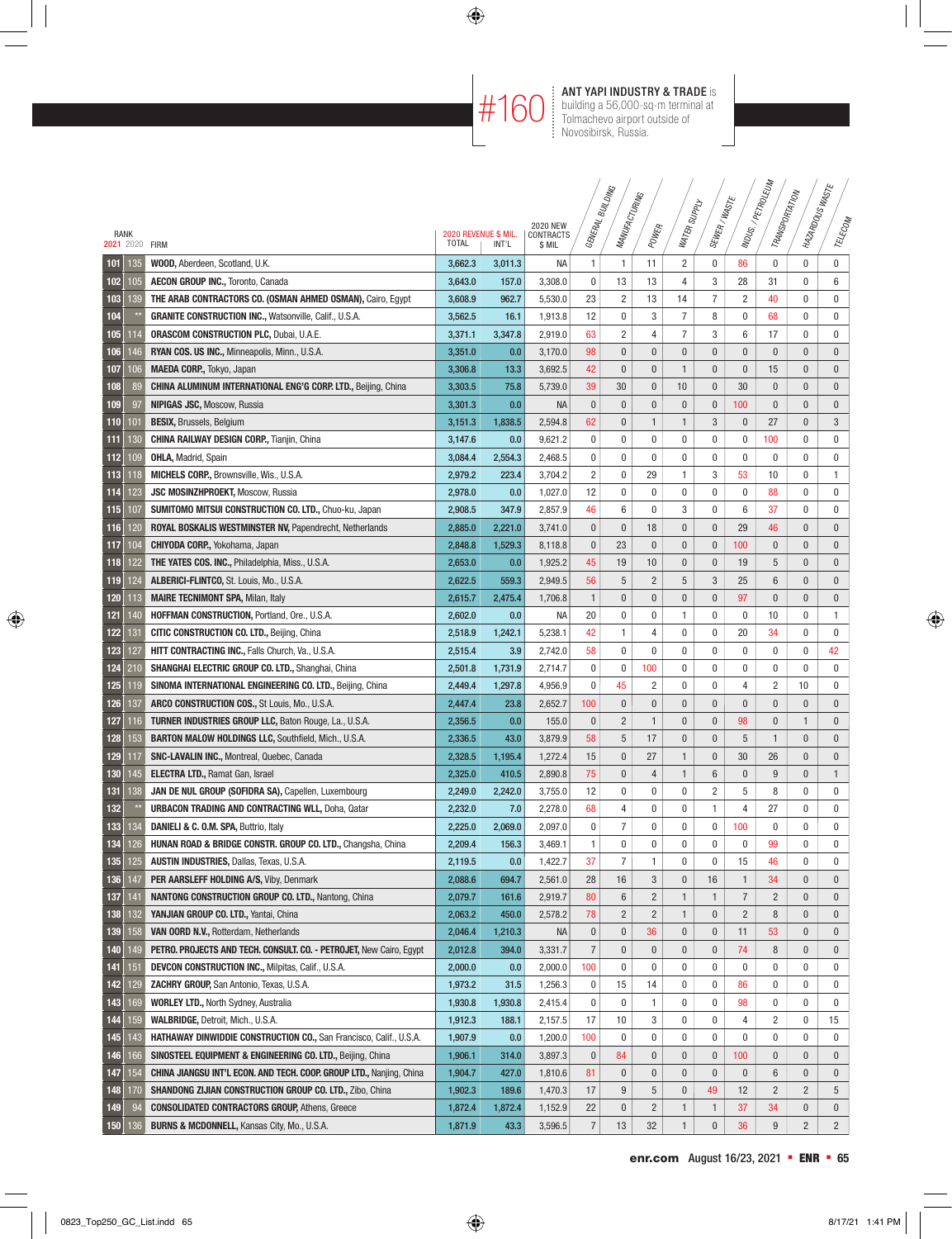|      |     |                                                                           |                                      |         |                     | . GENERAL BUILDING | MANUFACTURING    |                |                |                   |                   | INDUS / PETROLEUM<br>TRANSPORTATION | I MAZARDOUS WASTE |                  |
|------|-----|---------------------------------------------------------------------------|--------------------------------------|---------|---------------------|--------------------|------------------|----------------|----------------|-------------------|-------------------|-------------------------------------|-------------------|------------------|
|      |     |                                                                           |                                      |         | <b>2020 NEW</b>     |                    |                  |                | I Supply       | SEWER/WASTE       |                   |                                     |                   |                  |
| RANK |     | 2021 2020 FIRM                                                            | 2020 REVENUE \$ MIL.<br><b>TOTAL</b> | INT'L   | CONTRACTS<br>\$ MIL |                    |                  | POWER          | <b>WATER</b>   |                   |                   |                                     |                   | TELECOM          |
|      |     |                                                                           |                                      |         |                     |                    |                  |                |                |                   |                   | $\overline{2}$                      | $\mathbf{1}$      | $\pmb{0}$        |
| 151  | 165 | <b>CTCI CORP., Taipei, Taiwan</b>                                         | 1,835.4                              | 1,059.5 | 4,171.7             | 3<br>100           | 2<br>0           | 23<br>0        | 0<br>0         | 16<br>$\mathbf 0$ | 55<br>$\mathbf 0$ | $\mathbf 0$                         | $\mathbf 0$       | $\mathbf 0$      |
| 152  | 193 | THE CONLAN COMPANY, Marietta, Ga., U.S.A.                                 | 1,806.3                              | 0.0     | 1,523.6             |                    |                  |                |                |                   |                   |                                     |                   | $\mathbf 0$      |
| 153  |     | <b>SHANDONG DEJIAN GROUP CO. LTD., Dezhou City, Shandong, China</b>       | 1,784.9                              | 191.3   | 1,506.8             | 95                 | 1<br>0           | 1<br>0         | 1<br>0         | 1<br>$\mathbf 0$  | 1                 | $\overline{c}$                      | $\mathbf 0$       |                  |
| 154  | 161 | SINOPEC ZHONGYUAN PETROLEUM ENGINEERING LTD., Puyang City, China          | 1,762.7                              | 524.6   | 1,896.6             | 0                  |                  |                |                | $\mathbf 0$       | 100               | $\mathbf{0}$                        | $\mathbf 0$       | $\mathbf 0$      |
| 155  | 177 | <b>INFRASTRUCTURE AND ENERGY ALTERNATIVES, Indianapolis, Ind., U.S.A.</b> | 1,752.9                              | 0.0     | 1,651.2             | 0                  | $\overline{2}$   | 69             | 0              |                   | $\overline{2}$    | 27                                  | $\mathbf 0$       | $\mathbf 0$      |
| 156  | 162 | <b>CONSIGLI CONSTRUCTION CO. INC., Milford, Mass., U.S.A.</b>             | 1,742.0                              | 0.0     | 1,247.0             | 100                | 0                | $\pmb{0}$      | $\pmb{0}$      | $\pmb{0}$         | $\pmb{0}$         | $\pmb{0}$                           | $\bf{0}$          | $\bf{0}$         |
| 157  | 182 | DAVID E. HARVEY BUILDERS INC., Houston, Texas, U.S.A.                     | 1,731.0                              | 0.0     | 1,003.0             | 100                | 0                | $\pmb{0}$      | $\pmb{0}$      | $\pmb{0}$         | $\bf{0}$          | $\bf{0}$                            | $\bf{0}$          | $\mathbf 0$      |
| 158  | 164 | <b>CHINA TRIUMPH INTERNATIONAL ENGINEERING CO. LTD., Shanghai, China</b>  | 1,704.1                              | 143.0   | 1,875.2             | 0                  | 40               | 56             | 0              | $\mathbf{0}$      | 44                | $\bf{0}$                            | $\bf{0}$          | $\mathbf 0$      |
| 159  | 142 | TOYO ENGINEERING CORP., Narashino-shi, Chiba, Japan                       | 1,662.0                              | 891.5   | 1,110.1             | 0                  | 0                | 35             | 0              | $\mathbf{0}$      | 59                | $\mathbf{0}$                        | 0                 | $\mathbf 0$      |
| 160  | 220 | ANT YAPI INDUSTRY & TRADE INC., Istanbul, Turkey                          | 1,659.0                              | 1,590.0 | 1,199.0             | 93                 | 0                | 0              | 0              | $\mathbf{0}$      | 5                 | $\overline{c}$                      | $\bf{0}$          | $\mathbf 0$      |
| 161  | 180 | <b>TATA PROJECTS LTD., Secunderabad, India</b>                            | 1,644.9                              | 104.2   | 1,185.9             | 19                 | 3                | 26             | 4              | $\mathbf 0$       | 20                | 26                                  | $\mathbf 0$       | 4                |
| 162  | 175 | <b>CHINA ZHONGYUAN ENGINEERING CORP., Beijing, China</b>                  | 1,635.4                              | 1,635.4 | <b>NA</b>           | 0                  | 0                | 100            | 0              | $\mathbf 0$       | $\mathbf{0}$      | $\mathbf 0$                         | $\mathbf 0$       | $\mathbf 0$      |
| 163  | 171 | <b>GRAY CONSTRUCTION, Lexington, Ky., U.S.A.</b>                          | 1,614.3                              | 32.4    | 1,614.3             | 28                 | 34               | 0              | 0              | $\mathbf 0$       | 36                | $\mathbf{0}$                        | $\mathbf 0$       | 13               |
| 164  | 168 | <b>KOLIN INSAAT TURIZM SANAYI VE TICARET AS, Ankara, Turkey</b>           | 1,612.4                              | 363.3   | 519.2               | 4                  | 1                | 0              | 0              | $\mathbf 0$       | 3                 | 76                                  | 0                 | 3                |
| 165  | 63  | <b>HASSAN ALLAM HOLDING, Cairo, Eqypt</b>                                 | 1,609.7                              | 19.4    | 2,856.5             | 47                 | 1                | 1              | $\overline{7}$ | 12                | $\overline{c}$    | 25                                  | $\mathbf 0$       | $\overline{7}$   |
| 166  | 128 | <b>VELESSTROY LLC, Moscow, Russia</b>                                     | 1,596.0                              | 71.0    | 1,048.0             | $\overline{7}$     | $\mathbf{0}$     | $\mathbf{0}$   | $\mathbf{0}$   | $\mathbf{0}$      | 92                | $\mathbf{0}$                        | $\mathbf{0}$      | $\boldsymbol{0}$ |
| 167  | 173 | THE KOKOSING GROUP OF COS., Westerville, Ohio, U.S.A.                     | 1,593.2                              | 0.0     | 1,331.5             | 16                 | $\overline{c}$   | $\overline{c}$ | 4              | 10                | 4                 | 58                                  | $\bf{0}$          | $\mathbf{1}$     |
| 168  | 187 | <b>OKLAND CORP., Salt Lake City, Utah, U.S.A.</b>                         | 1,592.5                              | 0.0     | 1,616.0             | 93                 | $\mathbf{0}$     | $\pmb{0}$      | $\mathbf{0}$   | $\mathbf{0}$      | $\bf{0}$          | $6\,$                               | $\mathbf{0}$      | $\mathbf{0}$     |
| 169  | 144 | <b>BLACK &amp; VEATCH, Overland Park, Kan., U.S.A.</b>                    | 1,575.1                              | 321.9   | 1,265.3             | 0                  | 0                | 46             | 5              | 5                 | 8                 | $\pmb{0}$                           | $\pmb{0}$         | 36               |
| 170  | 194 | <b>ALSTON CONSTRUCTION, Atlanta, Ga., U.S.A.</b>                          | 1,559.0                              | 0.0     | 1,100.0             | 100                | $\mathbf{0}$     | $\pmb{0}$      | $\pmb{0}$      | $\mathbf{0}$      | $\pmb{0}$         | $\pmb{0}$                           | $\pmb{0}$         | $\mathbf 0$      |
| 171  | 157 | S&B ENGINEERS AND CONSTRUCTORS LTD., Houston, Texas, U.S.A.               | 1,546.7                              | 1.0     | 45.9                | 0                  | 0                | 0              | 0              | 0                 | 100               | 0                                   | 0                 | 0                |
| 172  | 167 | <b>SUNDT CONSTRUCTION INC., Tempe, Ariz., U.S.A.</b>                      | 1,521.1                              | 0.0     | 1,344.8             | 49                 | 0                | 1              | 0              | 13                | 0                 | 19                                  | 0                 | $\overline{7}$   |
| 173  | 204 | <b>BIG-D CONSTRUCTION, Salt Lake City, Utah, U.S.A.</b>                   | 1,511.0                              | 0.0     | 1,564.0             | 64                 | 15               | 0              | 1              | $\mathbf 0$       | 15                | 18                                  | $\mathbf 0$       | 0                |
| 174  | 197 | MOSS, Fort Lauderdale, Fla., U.S.A.                                       | 1,501.3                              | 0.0     | 1,431.8             | 62                 | 0                | 35             | 0              | $\mathbf 0$       | $\mathbf{0}$      | $\overline{c}$                      | 0                 | 0                |
| 175  | 202 | <b>MESSER CONSTRUCTION CO., Cincinnati, Ohio, U.S.A.</b>                  | 1,481.0                              | 0.0     | 1,488.0             | 80                 | 6                | 0              | 0              | $\mathbf 0$       | 6                 | 14                                  | 0                 | 0                |
| 176  | 222 | <b>BARNARD CONSTRUCTION CO. INC., Bozeman, Mont., U.S.A.</b>              | 1,443.6                              | 68.3    | 910.8               | 0                  | $\mathbf{0}$     | 18             | $\overline{7}$ | $\overline{4}$    | $6\phantom{1}6$   | 64                                  | $\bf{0}$          | $\mathbf 0$      |
| 177  | 212 | <b>STERLING CONSTRUCTION CO. INC., The Woodlands, Texas, U.S.A.</b>       | 1,427.0                              | 0.0     | 1,370.0             | 47                 | $\mathbf{0}$     | $\mathbf{0}$   | $\mathbf{0}$   | 5                 | $\mathbf{0}$      | 48                                  | $\mathbf{0}$      | $\bf{0}$         |
| 178  | 172 | <b>ABENGOA, Seville, Spain</b>                                            | 1,425.3                              | 1,270.6 | 910.4               | 4                  | 0                | 70             | 24             | $\mathbf{1}$      | $\bf{0}$          | $\mathbf{1}$                        | $\bf{0}$          | $\bf{0}$         |
| 179  | 150 | <b>MANHATTAN CONSTRUCTION GROUP, Tulsa, Okla., U.S.A.</b>                 | 1,417.8                              | 0.0     | 1,123.2             | 82                 | $\overline{0}$   | $\pmb{0}$      | $\pmb{0}$      | $\mathbf{0}$      | $\overline{2}$    | 16                                  | $\mathbf{0}$      | $\mathbf{0}$     |
| 180  | 200 | BI GROUP, Nur-Sultan, Kazakhstan                                          | 1,414.0                              | 0.0     | 1,212.0             | 82                 | $\overline{0}$   | $\mathbf{1}$   | $\overline{c}$ | $\mathbf{0}$      | $\mathbf{0}$      | 15                                  | $\mathbf{0}$      | $\mathbf{0}$     |
| 181  | 190 | CROSSLAND CONSTRUCTION CO. INC., Columbus, Kan., U.S.A.                   | 1,411.0                              | 0.0     | <b>NA</b>           | 83                 | 0                | 0              | 3              | $\overline{4}$    | 0                 | $\overline{7}$                      | 0                 | $\mathbf 0$      |
| 182  | 184 | J.T. MAGEN & CO. INC., New York, N.Y., U.S.A.                             | 1,391.1                              | 0.0     | 1,032.7             | 91                 | 0                | 0              | 0              | $\mathbf 0$       | 0                 | $\mathbf{0}$                        | 0                 | 9                |
| 183  | 215 | MIRON CONSTRUCTION CO. INC., Neenah, Wis., U.S.A.                         | 1,381.3                              | 0.0     | <b>NA</b>           | 49                 | 44               | 0              | 1              | 3                 | 44                | $\mathbf{1}$                        | $\mathbf 0$       | $\pmb{0}$        |
| 184  | 186 | <b>CLUNE CONSTRUCTION, Chicago, III., U.S.A.</b>                          | 1,336.0                              | 0.0     | 1,078.0             | 75                 | 0                | 0              | 0              | $\mathbf 0$       | $\pmb{0}$         | $\mathbf{0}$                        | 0                 | 25               |
| 185  | 195 | SSANGYONG ENGINEERING & CONSTRUCTION CO. LTD., Seoul, South Korea         | 1,314.5                              | 452.9   | 1,204.8             | 78                 | 0                | 0              | 1              | $\mathbf{1}$      | 0                 | 17                                  | 0                 | $\overline{c}$   |
| 186  | 199 | AMES CONSTRUCTION INC., Burnsville, Minn., U.S.A.                         | 1,309.0                              | 0.0     | 1,223.0             | 3                  | 0                | 7              | 4              | $\mathbf{1}$      | $\bf{0}$          | 74                                  | $\bf{0}$          | $\bf{0}$         |
| 187  |     | F.A. WILHELM CONSTRUCTION, Indianapolis, Ind., U.S.A.                     | 1,300.0                              | 0.0     | 754.0               | 63                 | $\overline{c}$   | 3              | 0              | $\overline{4}$    | $\overline{2}$    | $\bf{0}$                            | $\bf{0}$          | $\mathbf 0$      |
| 188  | 185 | <b>AFCONS INFRASTRUCTURE LTD., Mumbai, India</b>                          | 1,296.1                              | 460.9   | 1,065.0             | 0                  | 0                | 1              | $\overline{2}$ | $\bf{0}$          | 10                | 85                                  | $\bf{0}$          | $\mathbf 0$      |
| 189  | 217 | <b>ITINERA SPA, Tortona, Italy</b>                                        | 1,290.2                              | 923.6   | 1,116.4             | 23                 | 0                | 0              | 0              | $\bf{0}$          | $\bf{0}$          | 76                                  | $\bf{0}$          | $\bf{0}$         |
| 190  | 205 | <b>ENKA INSAAT VE SANAYI AS, Istanbul, Turkey</b>                         | 1,263.3                              | 1,056.3 | 1,600.1             | 27                 | 0                | 48             | $\pmb{0}$      | $\bf{0}$          | 13                | 12                                  | $\bf{0}$          | $\mathbf 0$      |
| 191  | 188 | THE MCSHANE COS., Rosemont, III., U.S.A.                                  | 1,259.9                              | 0.0     | 1,260.1             | 100                | 0                | 0              | 0              | 0                 | 0                 | 0                                   | 0                 | 0                |
| 192  | 198 | <b>PEPPER CONSTRUCTION, Chicago, III., U.S.A.</b>                         | 1,255.8                              | 0.0     | 1,099.2             | 97                 | 0                | 0              | 0              | 0                 | 0                 | 0                                   | 0                 | 1                |
| 193  | 176 | <b>SHAWMUT DESIGN AND CONSTRUCTION, Boston, Mass., U.S.A.</b>             | 1,234.7                              | 0.0     | 1,103.0             | 100                | 0                | 0              | 0              | 0                 | 0                 | 0                                   | 0                 | 0                |
| 194  | 183 | YAPI MERKEZI INSAAT VE SANAYI AS, Istanbul, Turkey                        | 1,214.7                              | 1,068.8 | 14.3                | 2                  | 0                | 0              | 0              | 3                 | 0                 | 95                                  | 0                 | 0                |
| 195  | 196 | ADOLFSON & PETERSON CONSTRUCTION, Minneapolis, Minn., U.S.A.              | 1,212.0                              | 0.0     | 886.0               | 100                | 0                | 0              | 0              | 0                 | 0                 | 0                                   | 0                 | 0                |
| 196  |     | <b>CORE CONSTRUCTION GROUP, Frisco, Texas, U.S.A.</b>                     | 1,201.2                              | 0.0     | 1,267.6             | 100                | 0                | 0              | 0              | $\bf{0}$          | $\mathbf 0$       | $\bf{0}$                            | $\bf{0}$          | $\mathbf 0$      |
| 197  |     | BL HARBERT INTERNATIONAL, Birmingham, Ala., U.S.A.                        | 1,199.5                              | 645.9   | 1,085.5             | 93                 | 0                | 0              | 0              | $\mathbf{1}$      | $\pmb{0}$         | $\pmb{0}$                           | $\pmb{0}$         | $\mathbf 0$      |
| 198  | 209 | <b>ROBINS &amp; MORTON, Birmingham, Ala., U.S.A.</b>                      | 1,193.1                              | 0.0     | 1,200.0             | 100                | 0                | $\pmb{0}$      | $\pmb{0}$      | $\pmb{0}$         | $\bf{0}$          | $\pmb{0}$                           | $\pmb{0}$         | $\mathbf 0$      |
| 199  | 189 | <b>FORTIS CONSTRUCTION INC., Portland, Ore., U.S.A.</b>                   | 1,188.0                              | 218.0   | 1,675.0             | 25                 | 0                | 0              | $\pmb{0}$      | $\pmb{0}$         | $\bf{0}$          | $\pmb{0}$                           | $\pmb{0}$         | 72               |
| 200  | 225 | SOUTHLAND HOLDINGS LLC, Roanoke, Texas, U.S.A.                            | 1,175.0                              | 79.8    | 1,801.0             | 8                  | $\boldsymbol{0}$ | $\mathbf 0$    | 21             | 17                | $\pmb{0}$         | 54                                  | $\pmb{0}$         | $\mathbf{0}$     |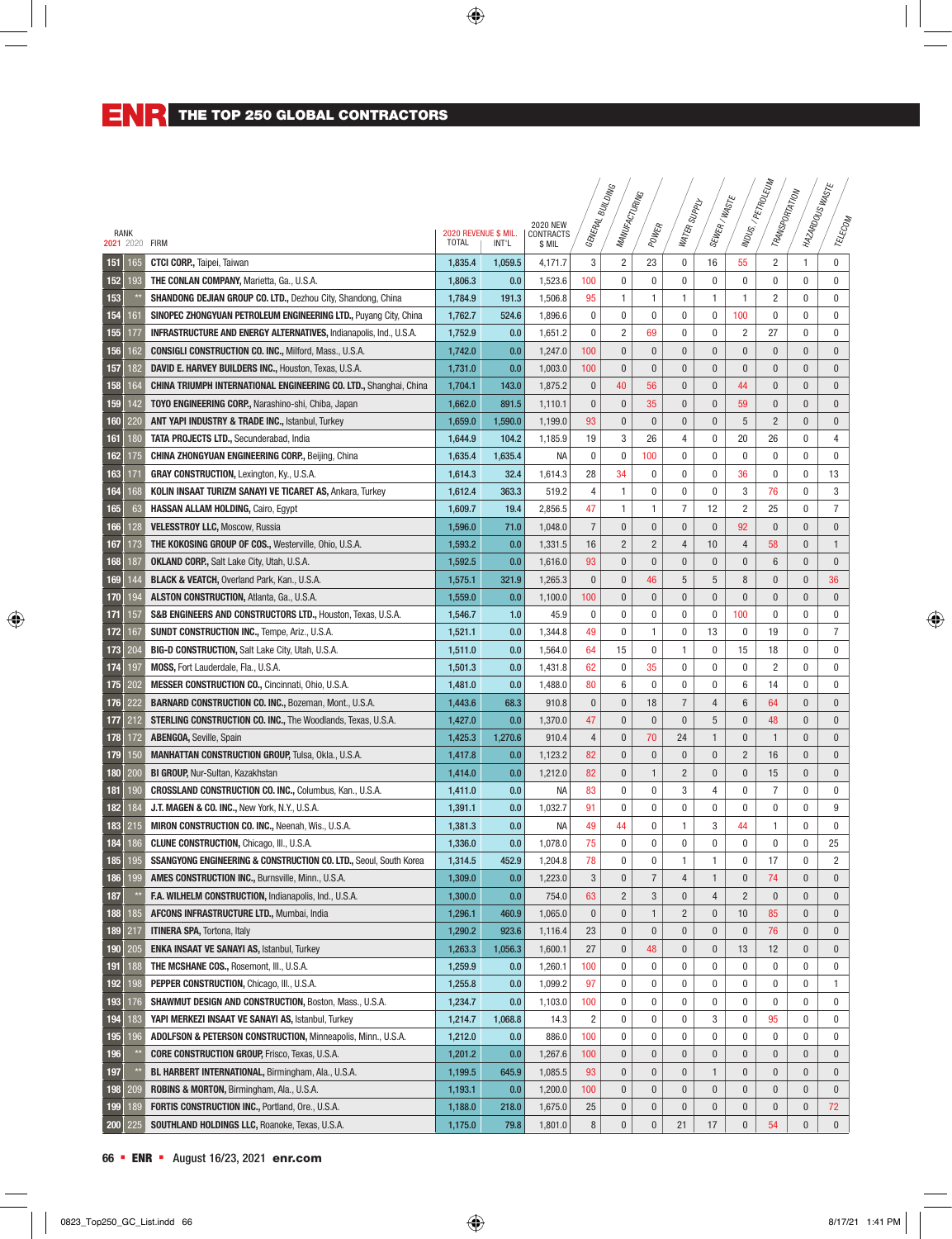#188 **AFCONS** is contractor on the 97-km<br>
Tema-to-Mpakadan railway project in<br>
Ghana. The government hopes it will Tema-to-Mpakadan railway project in Ghana. The government hopes it will add 2%-3% to the country's GDP.

|      |     |                                                                            |                      |         |                              | GENERAL BUILDING | MANUFACTURING  |                |                |                |                | MDUS:/PETROLEUM<br>TRANSPORTATION | MAZARDOUSWASTE |                |
|------|-----|----------------------------------------------------------------------------|----------------------|---------|------------------------------|------------------|----------------|----------------|----------------|----------------|----------------|-----------------------------------|----------------|----------------|
| RANK |     |                                                                            | 2020 REVENUE \$ MIL. |         | <b>2020 NEW</b><br>CONTRACTS |                  |                | POWER          | WATER SUPPLY   | SEWER/WASTE    |                |                                   |                | TELECOM        |
|      |     | 2021 2020 FIRM                                                             | <b>TOTAL</b>         | INT'L   | \$ MIL                       |                  |                |                |                |                |                |                                   |                |                |
| 201  | 174 | NORINCO INTERNATIONAL COOPERATION LTD., Beijing, China                     | 1,165.8              | 894.9   | 1,571.3                      | 5                | 24             | 35             | 0              | 0              | 24             | 3                                 | 0              | $\mathbf 0$    |
| 202  | 192 | PERFORMANCE CONTRACTORS INC., Baton Rouge, La., U.S.A.                     | 1,160.4              | 0.0     | 500.0                        | 0                | 0              | 3              | $\mathbf 0$    | $\mathbf 0$    | 93             | $\mathbf 0$                       | 0              | $\mathbf 0$    |
| 203  | 218 | <b>CHINA GEO-ENGINEERING CORP., Beijing, China</b>                         | 1,157.0              | 588.3   | 1,890.4                      | 29               | 0              | 0              | 17             | 10             | $\bf{0}$       | 26                                | 17             | 0              |
| 204  |     | FCL BUILDERS LLC, Itasca, III., U.S.A.                                     | 1,115.0              | 0.0     | 1,275.0                      | 4                | 0              | 0              | 0              | 0              | 0              | 6                                 | 0              | 0              |
| 205  | 178 | <b>IMPRESA PIZZAROTTI &amp; C. SPA, Parma, Italy</b>                       | 1,112.0              | 629.4   | 148.5                        | 35               | 0              | 0              | 0              | 6              | $\bf{0}$       | 58                                | 0              | 0              |
| 206  |     | ZHENGTAI GROUP CO. LTD., Taizhou, Jiangsu, China                           | 1,103.5              | 100.5   | 1,828.5                      | 96               | $\pmb{0}$      | $\pmb{0}$      | $\overline{4}$ | $\bf{0}$       | 0              | 0                                 | 0              | 0              |
| 207  | 224 | <b>GRUPO EMPRESARIAL SAN JOSE SA, Tres Cantos, Spain</b>                   | 1,096.9              | 409.2   | 1,081.4                      | 90               | 0              | $\bf{0}$       | $\bf{0}$       | $\mathbf{1}$   | $\mathbf 0$    | $\overline{7}$                    | 0              | $\bf{0}$       |
| 208  | 219 | CHINA JIANGXI INT'L ECON. AND TECH. COOP. CO. LTD., Nanchang, China        | 1,086.8              | 1,023.6 | 1,712.5                      | 29               | $\pmb{0}$      | 25             | 23             | $\bf{0}$       | 0              | 23                                | 0              | $\pmb{0}$      |
| 209  | 221 | HASKELL, Jacksonville, Fla., U.S.A.                                        | 1,075.4              | 144.2   | <b>NA</b>                    | 14               | 48             | $\bf{0}$       | $\bf{0}$       | $\overline{7}$ | 60             | 6                                 | 0              | 0              |
| 210  | 211 | <b>CHOATE CONSTRUCTION CO., Atlanta, Ga., U.S.A.</b>                       | 1,074.1              | 0.0     | 1,085.0                      | 82               | $\pmb{0}$      | $\pmb{0}$      | $\bf{0}$       | $\bf{0}$       | $\bf{0}$       | $\mathbf{0}$                      | 0              | 0              |
| 211  |     | THE CIANBRO COS., Pittsfield, Maine, U.S.A.                                | 1,058.0              | 0.0     | 857.5                        | 35               | 17             | 15             | $\mathbf 0$    | $\mathbf 0$    | 27             | 19                                | 0              | 0              |
| 212  | 191 | APTIM, Baton Rouge, La., U.S.A.                                            | 1,053.4              | 162.3   | 1,339.6                      | 18               | 1              | $\overline{c}$ | 0              | 5              | 40             | 8                                 | 27             | 0              |
| 213  |     | <b>COASTAL CONSTRUCTION GROUP, Miami, Fla., U.S.A.</b>                     | 1,043.8              | 0.0     | 308.0                        | 100              | 0              | $\mathbf 0$    | $\mathbf{0}$   | $\mathbf 0$    | $\pmb{0}$      | 0                                 | 0              | 0              |
| 214  | 216 | PJ DICK - TRUMBULL - LINDY PAVING, Pittsburgh, Pa., U.S.A.                 | 1,043.1              | 0.0     | 918.1                        | 46               | 0              | 2              | 0              | $\mathbf 0$    | 0              | 48                                | 0              | 0              |
| 215  | 223 | <b>THE CHRISTMAN CO., Lansing, Mich., U.S.A.</b>                           | 1,041.8              | 0.0     | 1,055.0                      | 93               | 0              | 3              | $\mathbf 0$    | 3              | $\mathbf{0}$   | $\mathbf{1}$                      | 0              | 0              |
| 216  | 214 | <b>GARNEY HOLDING CO., Kansas City, Mo., U.S.A.</b>                        | 1,036.1              | 0.0     | 1,020.6                      | $\mathbf{0}$     | $\mathbf{0}$   | $\bf{0}$       | 66             | 34             | $\mathbf{0}$   | $\mathbf{0}$                      | $\overline{0}$ | $\overline{0}$ |
| 217  |     | ALLAN MYERS, Worcester, Pa., U.S.A.                                        | 1,025.7              | 0.0     | 790.0                        | $\mathbf{0}$     | $\mathbf{0}$   | $\pmb{0}$      | 5              | 16             | 0              | 79                                | 0              | $\mathbf{0}$   |
| 218  |     | <b>BONATTI GROUP, Parma, Italy</b>                                         | 1,024.0              | 995.0   | 745.0                        | 3                | $\mathbf{0}$   | $\bf{0}$       | $\mathbf{0}$   | $\mathbf{0}$   | 97             | 0                                 | 0              | 0              |
| 219  |     | CHINA ELECTRIC POWER EQUIPMENT AND TECH. CO. LTD., Beijing, China          | 1,019.4              | 1,019.4 | 190.2                        | $\pmb{0}$        | $\bf{0}$       | 100            | $\pmb{0}$      | $\bf{0}$       | $\pmb{0}$      | $\pmb{0}$                         | 0              | $\mathbf{0}$   |
| 220  | 56  | TEKFEN CONSTRUCTION AND INSTALLATION CO. INC., Istanbul, Turkey            | 1,013.0              | 908.0   | 495.0                        | 11               | $\mathbf{0}$   | $\pmb{0}$      | $\pmb{0}$      | $\bf{0}$       | 59             | 30                                | $\overline{0}$ | $\pmb{0}$      |
| 221  |     | <b>THE BECK GROUP, Dallas, Texas, U.S.A.</b>                               | 1,003.8              | 90.0    | 439.8                        | 97               | 0              | 0              | 0              | 0              | 0              | 3                                 | 0              | 0              |
| 222  | 213 | AEGION CORP., Chesterfield, Mo., U.S.A.                                    | 999.8                | 213.9   | 990.0                        | 1                | 0              | 0              | 3              | 46             | 49             | 1                                 | 0              | 0              |
| 223  | 60  | <b>STRIKE, The Woodlands, Texas, U.S.A.</b>                                | 998.0                | 0.0     | NА                           | 0                | 0              | 0              | 0              | 0              | 97             | $\mathbf 0$                       | 0              | 3              |
| 224  |     | DAY & ZIMMERMANN, Philadelphia, Pa., U.S.A.                                | 994.2                | 6.1     | 12.1                         | 0                | 1              | 99             | 0              | 0              | 1              | 0                                 | 0              | 0              |
| 225  |     | <b>JAMES G. DAVIS CONSTRUCTION CORP., Rockville, Md., U.S.A.</b>           | 992.0                | 0.0     | NА                           | 100              | 0              | $\mathbf{0}$   | $\mathbf{0}$   | $\mathbf 0$    | 0              | 0                                 | 0              | 0              |
| 226  |     | <b>ZHONGMEI ENGINEERING GROUP LTD., Nanchang, China</b>                    | 989.9                | 989.9   | 779.4                        | 8                | $\mathbf{0}$   | $\pmb{0}$      | 37             | $\overline{c}$ | 0              | 53                                | 0              | 0              |
| 227  |     | <b>E.E. REED CONSTRUCTION LP, Sugar Land, Texas, U.S.A.</b>                | 982.0                | 0.0     | 709.0                        | 100              | $\mathbf{0}$   | $\pmb{0}$      | $\mathbf{0}$   | $\mathbf{0}$   | $\overline{0}$ | $\mathbf{0}$                      | 0              | $\mathbf{0}$   |
| 228  |     | <b>HARBIN ELECTRIC INTERNATIONAL CO. LTD., Harbin, China</b>               | 980.0                | 942.6   | 3,742.0                      | $\mathbf{0}$     | $\mathbf{0}$   | 100            | $\mathbf{0}$   | $\mathbf{0}$   | $\overline{0}$ | $\pmb{0}$                         | 0              | 0              |
| 229  |     | <b>POWER CONSTRUCTION CO. LLC, Chicago, III., U.S.A.</b>                   | 975.0                | 0.0     | 556.0                        | 88               | $\mathbf{0}$   | $\pmb{0}$      | $\mathbf{0}$   | $\mathbf{0}$   | $\mathbf{0}$   | 12                                | 0              | $\mathbf{0}$   |
| 230  |     | <b>BAUER AG, Schrobenhausen, Bavaria, Germany</b>                          | 968.8                | 626.1   | 1,116.9                      | 28               | $\overline{7}$ | 16             | $\overline{7}$ | 3              | 13             | 23                                | 0              | 4              |
| 231  |     | <b>HOAR CONSTRUCTION, Birmingham, Ala., U.S.A.</b>                         | 932.4                | 0.0     | 829.3                        | 98               | 0              | $\mathbf 0$    | $\mathbf 0$    | $\mathbf 0$    | $\mathbf{0}$   | $\mathbf{0}$                      | 0              | $\mathbf 0$    |
| 232  |     | <b>TEICHERT CONSTRUCTION, Sacramento, Calif., U.S.A.</b>                   | 916.0                | 0.0     | 866.1                        | 15               | 0              | 0              | 14             | $\overline{2}$ | $\overline{7}$ | 62                                | 0              | 0              |
| 233  | 208 | <b>NUROL CONSTRUCTION AND TRADING CO. INC., Istanbul, Turkey</b>           | 904.6                | 565.9   | 448.0                        | 24               | 0              | 0              | 18             | 21             | 0              | 37                                | 0              | 0              |
| 234  | 203 | <b>HUNTER ROBERTS CONSTRUCTION GROUP LLC, New York, N.Y., U.S.A.</b>       | 903.0                | 0.0     | 1,100.0                      | 100              | 0              | 0              | 0              | 0              | $\bf{0}$       | 0                                 | 0              | 0              |
| 235  | 206 | ZHEJIANG DONGYANG THIRD CONSTR. ENG'G CO. LTD., Dongyang, China            | 893.6                | 167.9   | 727.3                        | 100              | 0              | $\pmb{0}$      | 0              | $\pmb{0}$      | 0              | 0                                 | 0              | 0              |
| 236  |     | <b>RAILWORKS, New York, N.Y., U.S.A.</b>                                   | 892.3                | 206.8   | <b>NA</b>                    | 0                | 0              | $\mathbf 0$    | $\bf{0}$       | $\bf{0}$       | $\mathbf 0$    | 95                                | 0              | $\bf{0}$       |
| 237  |     | <b>COMSA CORPORACIÓN, Barcelona, Spain</b>                                 | 889.0                | 343.0   | ΝA                           | 0                | $\pmb{0}$      | 0              | $\pmb{0}$      | $\mathbf 0$    | $\pmb{0}$      | 62                                | 0              | 0              |
| 238  |     | IC ICTAS INSAAT SANAYI VE TICARET AS, Istanbul, Turkey                     | 883.3                | 268.3   | <b>NA</b>                    | $\overline{7}$   | $\pmb{0}$      | 42             | $\bf{0}$       | $\mathbf 0$    | 22             | 29                                | 0              | 0              |
| 239  | 201 | ATLAS GROUP, Katy, Texas, U.S.A.                                           | 849.0                | 824.0   | 614.0                        | 100              | 0              | $\mathbf 0$    | $\bf{0}$       | $\bf{0}$       | 0              | 0                                 | 0              | 0              |
| 240  |     | <b>ONUR TAAHHUT TASIMACILIK INSAAT TIC. VE SANAYI AS, Ankara, Turkey</b>   | 838.6                | 693.8   | 576.4                        | 0                | $\pmb{0}$      | $\pmb{0}$      | 0              | 0              | 0              | 100                               | 0              | 0              |
| 241  |     | <b>LECHASE CONSTRUCTION SERVICES LLC, Rochester, N.Y., U.S.A.</b>          | 837.6                | 0.0     | 685.5                        | 83               | 13             | 1              | 0              | 0              | 13             | 1                                 | 0              | 0              |
| 242  |     | <b>CENGIZ CONSTRUCTION INDUSTRY &amp; TRADE CO. INC., Istanbul, Turkey</b> | 833.9                | 116.0   | 995.0                        | 0                | 0              | 0              | 4              | 0              | 0              | 96                                | 0              | 0              |
| 243  |     | <b>BNBUILDERS INC., Seattle, Wash., U.S.A.</b>                             | 829.0                | 0.0     | ΝA                           | 100              | 0              | 0              | 0              | 0              | 0              | 0                                 | 0              | 0              |
| 244  |     | RC ANDERSEN LLC, Fairfield, N.J., U.S.A.                                   | 820.3                | 0.0     | 850.0                        | 100              | 0              | 0              | 0              | 0              | 0              | 0                                 | 0              | 0              |
| 245  |     | <b>CADDELL CONSTRUCTION CO. (DE) LLC, Montgomery, Ala., U.S.A.</b>         | 815.0                | 389.0   | 723.0                        | 86               | 0              | 0              | 0              | 0              | 0              | 0                                 | 0              | 0              |
| 246  |     | LEVEL 10 CONSTRUCTION, Sunnyvale, Calif., U.S.A.                           | 809.0                | 0.0     | 1,370.0                      | 100              | 0              | $\bf{0}$       | $\bf{0}$       | $\bf{0}$       | 0              | 0                                 | 0              | 0              |
| 247  |     | HANOVER CO., Houston, Texas, U.S.A.                                        | 809.0                | 0.0     | 730.0                        | 100              | $\pmb{0}$      | $\pmb{0}$      | 0              | 0              | 0              | 0                                 | 0              | 0              |
| 248  |     | <b>CBRE, Dallas, Texas, U.S.A.</b>                                         | 806.0                | 773.0   | <b>NA</b>                    | $\pmb{0}$        | $\pmb{0}$      | $\pmb{0}$      | $\bf{0}$       | $\bf{0}$       | 0              | 0                                 | 0              | 0              |
| 249  |     | THE BOLDT CO., Appleton, Wis., U.S.A.                                      | 803.8                | 0.0     | <b>NA</b>                    | 54               | 24             | 12             | $\bf{0}$       | $\bf{0}$       | 24             | 0                                 | 0              | $\bf{0}$       |
| 250  | 181 | <b>MATRIX SERVICE CO., Tulsa, Okla., U.S.A.</b>                            | 794.4                | 72.4    | NA                           | 0                | 6              | 20             | $\bf{0}$       | $\bf{0}$       | 80             | 0                                 | 0              | $\mathbf 0$    |